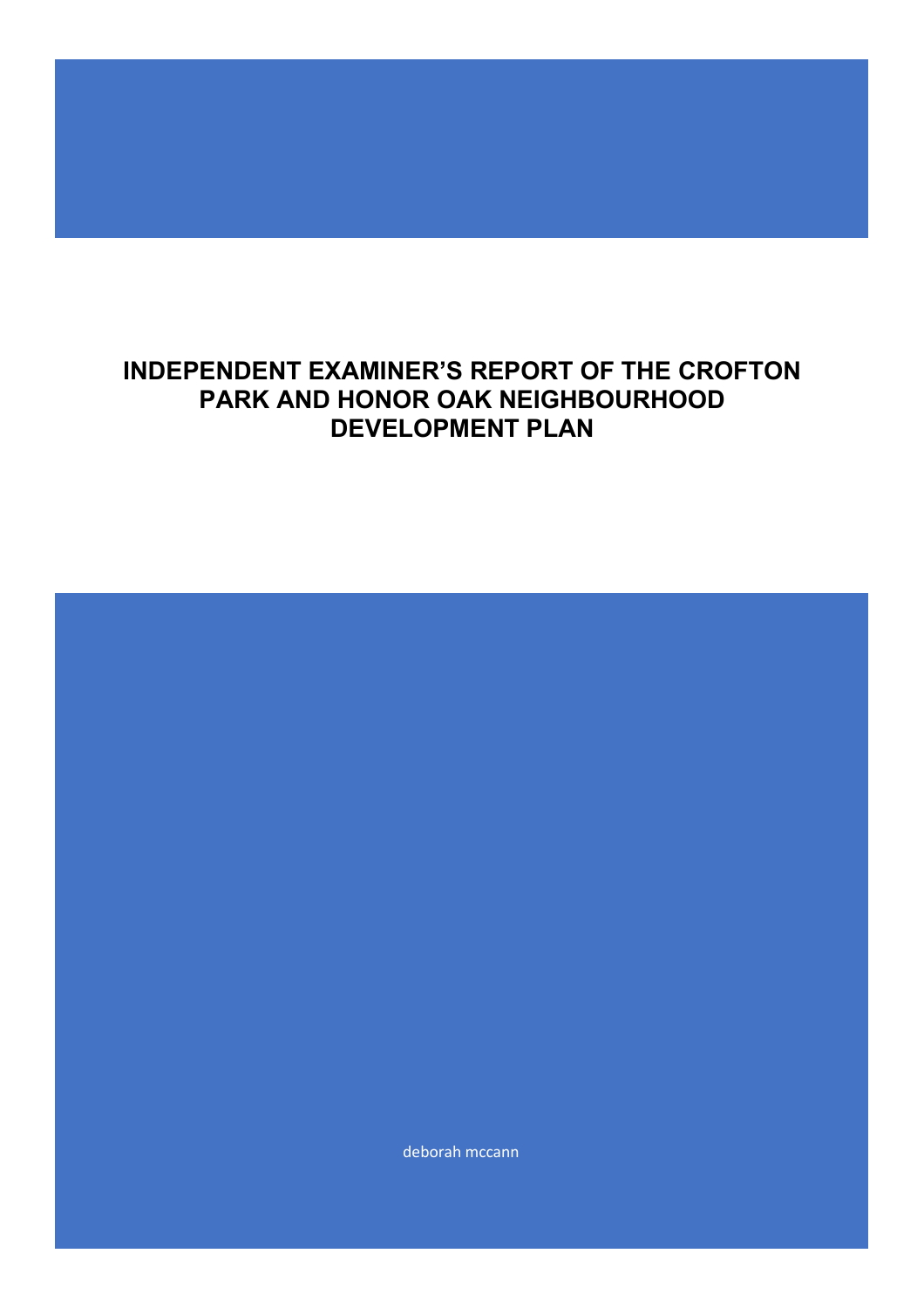| <b>SECTION 1 Contents</b>                                                   |  |
|-----------------------------------------------------------------------------|--|
| <b>CONTENTS</b>                                                             |  |
| <b>Section 1</b>                                                            |  |
|                                                                             |  |
| <b>Section 2</b>                                                            |  |
|                                                                             |  |
| <b>Section 3</b>                                                            |  |
|                                                                             |  |
| <b>Section 4</b>                                                            |  |
|                                                                             |  |
| 1.                                                                          |  |
| 2.                                                                          |  |
|                                                                             |  |
| 3.                                                                          |  |
| $4_{\cdot}$                                                                 |  |
| London Borough of Lewisham Regulation 15 assessment of the plan8<br>5.      |  |
| 6.                                                                          |  |
| 7.                                                                          |  |
| 8.                                                                          |  |
| 9.                                                                          |  |
|                                                                             |  |
|                                                                             |  |
| 12. Crofton Park and Honor Oak Neighbourhood Development Plan Policies18-59 |  |
|                                                                             |  |
| <b>Section 5</b>                                                            |  |

|--|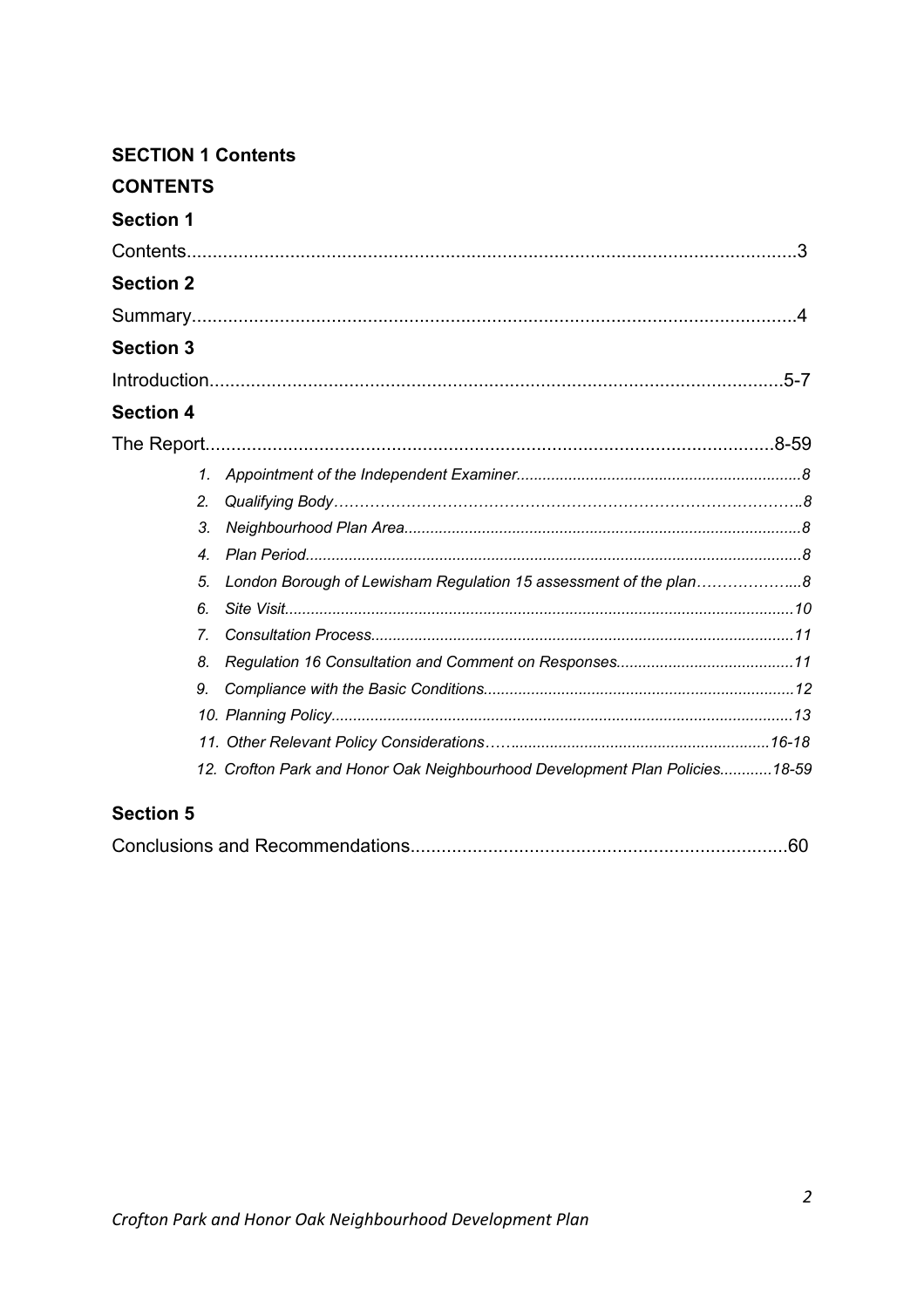## **SECTION 2**

### **Summary**

As the Independent Examiner appointed by London Borough of Lewisham to examine the Crofton Park and Honor Oak Neighbourhood Development Plan, I can summarise my findings as follows:

- *1. I find the Crofton Park and Honor Oak Neighbourhood Development Plan and the policies within it, subject to the recommended modifications does meet the Basic Conditions.*
- *2. I am satisfied that the Referendum Area should be the same as the Plan Area, should the Crofton Park and Honor Oak Neighbourhood Development Plan go to Referendum.*
- *3. I have read the Crofton Park and Honor Oak Consultation Statement and the representations made in connection with this subject I consider that the consultation process was robust and that the Neighbourhood Plan and its policies reflects the outcome of the consultation process including recording representations and tracking the changes made as a result of those representations.*
- *4. I find that the Crofton Park and Honor Oak Neighbourhood Development Plan can, subject to the recommended modifications proceed to Referendum.*
- *5. At the time of my examination the Development Plan comprised the adopted Lewisham LDF (core strategy and Development management plan) and the London Plan 2011(as revised 2016).*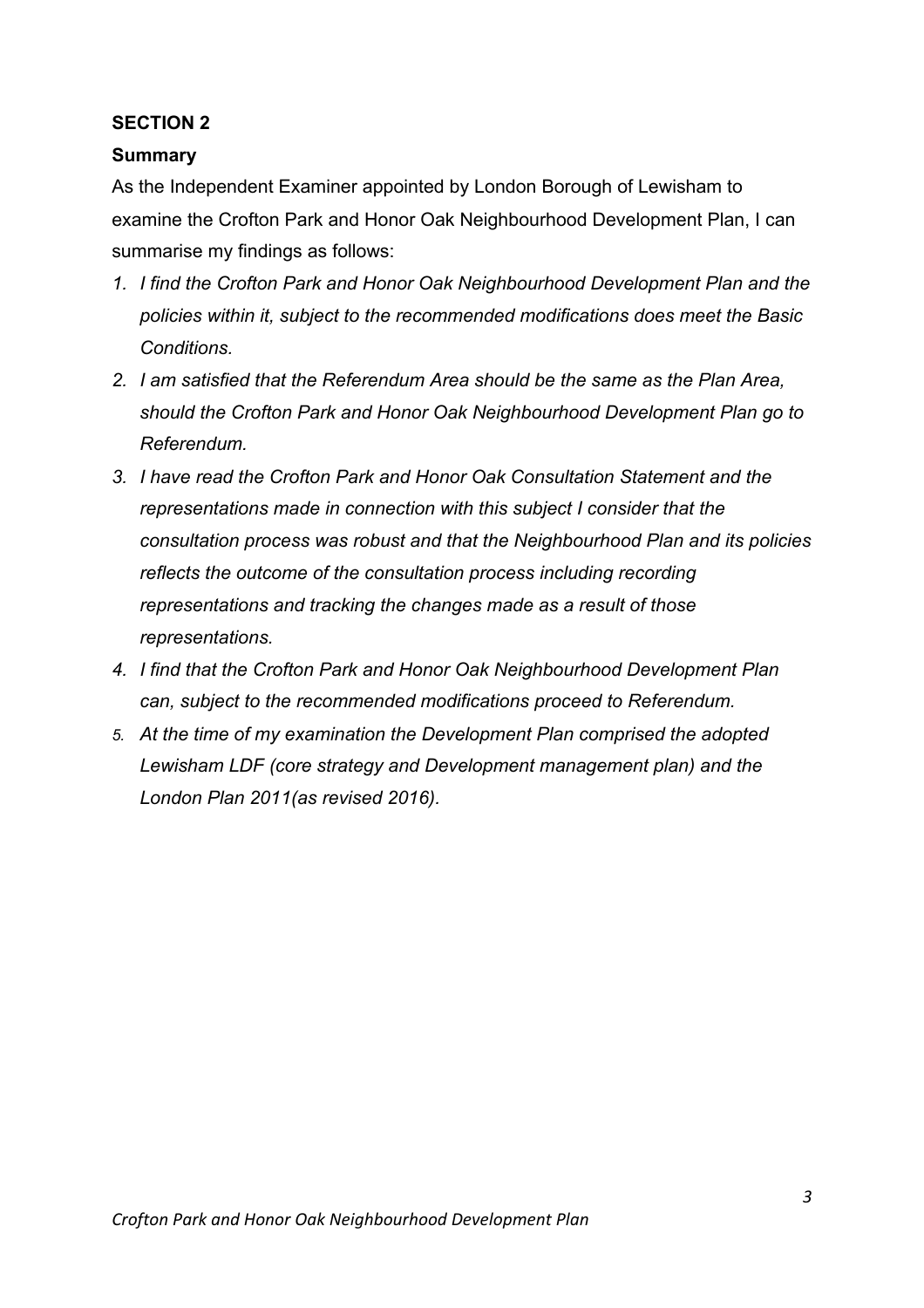## **SECTION 3**

### **3.Introduction**

### **3.1. Neighbourhood Plan Examination.**

My name is Deborah McCann and I am the Independent Examiner appointed to examine the Crofton Park and Honor Oak Neighbourhood Development Plan.

I am independent of the qualifying body, I do not have any interest in the land in the plan area, and I have appropriate qualifications and experience, including experience in public, private and community sectors.

My role is to consider whether the submitted Crofton Park and Honor Oak Neighbourhood Development Plan meets the Basic Conditions and has taken into account human rights; and to recommend whether the Crofton Park and Honor Oak Neighbourhood Development Plan should proceed to Referendum. My role is as set out in more detail below under the section covering the Examiner's Role. My recommendation is given in summary in Section 2 and in full under Section 5 of this document.

The Crofton Park and Honor Oak Neighbourhood Development Plan has to be independently examined following processes set out in the Town and County Planning Act 1990 (as amended by the Localism Act 2011) and the subsequent Neighbourhood Planning (General) Regulations 2012.

The expectation is that the examination of the issues by the examiner is to take the form of the consideration of the written representations. However, there are two circumstances when an examiner may consider it necessary to hold a hearing. These are where the examiner considers that it is necessary to ensure adequate examination of an issue or to ensure a person has a fair chance to put a case. Having read the plan and considered the representations I did require clarification on a number of issues. These points were dealt with by written representations in a question and answer format. This additional information is publicly available on the London Borough of Lewisham website and covered in my report within the relevant policy.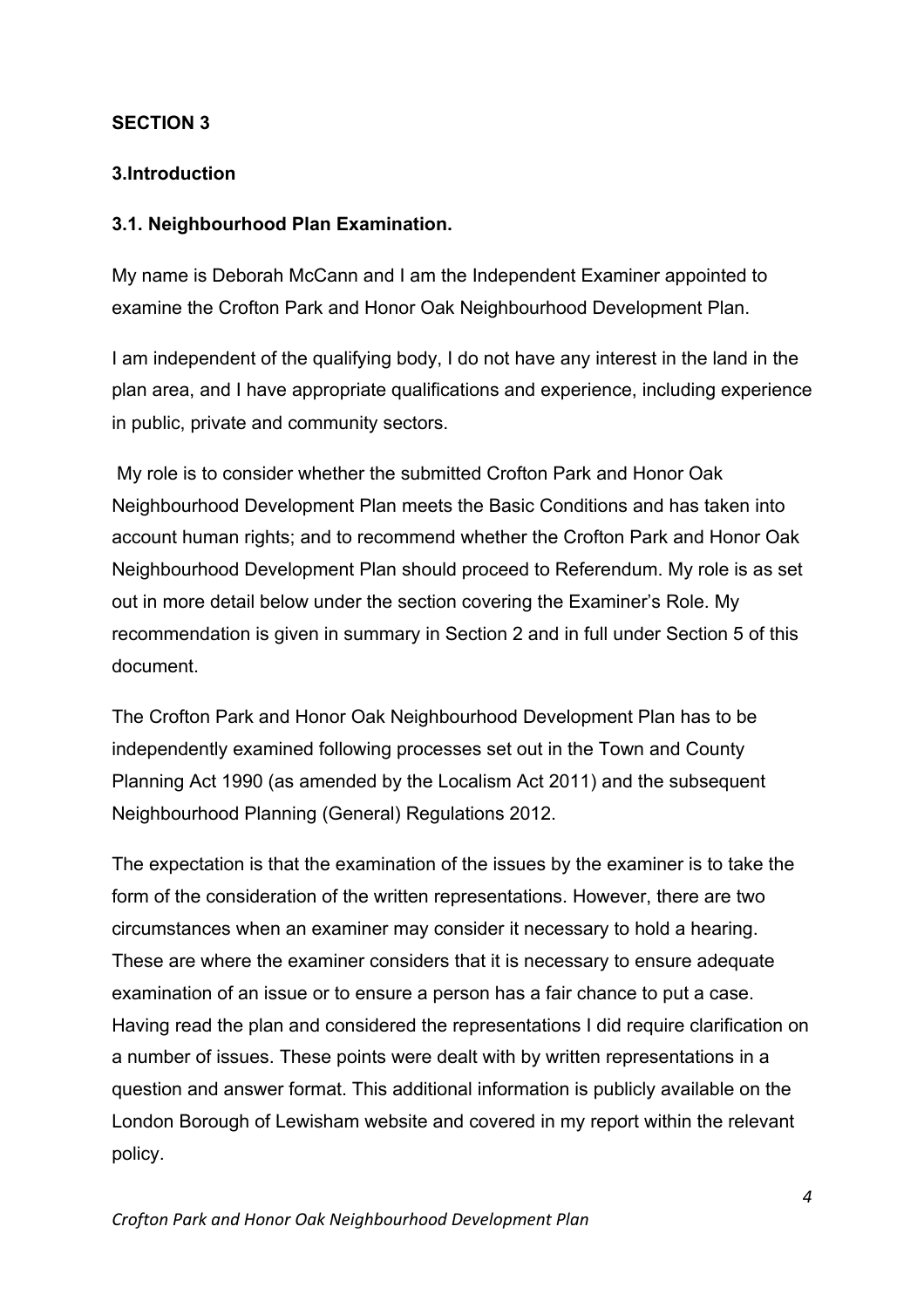# **3.2. The Role of Examiner including the examination process and legislative background.**

The examiner is required to check whether the neighbourhood plan:

- *Has been prepared and submitted for examination by a qualifying body*
- *Has been prepared for an area that has been properly designated for such plan preparation*
- *Meets the requirements to*
	- *i) specify the period to which it has effect;*
	- *ii) not include provision about excluded development; and*
	- *iii) not relate to more than one neighbourhood area and that*
- *Its policies relate to the development and use of land for a designated neighbourhood area.*

The examiner must assess whether a neighbourhood plan meets the basic conditions and other matters set out in paragraph 8 of Schedule 4B of the Town and Country Planning Act 1990 (as amended).

As an independent Examiner, having examined the Plan, I am required to make one of the following recommendations:

1.The Plan can proceed to a Referendum

2.The Plan with recommended modifications can proceed to a Referendum

Where a policy does not meet the basic conditions or other legal requirement I may, on occasion, need to delete wording, including potentially an entire plan policy and/or section of text, although I will first consider modifying the policy rather than deleting it. Where a policy concerns a non-land use matter, advice in the Planning Practice Guidance states "Wider community aspirations than those relating to development and use of land can be included in a neighbourhood plan, but actions dealing with non-land use matters should be clearly identifiable. For example, set out in a companion document or annex." As such, when considering the deletion of any nonland use matters from the plan, I will consider if I can make a modification to place the relevant proposed actions in a non-statutory annex to the plan, dealing with

*Crofton Park and Honor Oak Neighbourhood Development Plan*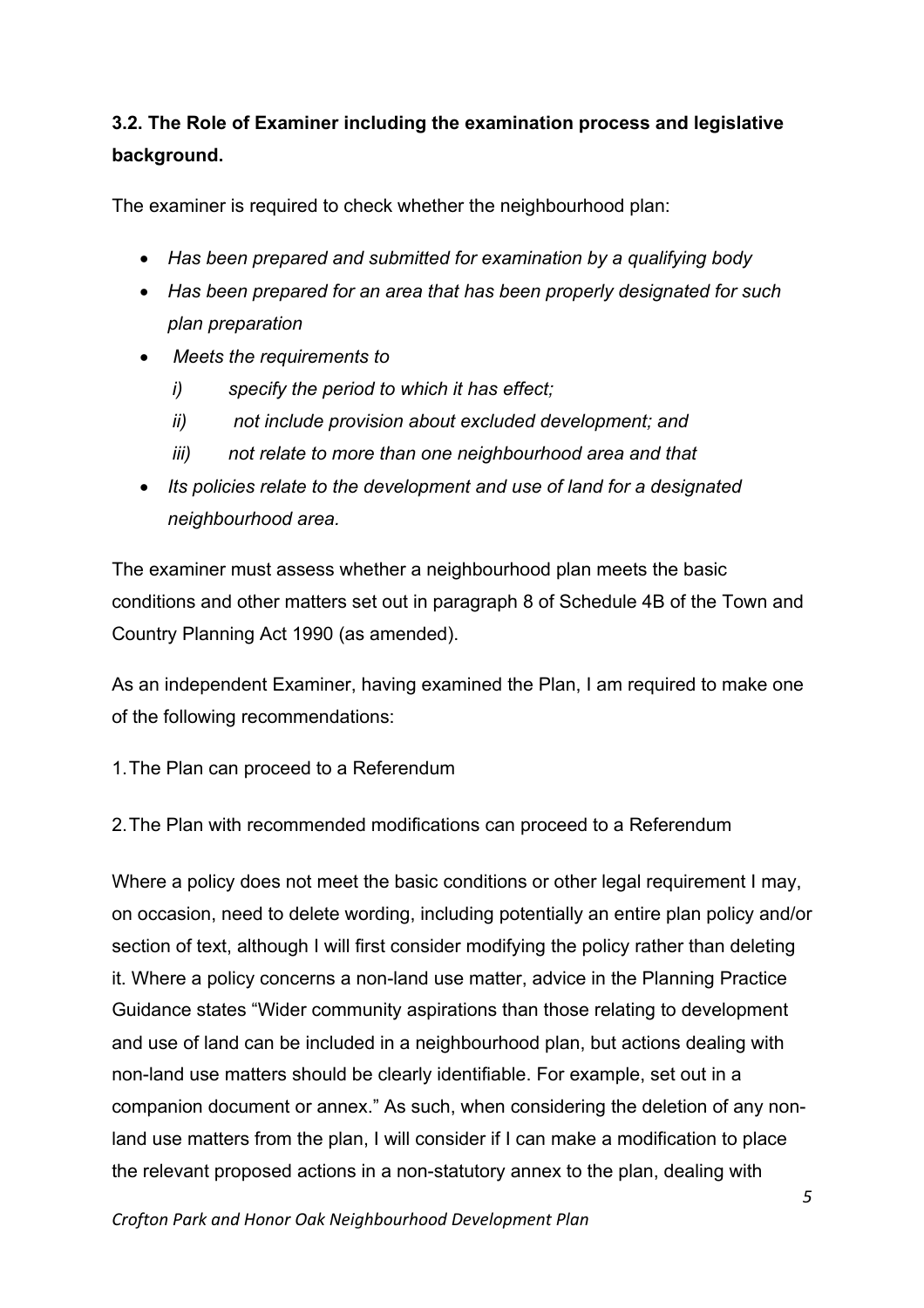'Wider Community Aspirations'. I will not generally refer back to parties on these detailed revisions. I will make modification either in order to meet the Basic Conditions, to correct errors or provide clarification. However, the focus of my examination, as set out in legislation is relatively narrow, I must focus on compliance with the Basic Conditions. The main purpose of a neighbourhood plan is to provide a framework for the determination of planning applications, policies in a plan which have elements which either seek to control things which fall outside the scope of the planning system or introduce requirements which are indiscriminate in terms of the size of development or overly onerous and would not meet the Basic Conditions. In these circumstances it will be necessary to make modifications to the plan. In making any modifications I have a duty to ensure that the Basic Conditions are met however I am also very careful to ensure, where possible that the intention and spirit of the plan is retained so that the plan, when modified still reflects the community's intent in producing their neighbourhood plan.

# 3.The Plan does not meet the legal requirements and cannot proceed to Referendum

I am also required to recommend whether the Referendum Area should be different from the Plan Area, should the Crofton Park and Honor Oak Neighbourhood Development Plan go to Referendum.

In examining the Plan, I am required to check, under Paragraph 8(1) of Schedule 4B to the Town and Country Planning Act 1990, whether:

- the policies in the Plan relate to the development and use of land for a designated Neighbourhood Area are in line with the requirements of Section 38A of the Planning and Compulsory Purchase Act 2004:

- The Plan meets the requirements of Section 38B of the Planning and Compulsory Purchase Act 2004 to specify the period for which it has effect - the Plan has been prepared for an area designated under the Localism Act 2011 and has been developed and submitted for examination by a qualifying body.

I am also required to determine whether the Plan complies with the Basic Conditions,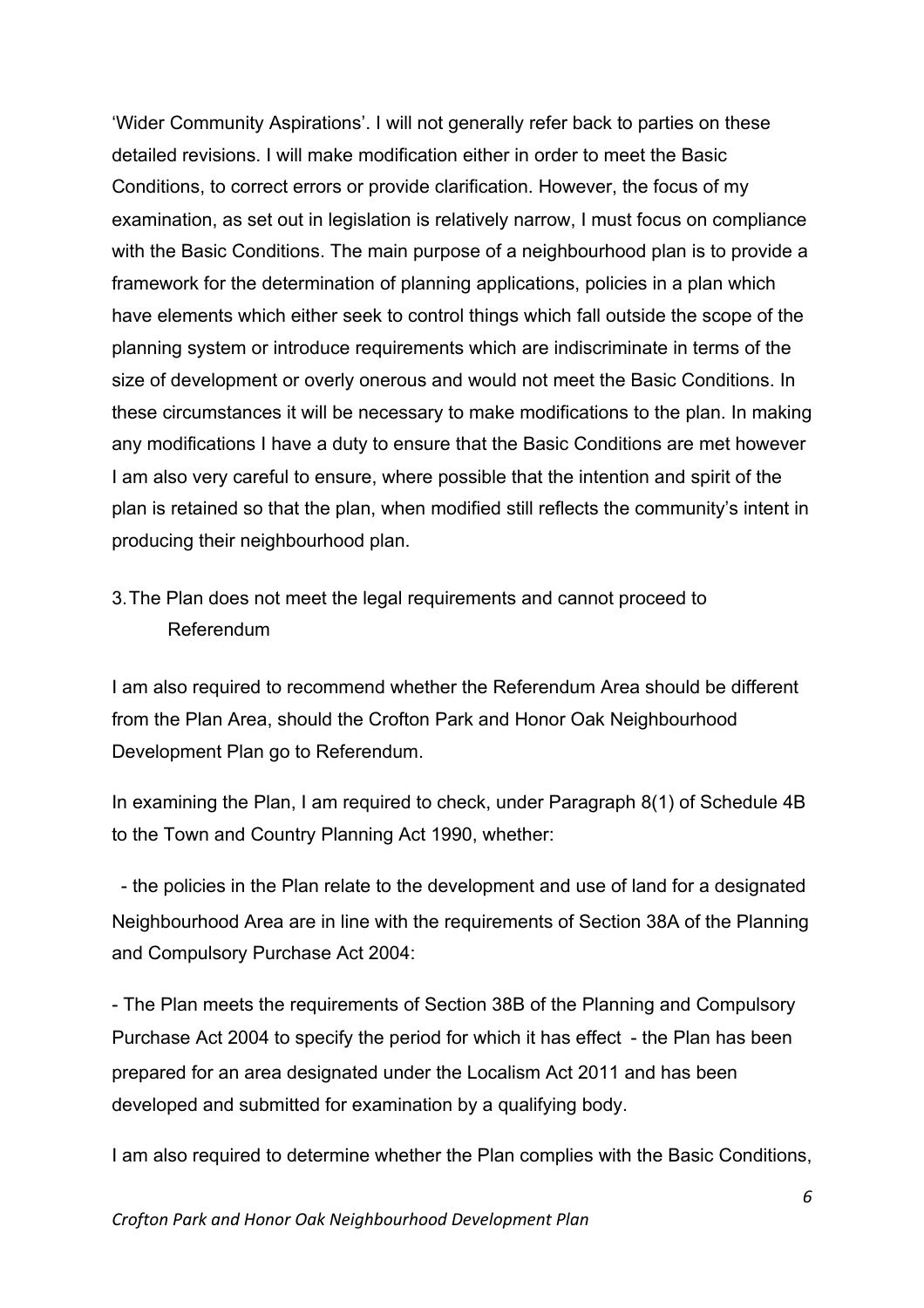which are that the proposed Neighbourhood Plan:

- Has regard to national policies and advice contained in guidance issued by the Secretary of State;

- Contributes to the achievement of sustainable development; and

- Is in general conformity with the strategic policies contained in the Development Plan for the area.

There is now an additional Basic Condition to be considered. Since the 28th of December 2018, the Neighbourhood Planning (General) Regulations 2012 Such 2 para 1 has stated:

"In relation to the examination of neighbourhood development plans the following basic condition is prescribed for the purpose of paragraph 8(2)(g) of Schedule 4B to the 1990 Act—

The making of the neighbourhood development plan does not breach the requirements of Chapter 8 of Part 6 of the Conservation of Habitats and Species Regulations 2017."

The Plan must also not breach, and otherwise be compatible with EU obligations and Human Rights requirements.

London Borough of Lewisham will consider my report and decide whether it is satisfied with my recommendations. The Council will publicise its decision on whether or not the plan will be submitted to a referendum, with or without modifications. If the Neighbourhood Plan is submitted to a referendum, then 28 working days' notice will be given of the referendum procedure and Neighbourhood Plan details. If the referendum results in more than half those voting (i.e. greater than 50%), voting in favour of the plan, then the Unitary Authority must "make" the Neighbourhood Plan a part of its Development Plan as soon as possible. If approved by a referendum and then "made" by the local planning authority, the Neighbourhood Plan then forms part of the Development Plan.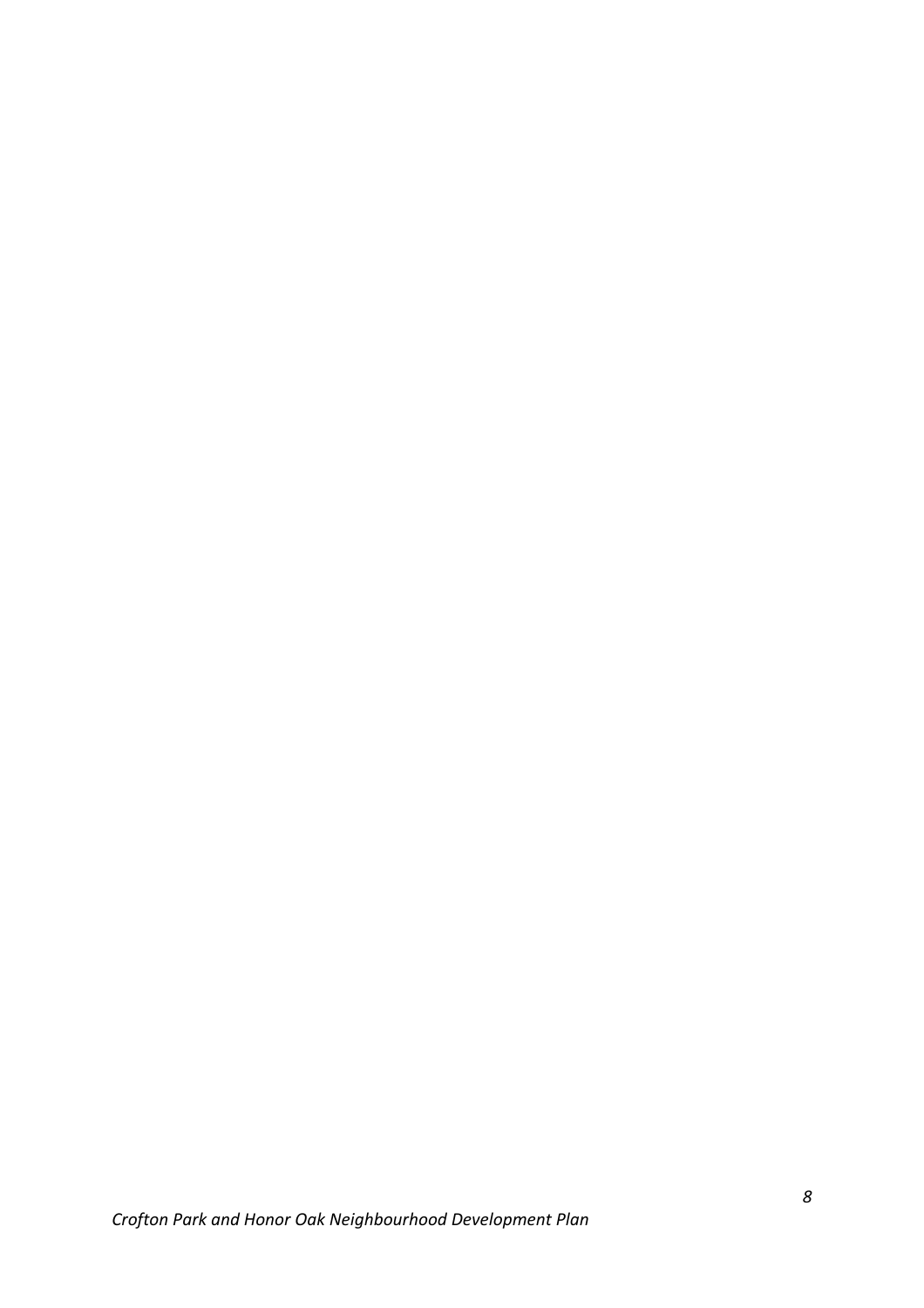## **SECTION 4**

## **4.The Report**

## **4.1. Appointment of the Independent examiner**

The London Borough of Lewisham appointed me as the Independent Examiner for the Crofton Park and Honor Oak Neighbourhood Development Plan with the agreement of Crofton Park and Honor Oak Neighbourhood Forum.

## **4.2. Qualifying body**

Where there is no parish or town council who can lead on the creation of a neighbourhood plan, members of the community can form a neighbourhood forum to take forward the development of a Neighbourhood Plan or Order. A group or organisation must apply to the local planning authority to be designated as a neighbourhood forum (a forum application). Those making a forum application must show how they have sought to comply with the conditions for neighbourhood forum designation. These are set out in section 61F (5) of the Town and Country Planning Act 1990 as applied to Neighbourhood plans by section 38A of the Planning and Compulsory Purchase Act 2004.

To be designated a neighbourhood forum must have a membership that includes a minimum of 21 individuals who either:

•live in the neighbourhood area

•work there; and/or

•are elected members for a local authority that includes all or part of the neighbourhood area

Crofton Park and Honor Oak Neighbourhood Area and Forum was designated by Mayor and Cabinet on the 16<sup>th of</sup> July 2014 for a statutory 5 year period. The forum designation lapsed in July 2019. The Forum submitted a re-designation application to the London Borough of Lewisham on the 26th of June 2019 and a 14 week consultation was held between the 25 Oct 2019 and 24 January 2020 (there was an extension beyond the 6 weeks due to an initial low turnout and the Christmas break).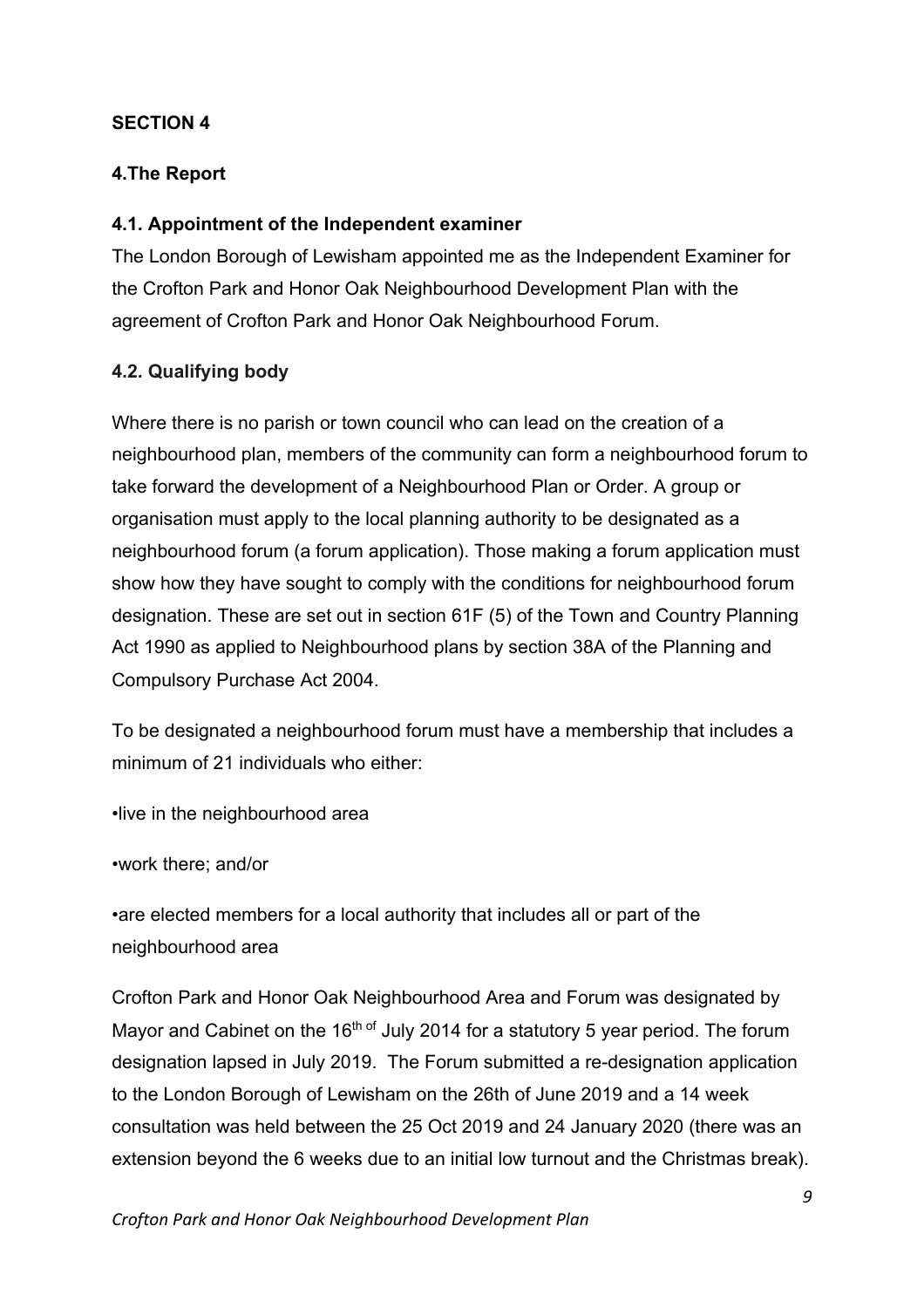The decision on the re-designation was postponed due to the Covid-19 pandemic however the forum was formally re-designated on the 25th of Oct 2020.

The Crofton Park and Honor Oak Neighbourhood Forum (GPNF) are therefore the Qualifying Body for the purposes of neighbourhood planning, in accordance with the Localism Act (2011)4.

# 4.3. **Neighbourhood Plan Area**

Crofton Park and Honor Oak Neighbourhood Forum was designated as a Neighbourhood Plan area 22 October 2014 by the London Borough of Lewisham.

The Crofton Park and Honor Oak Neighbourhood Area covers the area shown on the map in Figure 1, page 10 of the Crofton Park and Honor Oak Neighbourhood Development Plan.

The Basic Conditions Statement submitted with the Crofton Park and Honor Oak Neighbourhood Development Plan confirms there are no other Neighbourhood Plans covering the Area of the Crofton Park and Honor Oak Neighbourhood Development Plan.

# **4.4. Plan Period**

It is intended that the Crofton Park and Honor Oak Neighbourhood Development Plan will cover the period 2017-2027.

# **4.5. London Borough of Lewisham initial assessment of the Plan (Regulation 15).**

Crofton Park and Honor Oak Neighbourhood Forum submitted the draft Crofton Park and Honor Oak Neighbourhood Plan to London Borough of Lewisham for consideration under Regulation 15 of the Neighbourhood Planning (General) Regulations 2012 on the 11<sup>th</sup> of July 2019. London Borough of Lewisham made an initial assessment of the Neighbourhood Development Plan and the supporting documents and is satisfied that these comply with the specified criteria.

# *4.6Site Visit*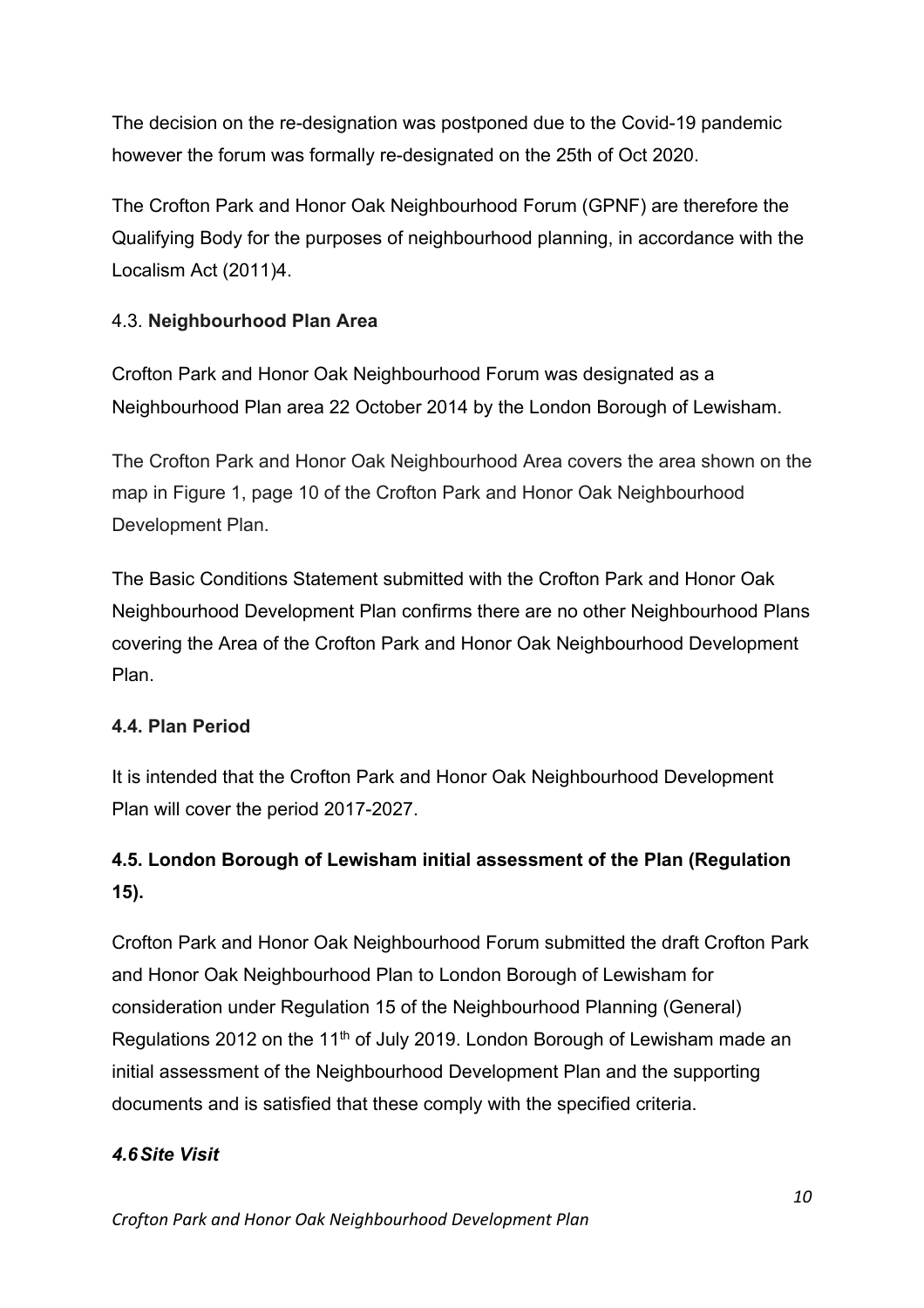Due to the exceptional circumstances of the Covid 19 pandemic restrictions it was agreed with the London Borough of Lewisham and the Crofton Park and Honor Oak Neighbourhood Forum that I would be provided with extensive photographic evidence of the neighbourhood plan area. The photographic evidence was provided by the forum. The areas covered by the photographs were selected by me, focusing in particular on policy areas and site allocations. I am satisfied that this evidence together with my own research provided me with the information necessary to complete my examination.

## **4.7. The Consultation Process**

The Crofton Park and Honor Oak Neighbourhood Development Plan has been submitted for examination with a Consultation Report which sets out the consultation process that has led to the production of the plan, as set out in the regulations in the Neighbourhood Planning (General) Regulations 2012.

The Statement describes the approach to consultation, the stages undertaken and explains how the Plan has been amended in relation to comments received. It is set out according to the requirements in Regulation 15.1.b of the Neighbourhood Planning (General) Regulations 2012):

(a) It contains details of the persons and bodies who were consulted about the proposed neighbourhood development plan;

(b) It explains how they were consulted; (c) It summarises the main issues and concerns raised by the persons consulted; and

(d) It describes how these issues and concerns were considered and, where relevant, addressed in the proposed neighbourhood development plan.

Examination of the documents and representations submitted in connection with this matter have led me to conclude that the consultation process was thorough, well conducted and recorded.

A list of statutory bodies consulted is included in the Consultation Statement.

## **4.8. Regulation 16 consultation by London Borough of Lewisham and record of**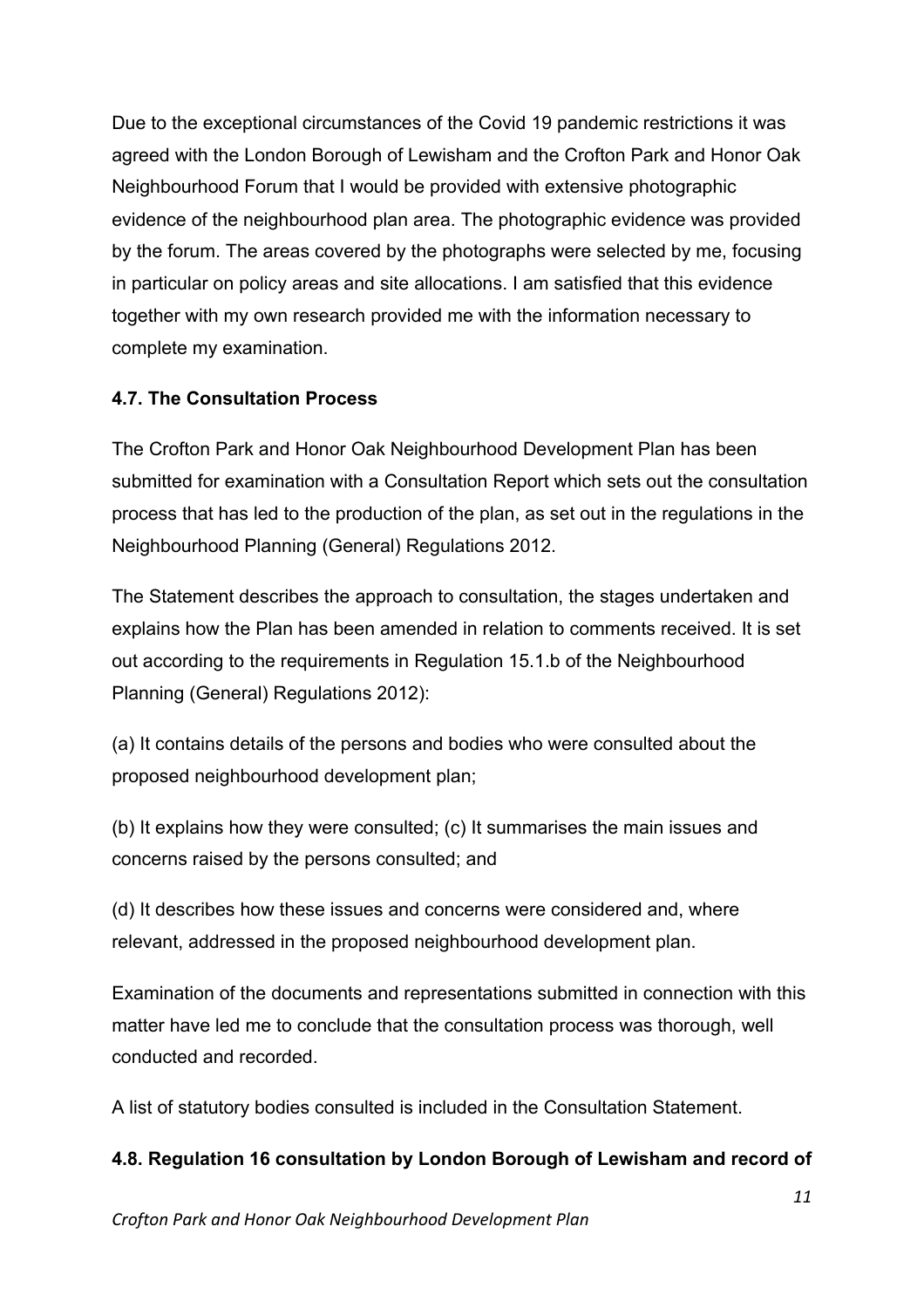#### **responses.**

The London Borough of Lewisham placed the Crofton Park and Honor Oak Neighbourhood Development Plan out for consultation under Regulation 16 for the statutory six-week period from 17th March to 3rd of May 2021.

A number of representations were received during the consultation period, and these were made available by London Borough of Lewisham as part of the supporting information supplied for the examination process. I considered the representations, have taken them into account in my examination of the plan and made reference to them where appropriate.

#### **4.9. Compliance with the Basic Conditions**

A Basic Conditions Statement was produced for the Crofton Park and Honor Oak Neighbourhood Development Plan. The purpose of this statement is to set out in detail how the Neighbourhood Development Plan, as submitted meets the Basic Conditions. It is the Examiner's Role to take this document into consideration but also make take an independent view as to whether or not the assessment as submitted is correct.

I have to determine whether the Crofton Park and Honor Oak Neighbourhood Development Plan:

- 1. Has regard to national policies and advice
- 2. Contributes to sustainable development
- 3. Is in general conformity with the strategic policies in the appropriate

#### Development Plan

4. Is not in breach and is otherwise compatible with EU obligations and Human

Rights requirements.

5. Meets prescribed conditions in relation to the neighbourhood plan and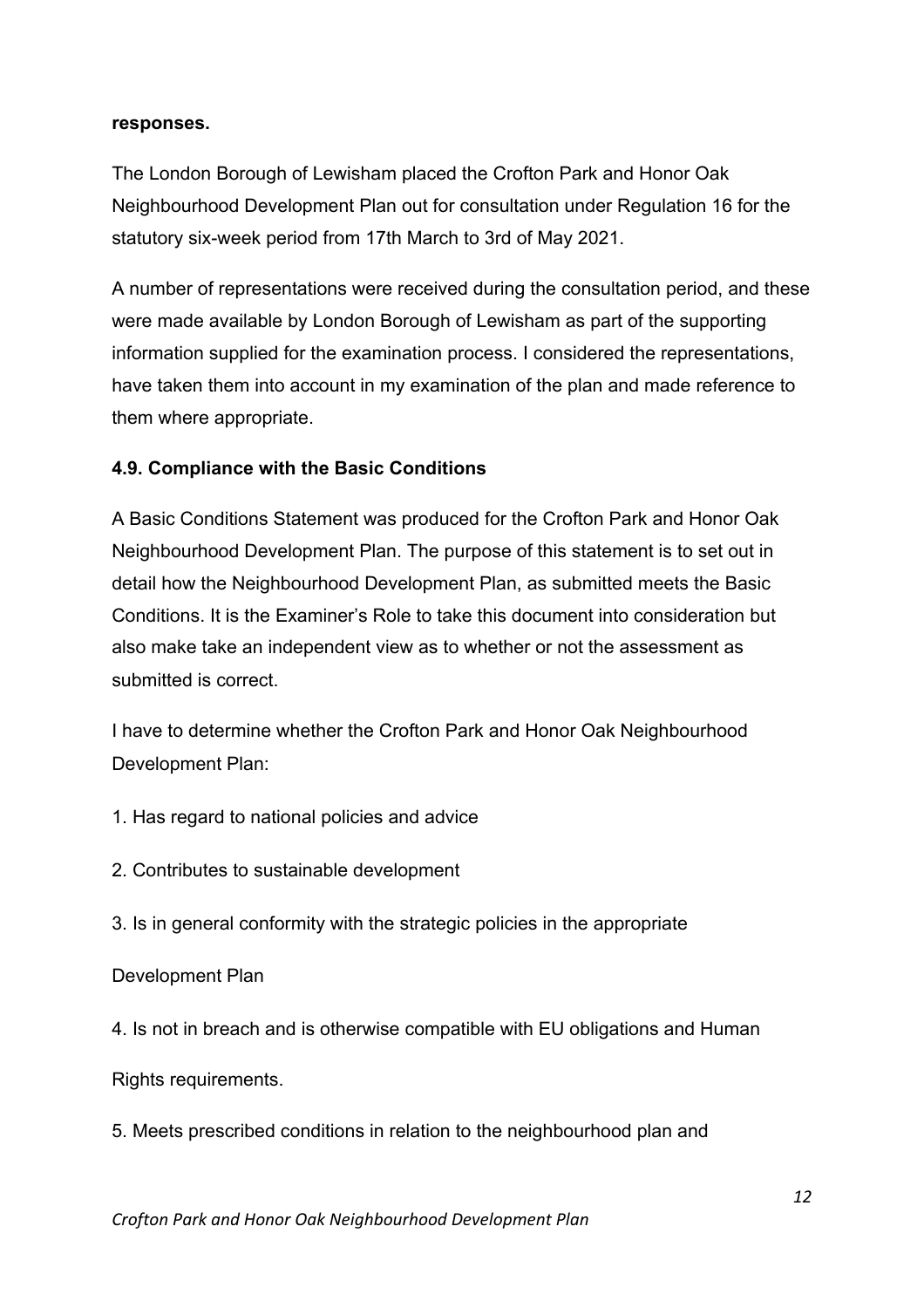prescribed matters have been complied with in connection with the proposal for the neighbourhood plan. (Prescribed for the purpose of paragraph 8(2)(g) of Schedule 4B to the 1990 Act— The making of the neighbourhood development plan does not breach the requirements of Chapter 8 of Part 6 of the Conservation of Habitats and Species Regulations 2017.")

Documents brought to my attention by Lewisham BC for my examination include:

*(a) The Crofton Park and Honor Oak Neighbourhood Development Plan:* 

This is the main document, which includes the policies developed by the community.

(b) The Consultation Statement:

This is a statement setting out how the community and other stakeholders have been involved in the preparation of the Crofton Park and Honor Oak Neighbourhood Development Plan and is supported by an evidence base, which arose from the consultation.

(c) Basic Conditions Statement.

This is a statement setting out how Crofton Park and Honor Oak Neighbourhood Development Plan Working Group considers that the Neighbourhood Development Plan meets the Basic Conditions.

- (d) Habitats Regulations Assessment
- (e) Sustainability Appraisal

# **Comment on Documents submitted**

I am satisfied having regard to these documents and other relevant documents, policies and legislation that the Crofton Park and Honor Oak Neighbourhood Development Plan does, subject to the recommended modifications, meet the Basic Conditions.

## **4.10 Planning Policy**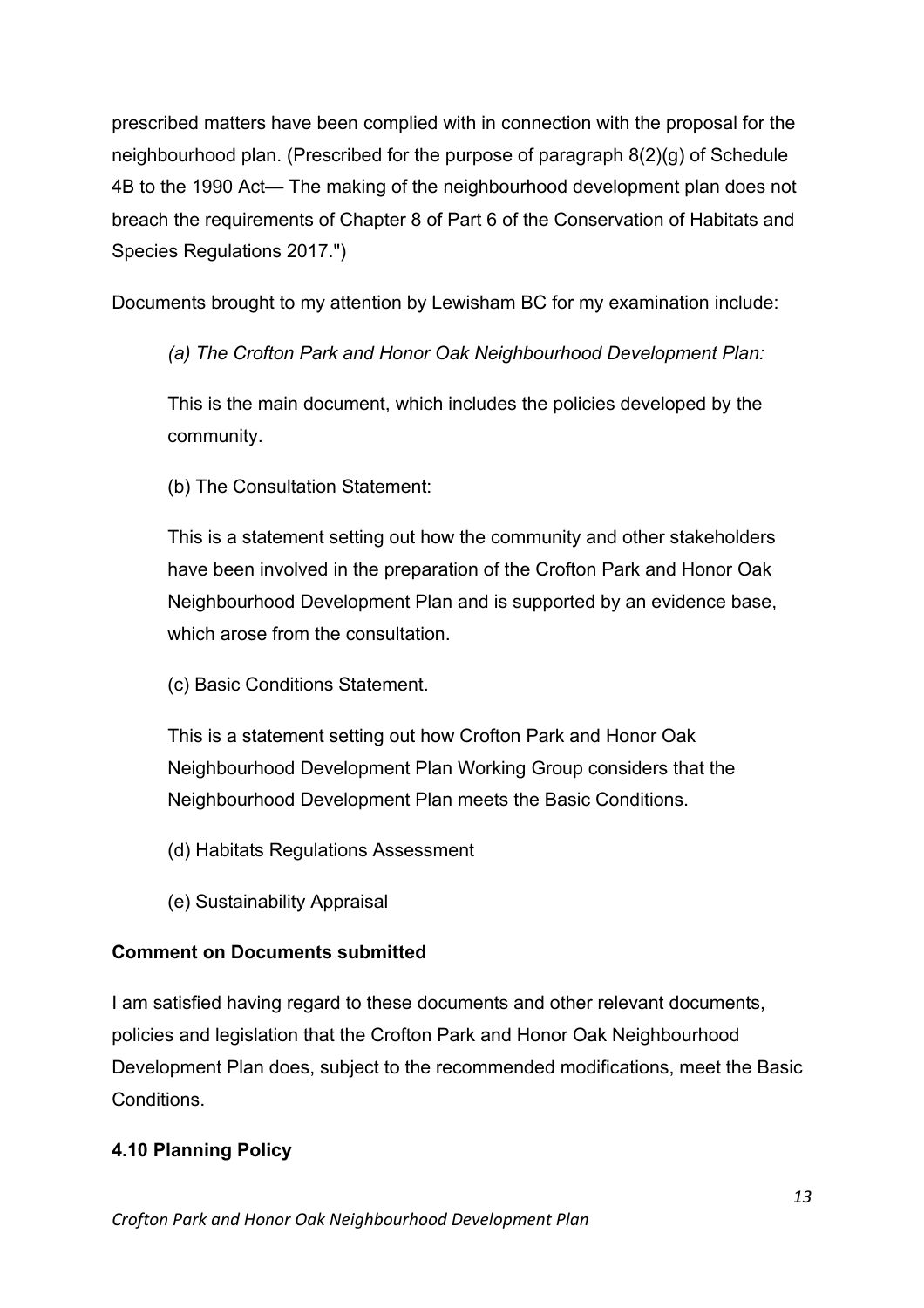## **4.10.1. National Planning Policy**

National Policy guidance is in the National Planning Policy Framework (NPPF). At the time of the preparation of the Neighbourhood Plan the relevant NPPF was the National Planning Policy Framework (NPPF)February 2021 (as updated).

To meet the Basic Conditions, the Plan must have "regard to national policy and advice". In addition, the NPPF requires that a Neighbourhood Plan "must be in general conformity with the strategic policies of the local plan".

## Paragraph 29 states:

"Neighbourhood planning gives communities the power to develop a shared vision for their area. Neighbourhood plans can shape, direct and help to deliver sustainable development, by influencing local planning decisions as part of the statutory development plan. Neighbourhood plans should not promote less development than set out in the strategic policies for the area or undermine those strategic policies."

The Crofton Park and Honor Oak Neighbourhood Development Plan does not need to repeat national policy, but to demonstrate it has taken them into account.

I have examined the Crofton Park and Honor Oak Neighbourhood Development Plan and consider that, subject to modification, the plan does have "regard for National Policy and Advice" and therefore the Plan, subject to modification does meet the Basic Conditions in this respect.

## **4.10.2. Local Planning Policy- The Development Plan**

6. Crofton Park and Honor Oak lies within the area covered by London Borough of Lewisham. The relevant development plan comprises the adopted Lewisham LDF (core strategy and Development management plan) and the London Plan 2011(as revised 2016).

4.10.3 To meet the Basic Conditions, the Crofton Park and Honor Oak Neighbourhood Development Plan must be in "general conformity" with the strategic policies of the development plan.

The NPPF 2021(updated) states: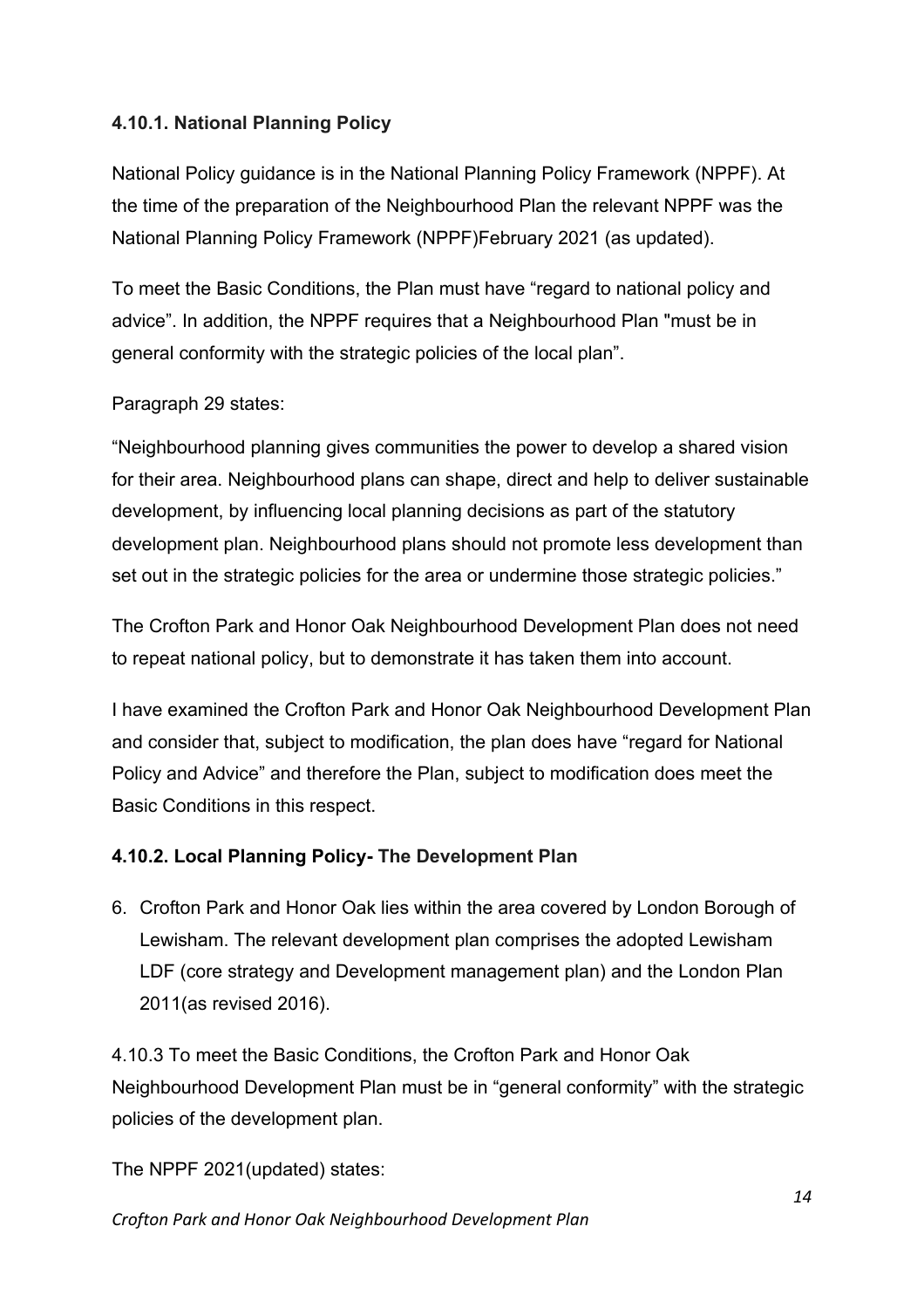"20. Strategic policies should set out an overall strategy for the pattern, scale and quality of development, and make sufficient provision12 for:

a) housing (including affordable housing), employment, retail, leisure and other commercial development;

b) infrastructure for transport, telecommunications, security, waste management, water supply, wastewater, flood risk and coastal change management, and the provision of minerals and energy (including heat);

c) community facilities (such as health, education and cultural infrastructure); and

d) conservation and enhancement of the natural, built and historic environment, including landscapes and green infrastructure, and planning measures to address climate change mitigation and adaptation."

4.10.4 Neighbourhood Plans should only contain non-strategic policies. The NPPF 2021(updated) states:

"Non-strategic policies

28. Non-strategic policies should be used by local planning authorities and communities to set out more detailed policies for specific areas, neighbourhoods or types of development. This can include allocating sites, the provision of infrastructure and community facilities at a local level, establishing design principles, conserving and enhancing the natural and historic environment and setting out other development management policies.

29. Neighbourhood planning gives communities the power to develop a shared vision for their area. Neighbourhood plans can shape, direct and help to deliver sustainable development, by influencing local planning decisions as part of the statutory development plan. Neighbourhood plans should not promote less development than set out in the strategic policies for the area or undermine those strategic policies."

4.10.5 Should there be a conflict between a policy in a neighbourhood plan and a policy in a Local Plan, section 38(5) of the Planning and Compulsory Purchase Act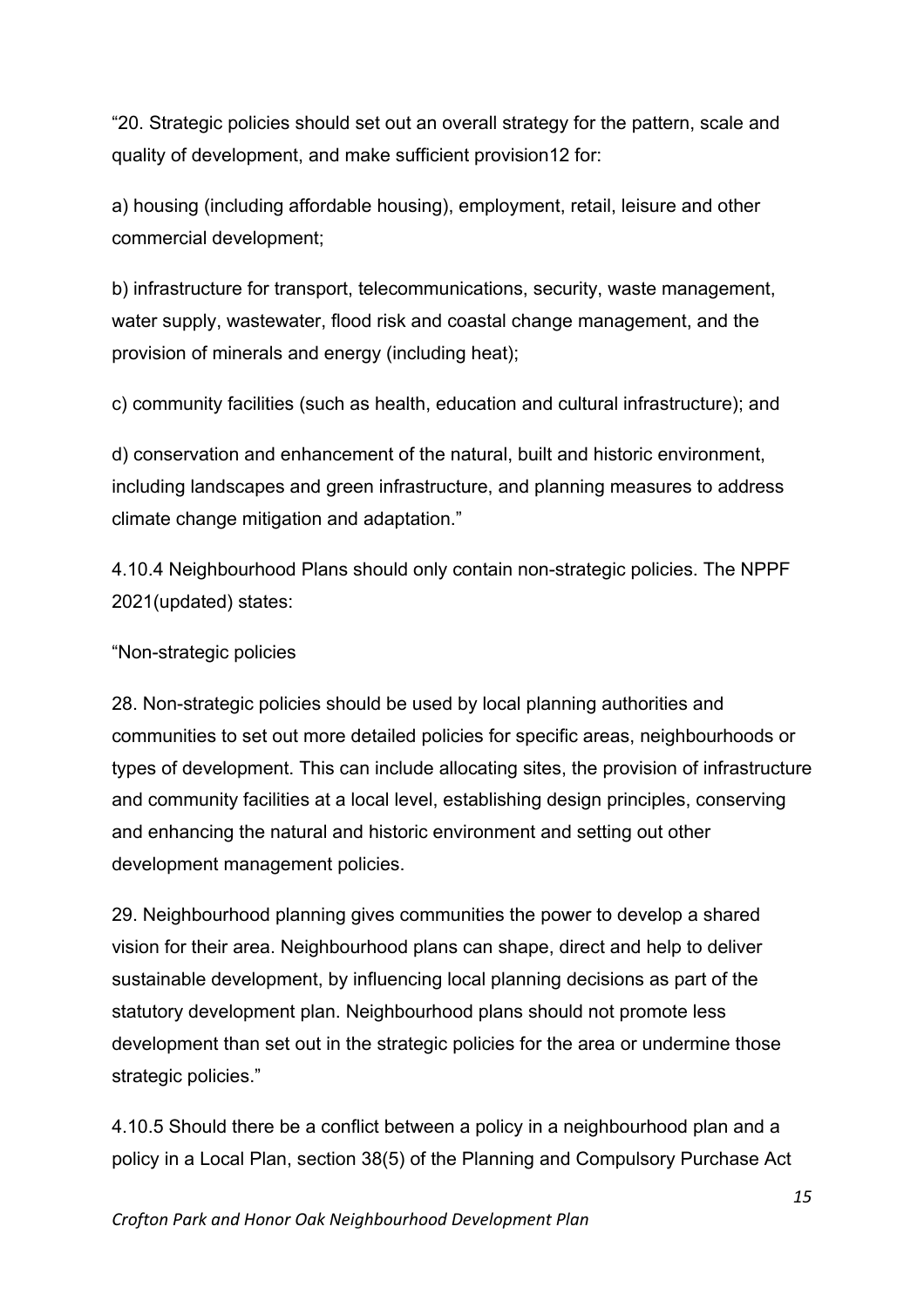2004 requires that the conflict must be resolved in favour of the policy, which is contained in the last document to become part of the development plan.

4.10.6 The distinction between strategic and non-strategic policies is important because of the relationship with Neighbourhood Plans. Neighbourhood Plans only have to be in general conformity with the strategic policies of the development plan (Localism Act 2011, Schedule 4B, s7 (2)(e)) When made, neighbourhood plan policies take precedence over existing non-strategic policies in the local plan, where they are in conflict.

4.10.7 Planning Policy Guidance paragraph 076 sets out that:

"Strategic policies will be different in each local planning authority area. When reaching a view on whether a policy is a strategic policy the following are useful considerations:

•whether the policy sets out an overarching direction or objective

•whether the policy seeks to shape the broad characteristics of development

•the scale at which the policy is intended to operate

•whether the policy sets a framework for decisions on how competing priorities should be balanced

•whether the policy sets a standard or other requirement that is essential to achieving the wider vision and aspirations in the Local Plan

•in the case of site allocations, whether bringing the site forward is central to achieving the vision and aspirations of the Local Plan

•whether the Local Plan identifies the policy as being strategic"

*7. vI have considered the Strategic policies of the Development Plan and the Policies of the Crofton Park and Honor Oak Neighbourhood Development Plan and consider that, subject to the recommended modifications, the Plan does meet the Basic Condition in this respect and is in general conformity with the Strategic policies of the Lewisham LDF (core strategy and Development*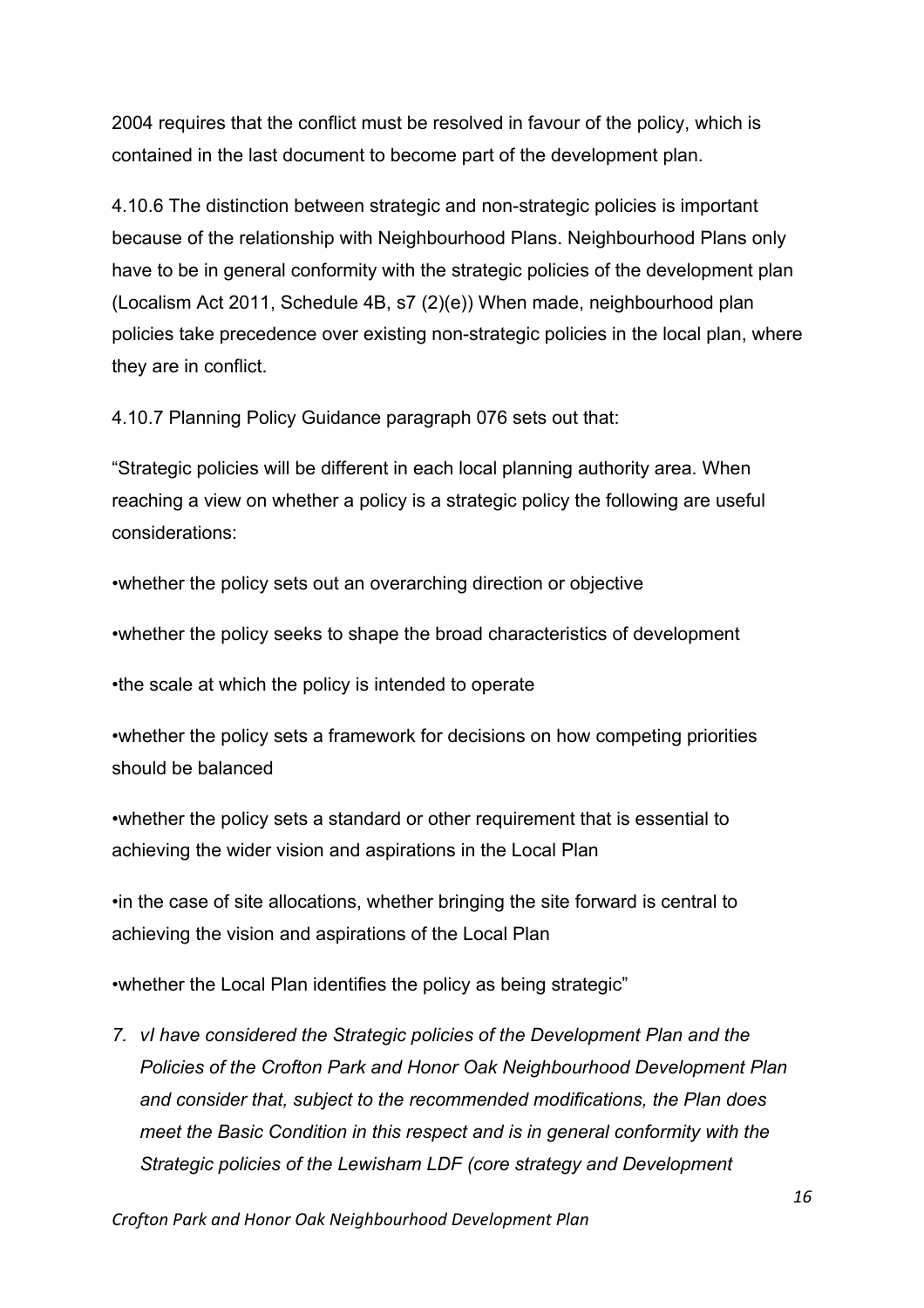*management plan) and the London Plan 2011(as revised 2016).*

# **4.11. Other Relevant Policy Considerations**

# **4.11.1 European Convention on Human Rights (ECMR) and other European Union Obligations**

As a 'local plan', the Neighbourhood Development Plan is required to take cognisance of the EU Strategic Environmental Assessment (SEA) Directive 2001/42/EC Office.

The London Borough of Lewisham undertook a screening assessment (January 2017) to determine whether a full Strategic Environmental Assessment (SEA) was required in accordance with European Directive 2001/42/EC and the Environmental Assessment of Plans and Programmes Regulations (2004).

As a result of the assessment, Lewisham Council considered that the HopCroft Neighbourhood Plan is likely to have significant environmental effects by virtue of containing land allocation policies and policies that extend beyond the remit of the borough Development Plan and therefore have not already been subject to a Sustainability Appraisal or SEA and would require full SEA.

To meet this requirement, the HopCroft Plan has undergone a Sustainability Appraisal process which incorporates the requirements of the SEA Directive. This reflects the socio-economic issues which the Neighbourhood Plan seeks to address. It also reflects the desire of the Neighbourhood Forum to effectively consider health and equalities issues through the Neighbourhood Plan. AECOM carried out a Sustainability Appraisal in April 2018.

The SA concluded that:

"the current version of the HopCroft Plan is likely to lead to significant positive effects in relation to the 'population and equalities', and 'health and wellbeing' SA themes. These benefits largely relate to the HopCroft Neighbourhood Plan's focus on enhancing the quality of life of residents and improving accessibility to high quality green infrastructure, including through the protection and enhancement of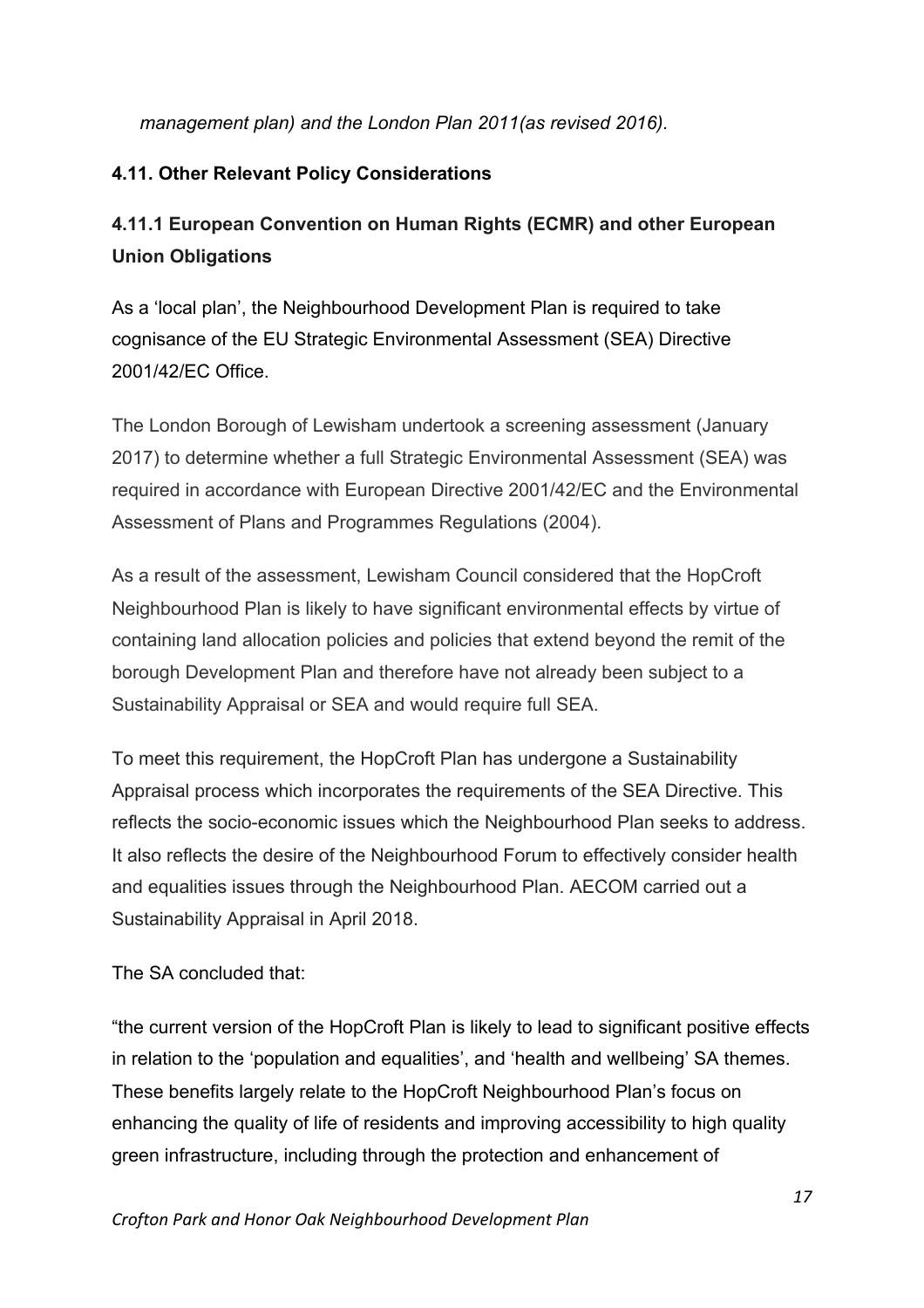neighbourhood centres, high streets, the pedestrian network, open spaces and green networks."

"The Neighbourhood Plan is also expected to lead to significant positive effects in relation to the 'transportation' theme, through supporting the use of sustainable transport modes, reducing issues of congestion and improving road safety."

"The current version of the HopCroft Neighbourhood Plan will initiate a number of beneficial approaches regarding the 'landscape and historic environment', 'biodiversity', 'land, soil and water resources' and 'climate change' sustainability themes. However, these are not considered to be significant in the context of the SA process given the scope of the Neighbourhood Plan and the scale of proposals."

All statutory consultees were in agreement with the assessment.

### **HRA Screening**

The requirement to assess plans or projects is outlined in Article 6(3) and (4) of the European Communities (1992) Council Directive 92/43/EEC on the Conservation of Natural Habitats and of Wild Fauna and Flora (known as the 'Habitats Directive'). The Habitats Directive established a Europe-wide network of sites known as Natura 2000, which provides for the protection of sites that are of exceptional importance for rare, endangered or vulnerable natural habitats and species within the European Union. The Habitats Directive in now consolidated in law within the Conservation of Habitats and Species Regulations (2017)15.

A Habitats Regulations Assessment (HRA) Screening report was prepared by the London Borough of Lewisham in January 2017 for the draft Crofton Park and Honor Oak Park (HopCroft) NDP, in order to assess whether it would be likely to have a negative effect on protected European sites (habitats and species) listed in the annexes of the Directive.

The Screening Report was carried out in accordance with the requirements of the Habitats Directive and Regulations in order to ensure that the protection and integrity of the following European Sites: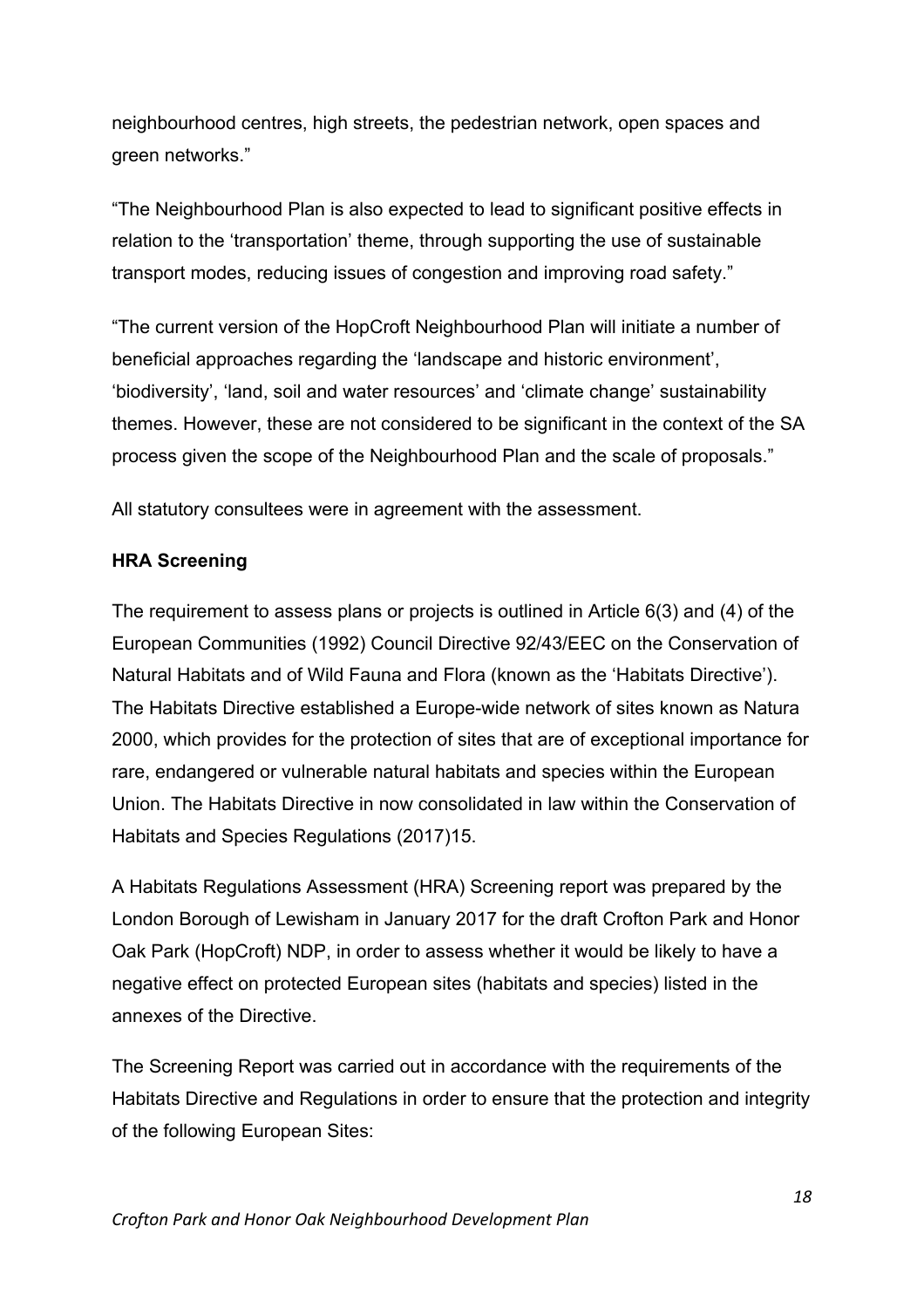- Lee Valley SAC and Ramsar
- Richmond Park SAC
- Wimbledon Common SAC
- Epping Forest SAC

The HRA screening concluded:

"Since there are no European Sites within the borough and those identified for the screening are within 15km of the borough boundary, the draft determination of the assessment was that none of the policies contained in the draft NDP has been found to have a likely significant effect on any designated European. In particular, the draft NDP either on its own or in combination with any other relevant plans and projects, are unlikely to result in significant effect on the primary reasons for the designation of the European Sites and there is therefore no need to undertake tasks two and three of the Habitats Regulation Assessment."

Natural England were satisfied with this conclusion.

I am satisfied with this conclusion.

Regulation 32 of the Neighbourhood Planning (General) Regulations 2012 (as amended) set out a further Basic Condition for a Neighbourhood Development Plan in addition to those set out in the primary legislation. Being that:

• the making of the neighbourhood plan is not likely to have a significant effect on a European site (as defined in the Conservation of Habitats and Species Regulations 2012) or a European offshore marine site (as defined in the Offshore Marine Conservation (Natural Habitats, &c.) Regulations 2007) (either alone or in combination with other plans or projects). (See Schedule 2 to the Neighbourhood Planning (General) Regulations 2012 (as amended) in relation to the examination of neighbourhood development plans.)

I am satisfied that this Basic Condition has been met.

# **4.11.2 Sustainable development**

The Basic Conditions Statement sets out how the plan addresses achieving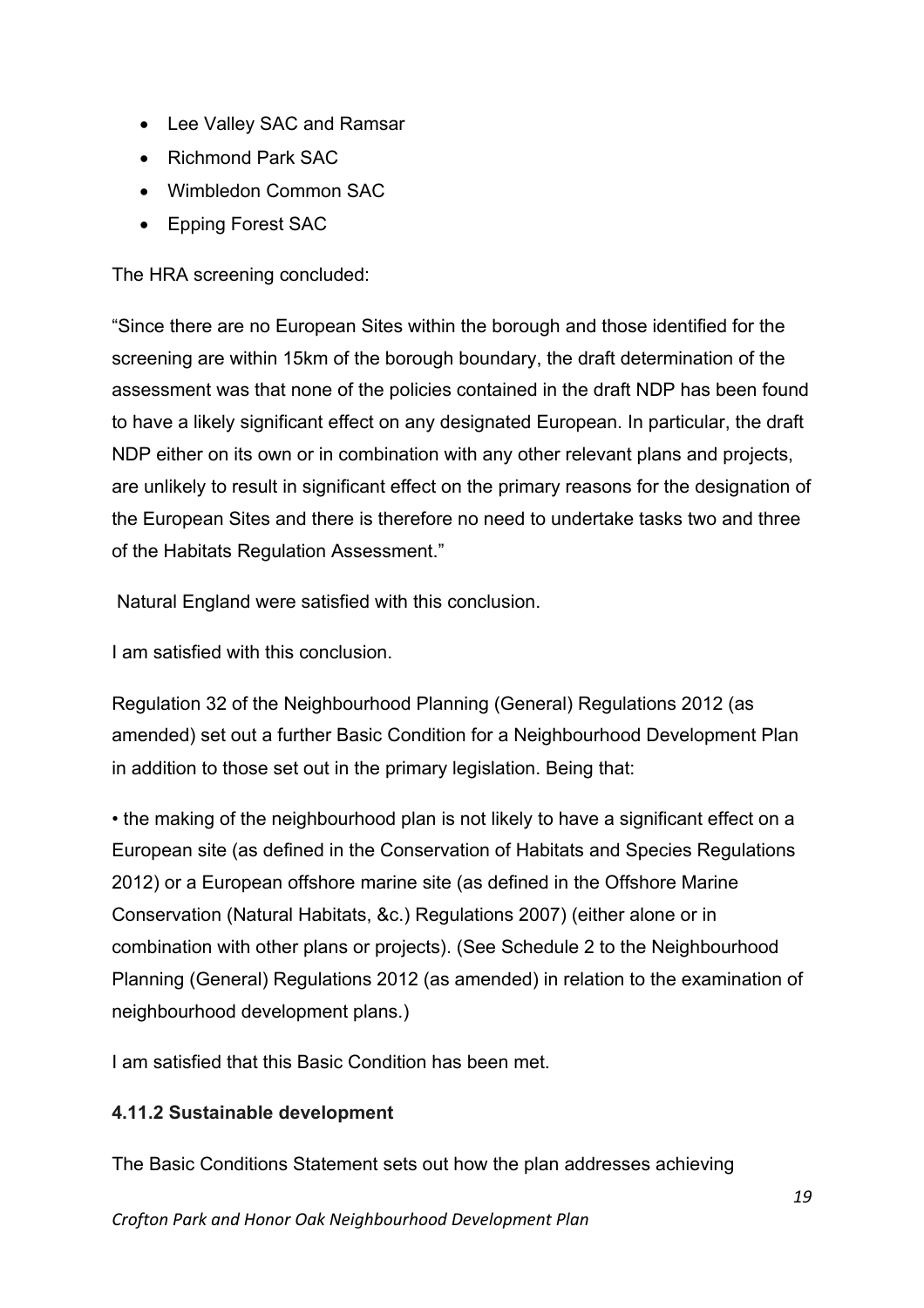sustainable development.

I am satisfied having regard to this document and other relevant documents, policies and legislation that the Crofton Park and Honor Oak Neighbourhood Development Plan would, subject to the recommended modifications, would contribute to achieving sustainable development.

# **European Convention of Human Rights and to comply with the Human Rights Act 1998.**

The Neighbourhood Development Plan is required to take cognisance of the European Convention of Human Rights and to comply with the Human Rights Act 1998.

The Basic Conditions Statement refers to how the development of the plan and its policies accord with EU Human Rights obligations:

"The Crofton Park and Honor Oak Neighbourhood Plan has regard to the fundamental rights and freedoms guaranteed under the European Convention on Human Rights and complies with the Human Rights Act. Considerable emphasis has been placed throughout the consultation process on ensuring that it has reached all communities living and working in Crofton Park and Honor Oak, with no intentional isolation or exclusion from participating."

I am satisfied with this conclusion.

I am satisfied that the Crofton Park and Honor Oak Neighbourhood Development Plan, subject to modification meets the basic conditions on EU obligations.

# **4.11.3 Excluded development**

I am satisfied that the Crofton Park and Honor Oak Neighbourhood Development Plan does not cover County matters (mineral extraction and waste development), nationally significant infrastructure such as highways and railways or other matters set out in Section 61K of the Town and Country Planning Act 1990.

## **4.11.4 Development and use of land**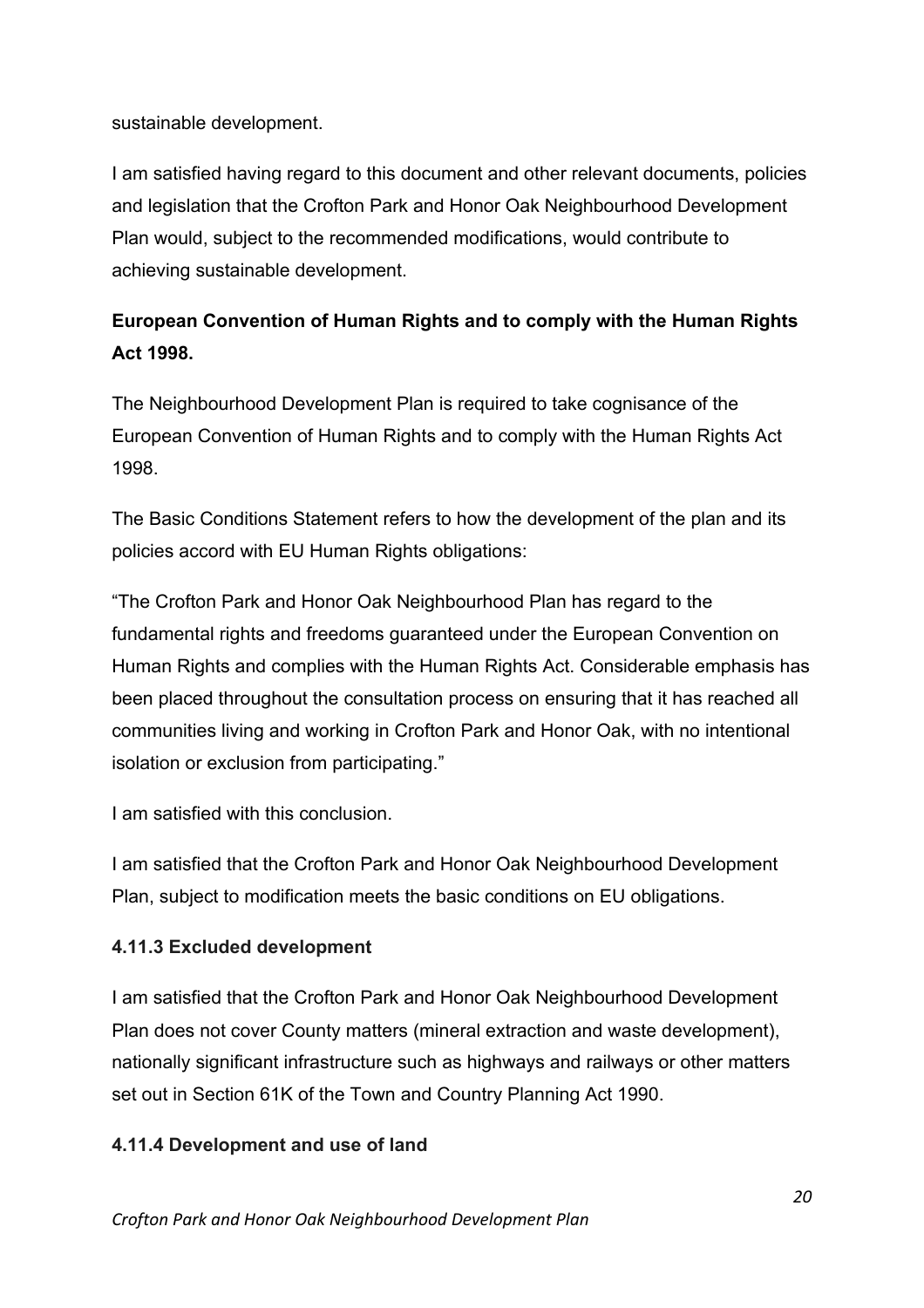I am satisfied that the Crofton Park and Honor Oak Neighbourhood Development Plan covers development and land use matters.

## **4.12.1 Crofton Park and Honor Oak Neighbourhood Development Plan Policies**

## **General comments**

Planning Guidance on preparing neighbourhood plans and policies is clear, it states:

"A policy in a neighbourhood plan should be clear and unambiguous. It should be drafted with sufficient clarity that a decision maker can apply it consistently and with confidence when determining planning applications. It should be concise, precise and supported by appropriate evidence. It should be distinct to reflect and respond to the unique characteristics and planning context of the specific neighbourhood area for which it has been prepared.

Neighbourhood planning can inspire local people and businesses to consider other ways to improve their neighbourhood than through the development and use of land. They may identify specific action or policies to deliver these improvements. Wider community aspirations than those relating to development and use of land can be included in a neighbourhood plan, but actions dealing with non-land use matters should be clearly identifiable. For example, set out in a companion document or annex."

In order to provide clarity and to ensure that the policies in the Crofton Park and Honor Oak Neighbourhood Plan meet the Basic Conditions it has been necessary for me to make modifications to a number of policies. This includes modifications where:

• Policies have sought to introduce controls outside the scope of the planning system or where existing policy already sets out the scope of control.

• A policy has not been drafted with sufficient clarity that a decision maker can apply it consistently and with confidence when determining planning applications.

The details of these modifications are set out within my comments on the related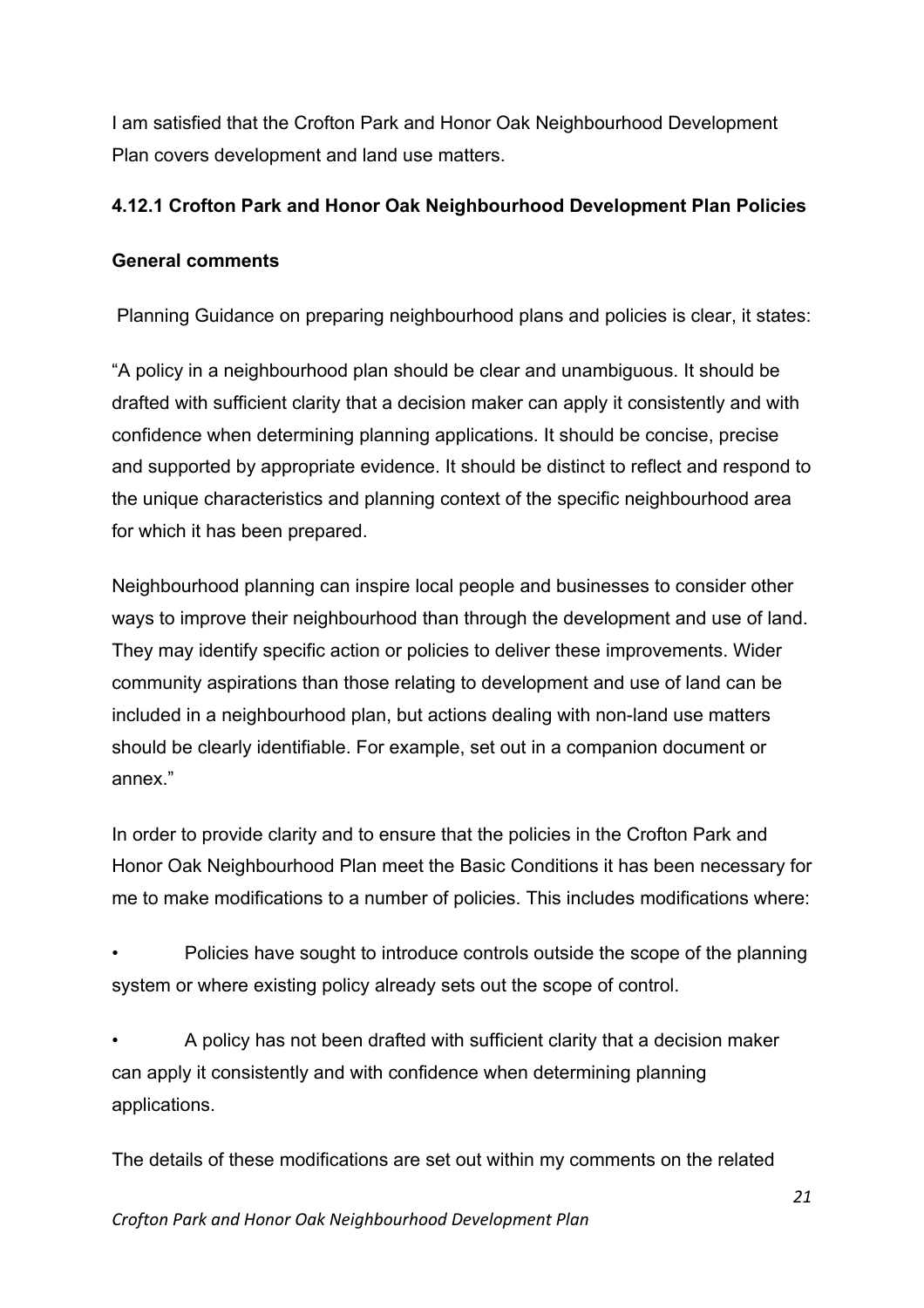policies. My comments on policies are in blue with the modified policies in red.

**A revised version of the NPPF was brought into force on the 20th of July 2021 as a result any references in the Crofton Park and Honor Oak NDP should be revised to reflect the new paragraph numbers.**

## **12.The Neighbourhood Plan Vision, Strategic Aims and Policies**

## **THE VISION FOR HOPCROFT**

An inclusive neighbourhood nestled between the attractive green peaks of Hilly Fields, One Tree Hill and Blythe Hill. A well-connected residential area which benefits from leafy Victorian and Edwardian streets. High quality, attractive neighbourhood parades with independent shops, eating places and businesses linked to excellent community spaces. Education and entertainment facilities supporting a diverse range of social, cultural and arts activities.

A place that actively encourages a healthy lifestyle, a sense of community and new businesses to thrive, where everyone benefits from its positive qualities, facilities and friendliness.

• Healthy environment - new and improved green infrastructure, drainage of surface water, reduced flood risk and improved air quality

• Local economy - protection and enhancement of shopping streets and opportunities for small businesses

• Regeneration of southern part of Neighbourhood Plan Area - Brockley Rise (South) and Ewart Road Estate

• Protection of built environment - ensuring that new development is in keeping with and enhances the character of the area

• Quality of design - ensuring that new development is of a high design quality

• Protection and enhancement of community facilities - ensuring that existing community assets are protected and where possible enhanced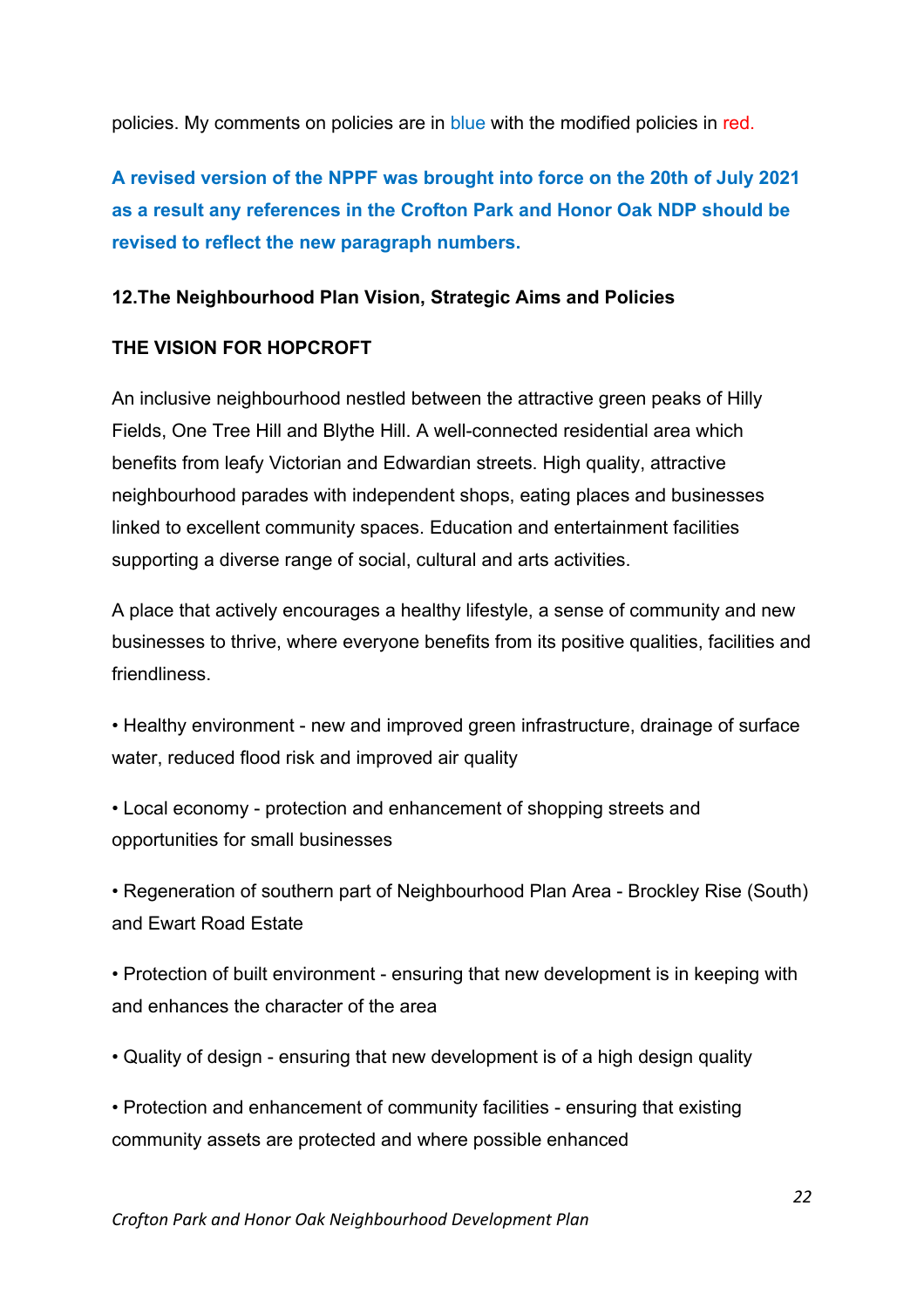The vision has been developed into the following key themes:

- Sustainable Development (overarching theme)
- Housing
- Community Facilities
- Local Economy and Neighbourhood Centres
- Built Environment and Heritage
- Green Space
- Transport and Movement
- Health and Wellbeing

#### **COMMENT**

**I am satisfied that the Crofton Park and Honor Oak NDP vision, and key themes were developed from the consultation process and that the policies within the plan reflect them.**

#### **Crofton Park and Honor Oak Neighbourhood Plan (HOPCROFT) Policies**

#### **G1 Promoting Sustainable Development**

The scale and type of development in the Crofton Park and Honor Oak Neighbourhood Plan area will respect the residential character of the area and provide living and working environments of good quality, supported by a network of local services and facilities. New development will be required to:

i. protect and enhance existing assets;

ii. protect and enhance the character of the built and natural heritage of the area;

iii. protect and enhance open spaces and contribute to the greening of the Neighbourhood Area;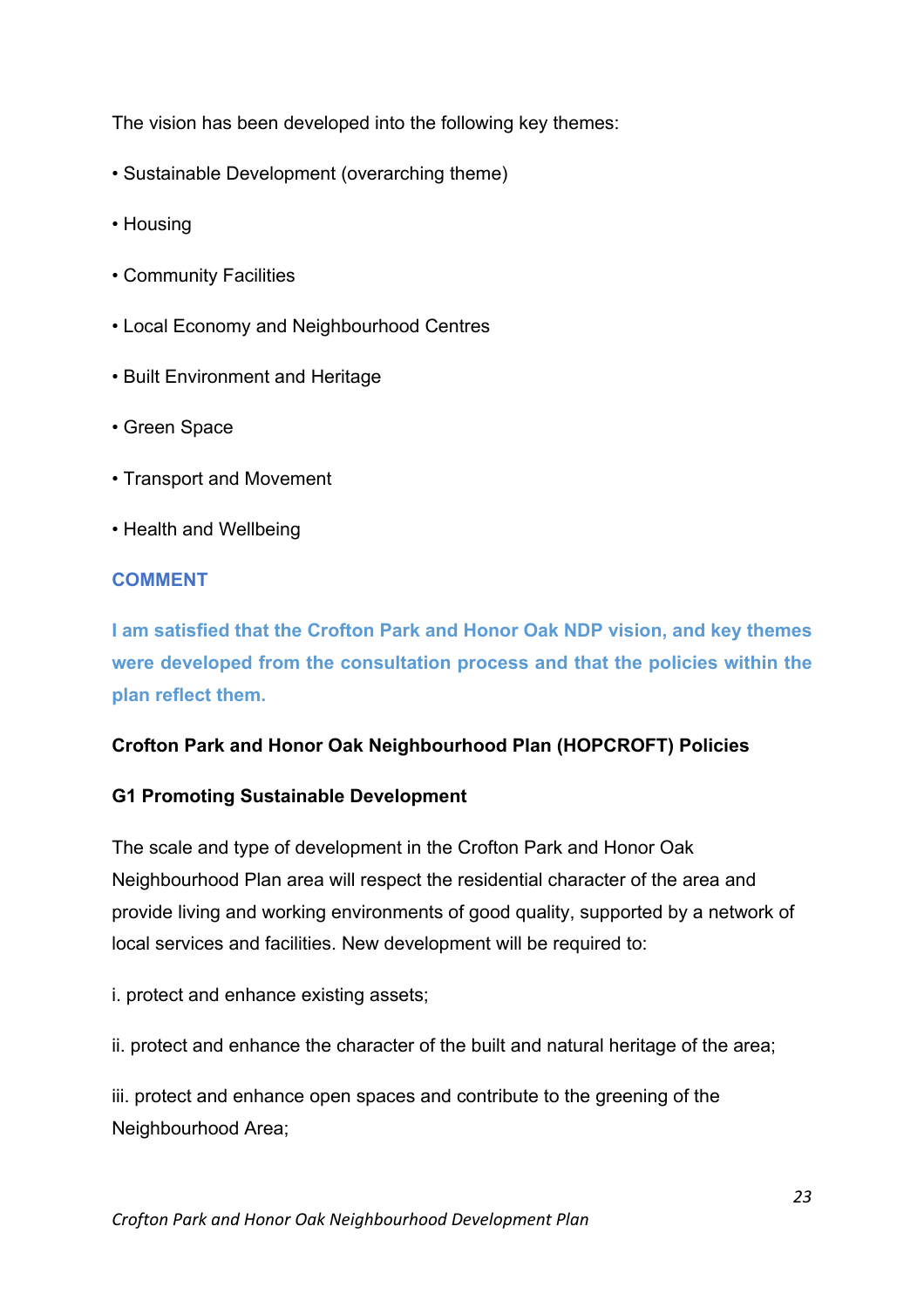iv. ensure the retention and protection of shopping areas and smaller local parades that contribute to local day-to-day retail needs and employment;

v. support the retention of locally significant employment, including maintaining a Local Employment Location (LEL) at Malham Road;

vi. seek to improve the walking and cycling environment to improve access to local services and public transport provision;

vii. where possible contribute to the regeneration of the southern end of the Neighbourhood Plan area.

## **COMMENT**

## **I have no comment on this policy.**

#### **H1 Housing**

1. Residential development shall provide a range of housing types to meet local housing needs, as appropriate. This shall be achieved through:

a. provision of affordable housing in line with the 50% target as set out in the Local Development Plan;

b. provision of social and intermediate housing in line with the Development Plan;

c. provision of a range of different sized units, including family housing (3+ bedrooms);

d. appropriate provision of homes for the elderly and disabled, which promote accessibility;

e. appropriate provision for necessary social infrastructure including education, health and community facilities.

2. All new residential development should reflect the character of the Neighbourhood Plan area and will be required to be of a high design quality in accordance with Policies BE1 and BE2.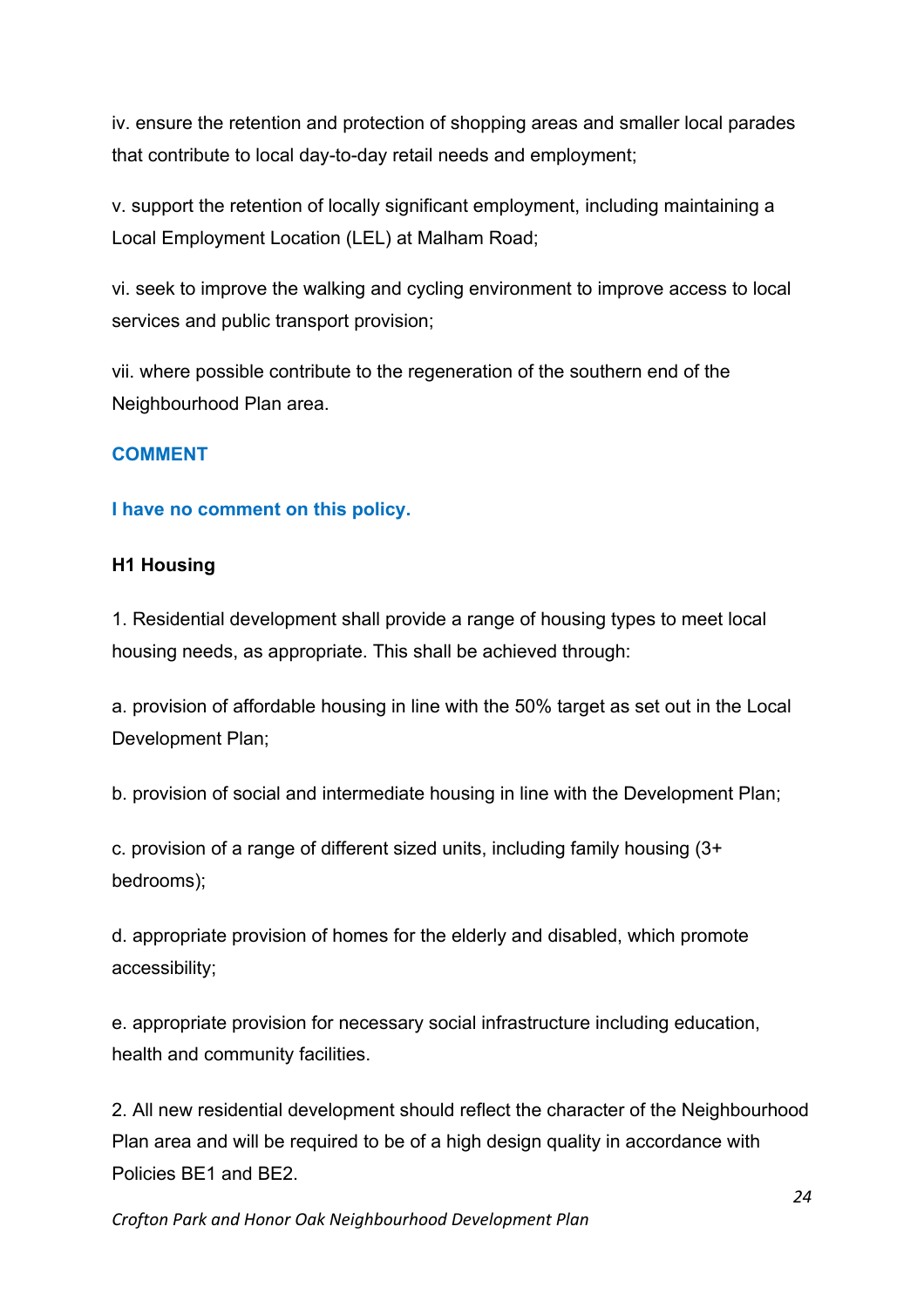3. Proposals for community-led self-build housing on appropriate sites will be supported.

#### **COMMENT**

**Point 1. of this policy reads as if it is a statement rather than a policy. For clarity the policy should be modified as follows:**

**1. Residential development which provides a range of housing types to meet local housing needs, as appropriate will be supported where it:**

**a. provides affordable housing in line with the 50% target as set out in the Local Development Plan;** 

**b. provides social and intermediate housing in line with the Development Plan;**

**c. provides a range of different sized units, including family housing (3+ bedrooms);**

**d. makes an appropriate provision of homes for the elderly and disabled, which promote accessibility;**

**e. makes an appropriate provision for necessary social infrastructure including education, health and community facilities.**

**2. All new residential development should reflect the character of the Neighbourhood Plan area and will be required to be of a high design quality in accordance with Policies BE1 and BE2.**

**3. Proposals for community-led self-build housing on appropriate sites will be supported.**

#### **H2 Windfall Sites**

The development of sites which are not allocated for housing will be supported where the proposals satisfy the criteria set out in Policy H1 and provided that the proposed development is in accordance with other policies in the Neighbourhood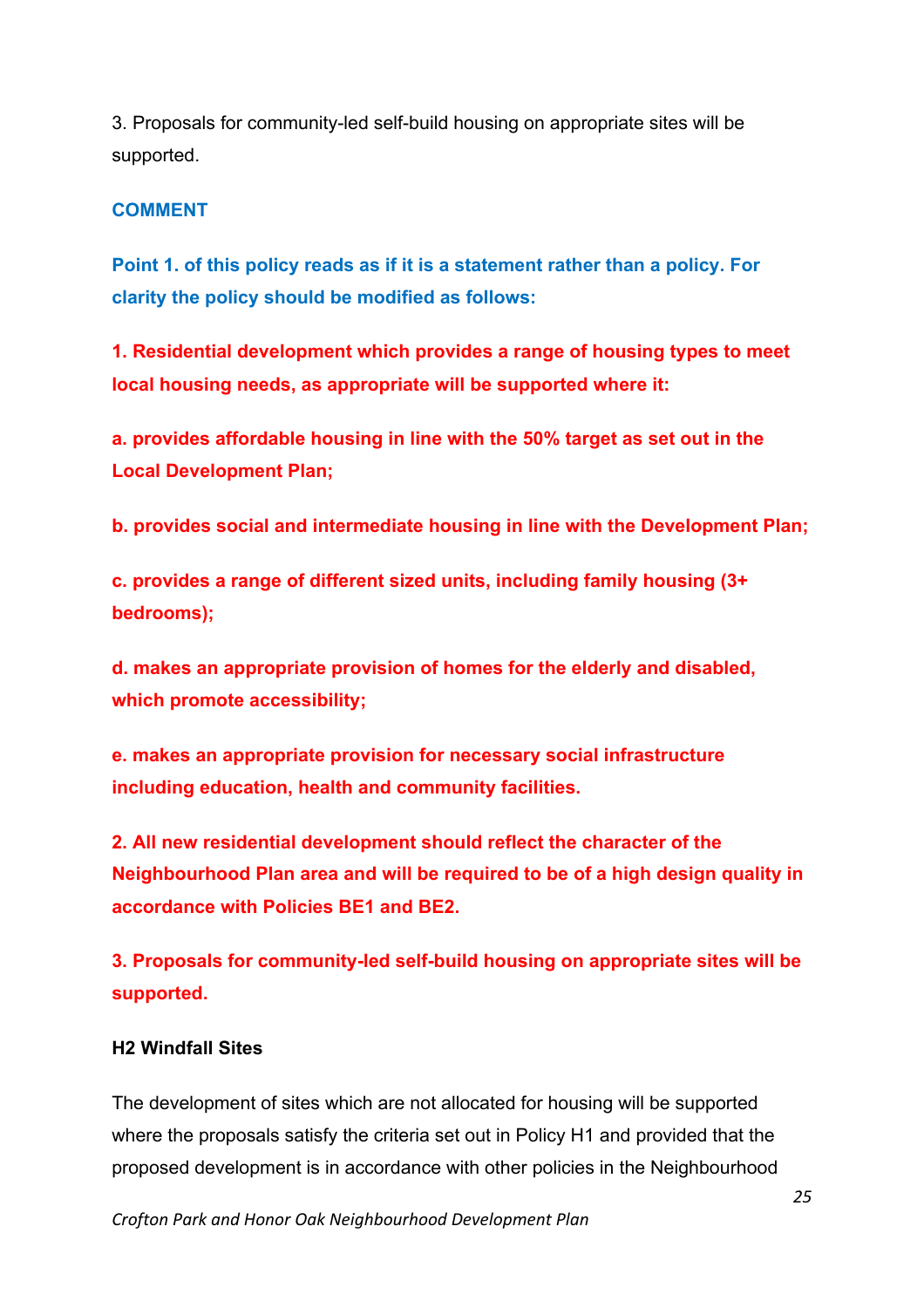Plan.

Residential development will not be permitted where:

a. the site is located within the Malham Road LEL;

b. the site is in existing employment use and development would be contrary to Policy E2;

c. development would result in the loss of existing community facilities contrary to Policies C1 and C2;

d. the site is located within a local centre and development would adversely impact on the character and vitality of that centre contrary to Policies NC1 and NC2;

e. development would result in the loss of green space;

f. development would have an adverse impact on the biodiversity and ecological value of a Site of Importance for Nature Conservation (SINC), on the integrity of the SINC alongside the railway or on an existing or proposed Local Nature Reserve which is not capable of satisfactory mitigation.

Residential development within Neighbourhood Centres or Neighbourhood Parades should form part of mixed use development schemes in accordance with Policies NC1 and NC2.

Development proposals will be required to include a mix of housing, including family housing, and contribute towards the provision of necessary social infrastructure including health, education and community facilities, and of wider environmental improvements such as tree planting. Proposals for affordable housing and community-led self-build housing implemented by a Community Land Trust will be supported.

Development will be required to be of a high design quality in accordance with Policies BE1 and BE2 and to contribute to the greening of the Neighbourhood Area in accordance with Policy GS2.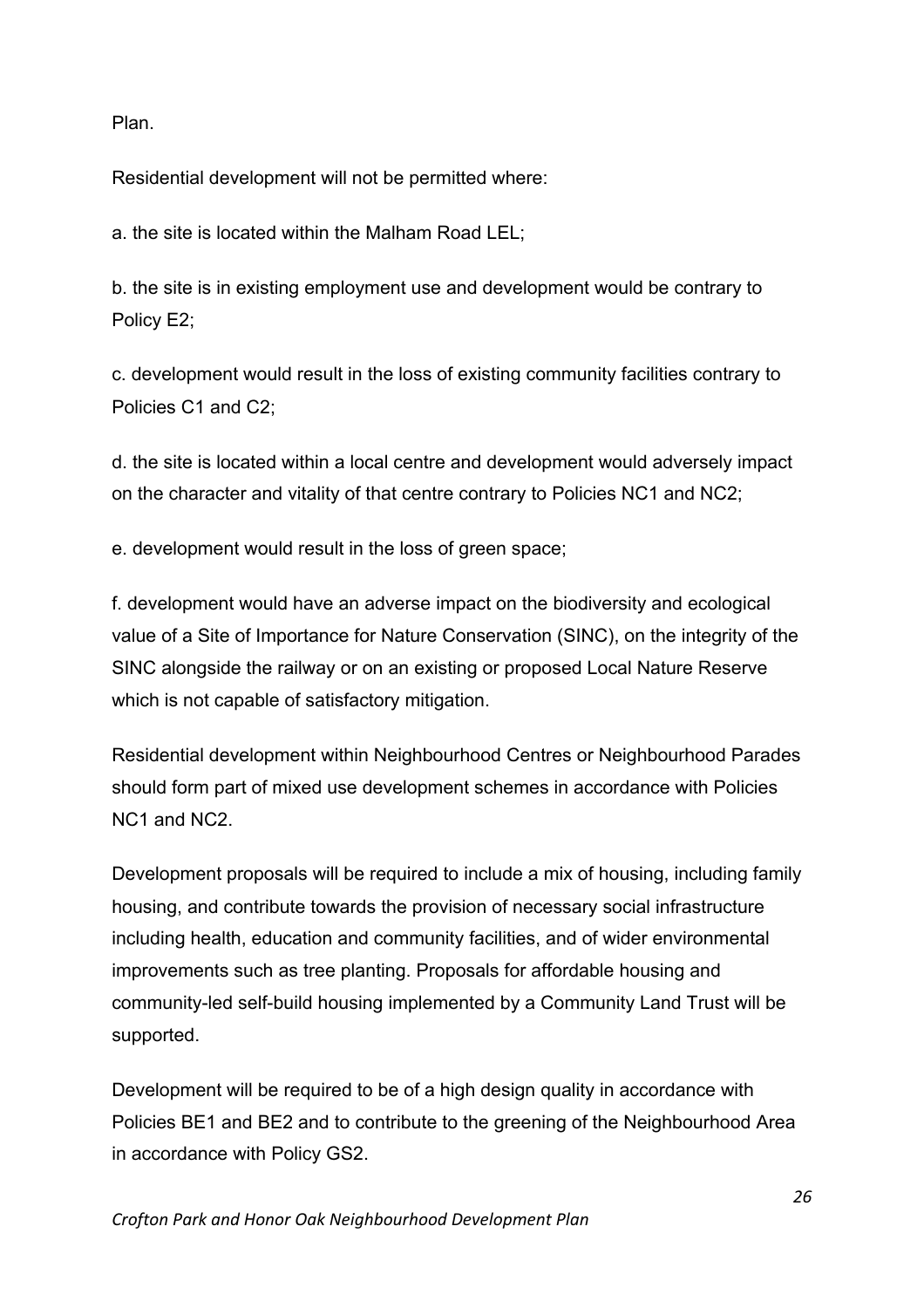#### **COMMENT**

**The determination of planning applications is the role of Local Planning Authorities not neighbourhood plans, therefore the use of "permitted" or "not permitted" is not appropriate. For clarity and to meet the Basic Conditions, the policy should be modified as follows:**

#### **H2 Windfall Sites**

**The development of sites which are not allocated for housing will be supported where the proposals satisfy the criteria set out in Policy H1 and provided that the proposed development is in accordance with other policies in the Neighbourhood Plan.**

**Residential development will not be supported where:**

**a. the site is located within the Malham Road LEL;**

**b. the site is in existing employment use and development would be contrary to Policy E2;**

**c. development would result in the loss of existing community facilities contrary to Policies C1 and C2;**

**d. the site is located within a local centre and development would adversely impact on the character and vitality of that centre contrary to Policies NC1 and NC2;**

**e. development would result in the loss of green space;**

**f. development would have an adverse impact on the biodiversity and ecological value of a Site of Importance for Nature Conservation (SINC), on the integrity of the SINC alongside the railway or on an existing or proposed Local Nature Reserve which is not capable of satisfactory mitigation.**

**Residential development within Neighbourhood Centres or Neighbourhood**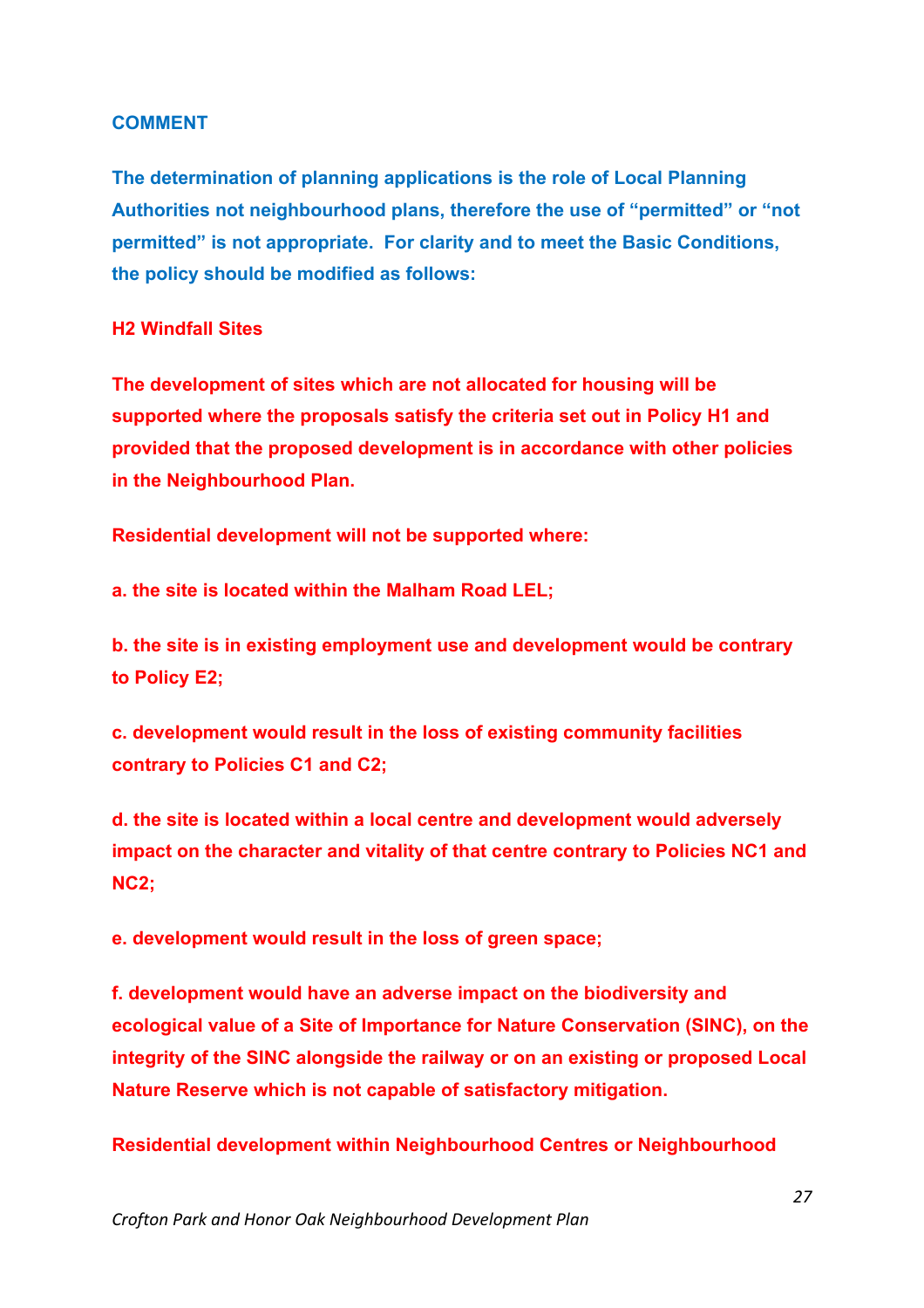**Parades should form part of mixed use development schemes in accordance with Policies NC1 and NC2.**

**Development proposals will be required to include a mix of housing, including family housing, and contribute towards the provision of necessary social infrastructure including health, education and community facilities, and of wider environmental improvements such as tree planting.** 

**Proposals for affordable housing and community-led self-build housing implemented by a Community Land Trust will be supported.**

**Development will be required to be of a high design quality in accordance with Policies BE1 and BE2 and to contribute to the greening of the Neighbourhood Area in accordance with Policy GS2.**

### **SA1 Land at Whitbread Road**

Land at Whitbread Road is allocated for residential development.

a. Development proposals will be required to be of a high design quality in accordance with Policy BE1 and to make appropriate contributions towards necessary social infrastructure including education, health and community facilities.

b. Proposals will be developed in consultation with local residents and it will be necessary to demonstrate that the proposed development will not have an unacceptable impact on existing residential amenity and on parking or public open space provision.

c. Development will be required to provide a measure of biodiversity and an overall 'net gain' in biodiversity for the site.

Proposals for affordable housing and community-led self-build housing implemented by a Community Land Trust will be supported.

#### **COMMENT**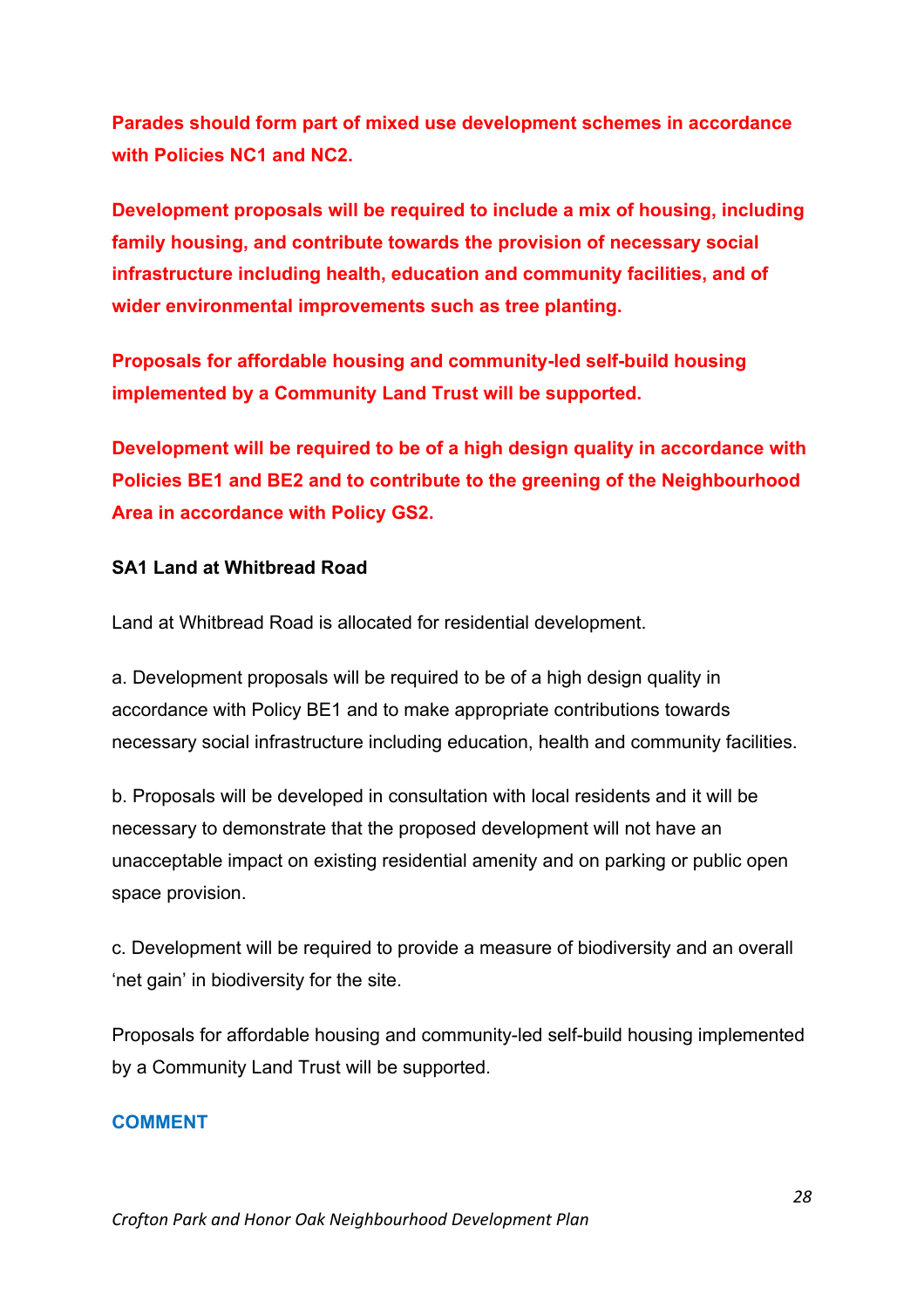### **I have no comment on this policy.**

## **C1 Protection and Enhancement of Community Facilities**

The following sites and buildings are identified as community facilities:

- 1. Jenner Health Centre, Stanstead Road
- 2. Crofton Park Library, Brockley Road
- 3. Ackroyd Community Centre, Ackroyd Road
- 4. Royal British Legion Club, Eddystone Road
- 5. Ewart Road Clubroom, Wastdale Road
- 6. St Hilda's Church and Church Hall, Courtrai Road
- 7. St Saviour's Church and Church Hall, Brockley Rise
- 8. Scout Hut building and adjoining land, Courtrai Road
- 9. St William of York Catholic Church and Church Hall, Brockley Park
- 10. Malham Christian Centre, Malham Road
- 12. Rivoli Ballroom, Brockley Road

13. Brockley Adult Education Learning Centre, Brockley Rise 14. Brockley Jack PH and Studio Theatre, Brockley Road 15. Honor Oak PH, St German's Road

- 16. General Napier PH, Bovill Road
- 17. Chandos PH, Brockley Rise
- 18. Blythe Hill Tavern, Stanstead Road

Development proposing the change of use/loss of an existing community facility,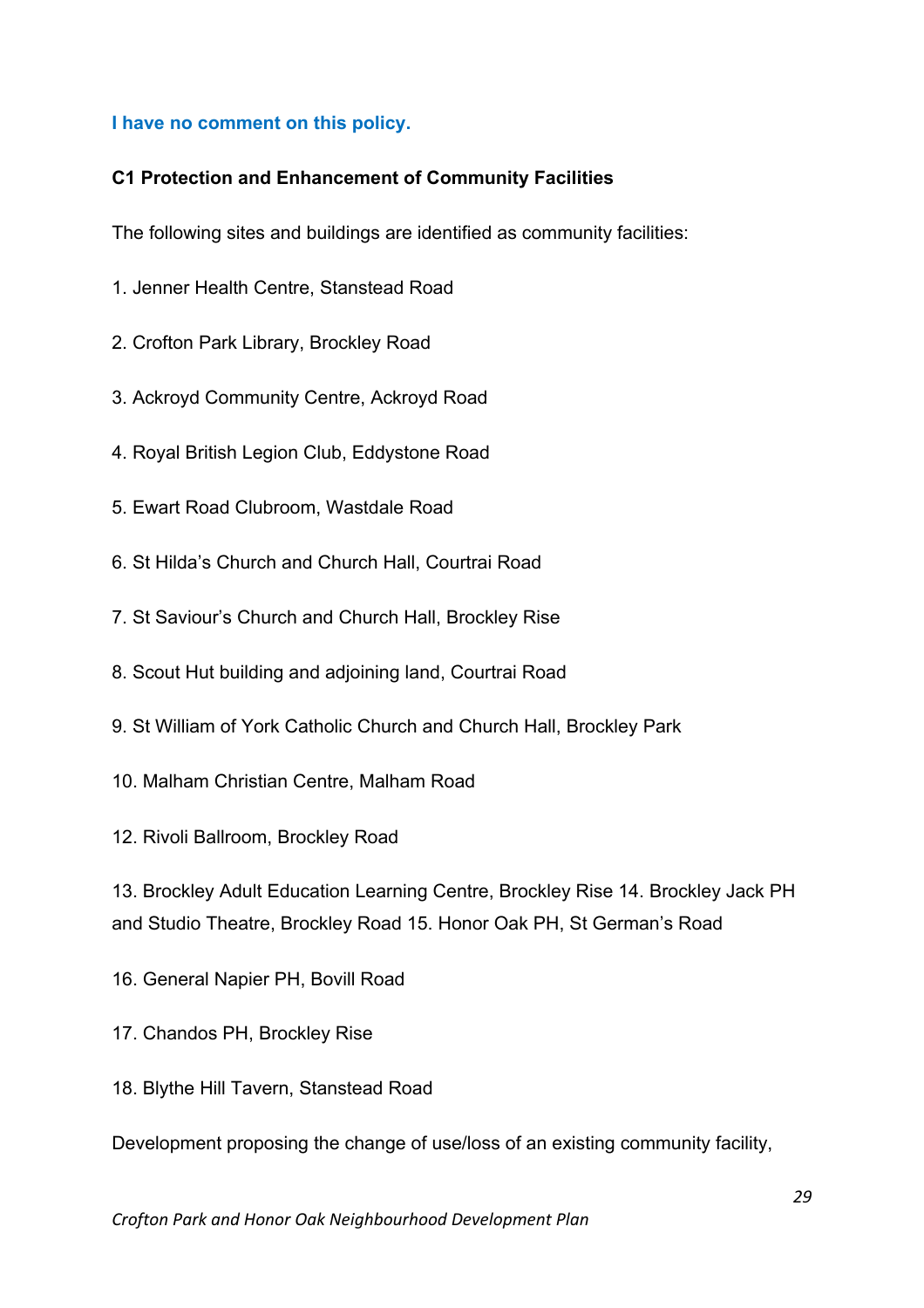whether land or premises, currently or last used as a community facility, will not be permitted unless it can be demonstrated that:

i. The use no longer serves the needs of the community in which it is located;

ii. There is adequate alternative provision within the Neighbourhood Area which has the capacity to meet the needs of the community which the facility previously served; and

iii. The applicant has been unable to secure in consultation with the local community an appropriate alternative community use and it can be demonstrated that the use of the building or land as a community facility is no longer viable.

Proposals for the shared use of community facilities will be supported.

## **COMMENT**

**As previously stated, the determination of planning applications lies with the LPA. For clarity and to meet the Basic Conditions the phrase "not be permitted" should be replaced with "not be supported".**

## **C2 Redevelopment of Sites in Existing Community Use**

Redevelopment or intensification of sites in existing community use may be permitted subject to development proposals making appropriate on-site provision for community facilities and where this would be in compliance with other policies. The following criteria will be applied:

i. In exceptional circumstances, off-site provision of community facilities within the vicinity of the existing site may be acceptable where it can be demonstrated that consultation has been undertaken with the local community and this would result in improved facilities which would be accessible to and meet the needs of the community served.

ii. Development will be required to be of a high design quality in accordance with Policies BE1 and BE2.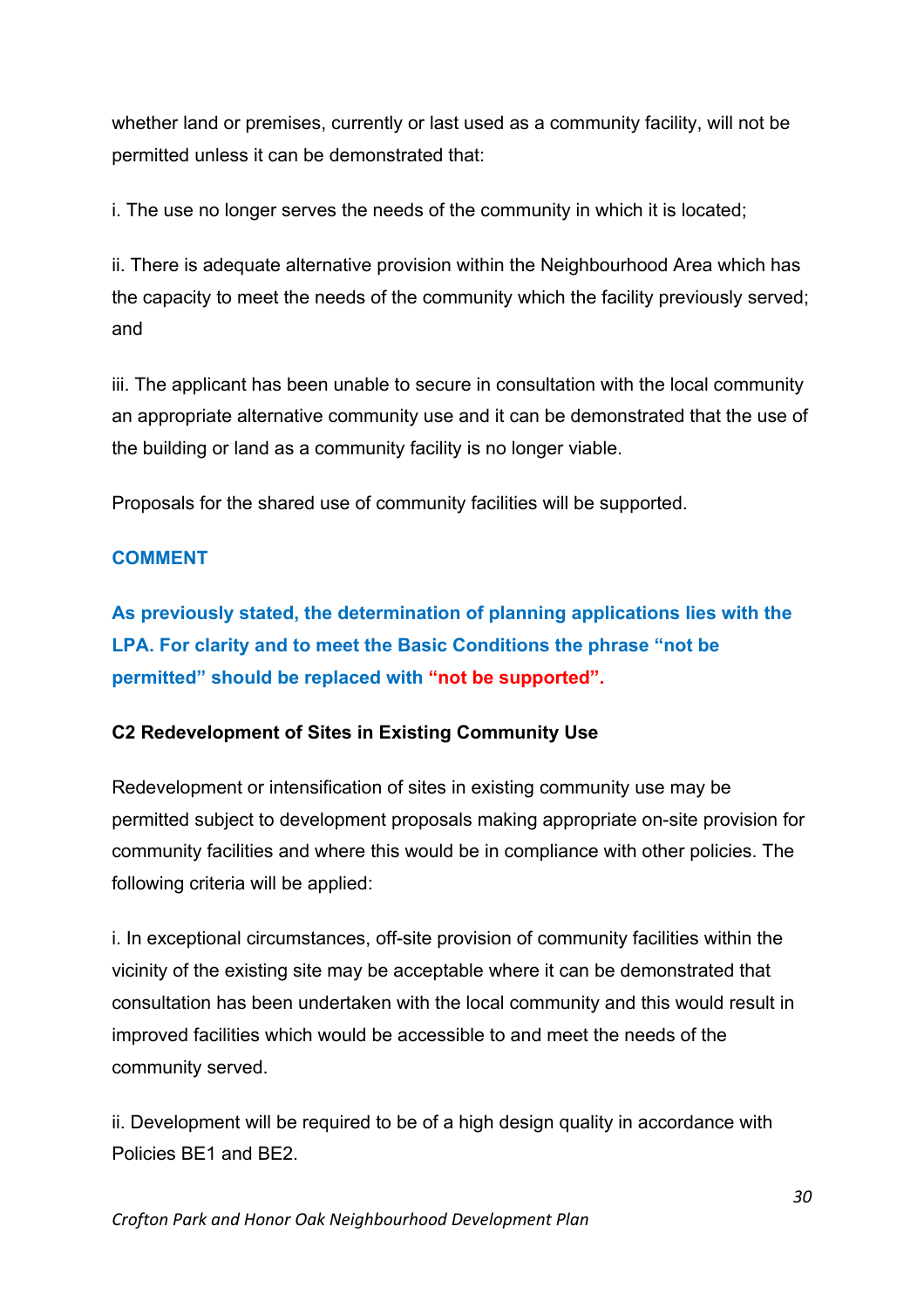iii. In the event of proposals coming forward within the plan period for redevelopment of the Jenner Health Centre site, a Development Brief will be agreed with the local planning authority prior to the submission of any planning application which includes the re-provision of existing health and community facilities.

iv. Proposals will be required to satisfy the criteria set out in Policy C1.

## **COMMENT**

**The determination of planning applications is the role of Local Planning Authorities not neighbourhood plans. For clarity and to meet the Basic Conditions the phrase "may be permitted" should be replaced with "may be supported".**

## **E1 Employment Sites and Enterprise**

1. The Malham Road Local Employment Location (LEL) will be protected for employment uses within Classes B1, B2 and B8, and complementary uses and development proposals will be supported which enhance employment opportunities and provide a range of accommodation including smaller units for micro-businesses and studio space. Where the redevelopment of existing employment space is proposed within the Malham Road LEL, development proposals will be required to demonstrate that:

i. The level of employment floorspace will be maintained or increased;

ii Opportunities will be secured for local employment;

iii. Measures will be taken to mitigate any impacts arising from the development in terms of traffic, parking, servicing, air quality, noise and residential amenity. Residential uses will not be permitted within the Malham Road LEL

2. Where the redevelopment of other land or buildings in existing employment use is proposed outside the Malham Road LEL, development proposals will be required to demonstrate that: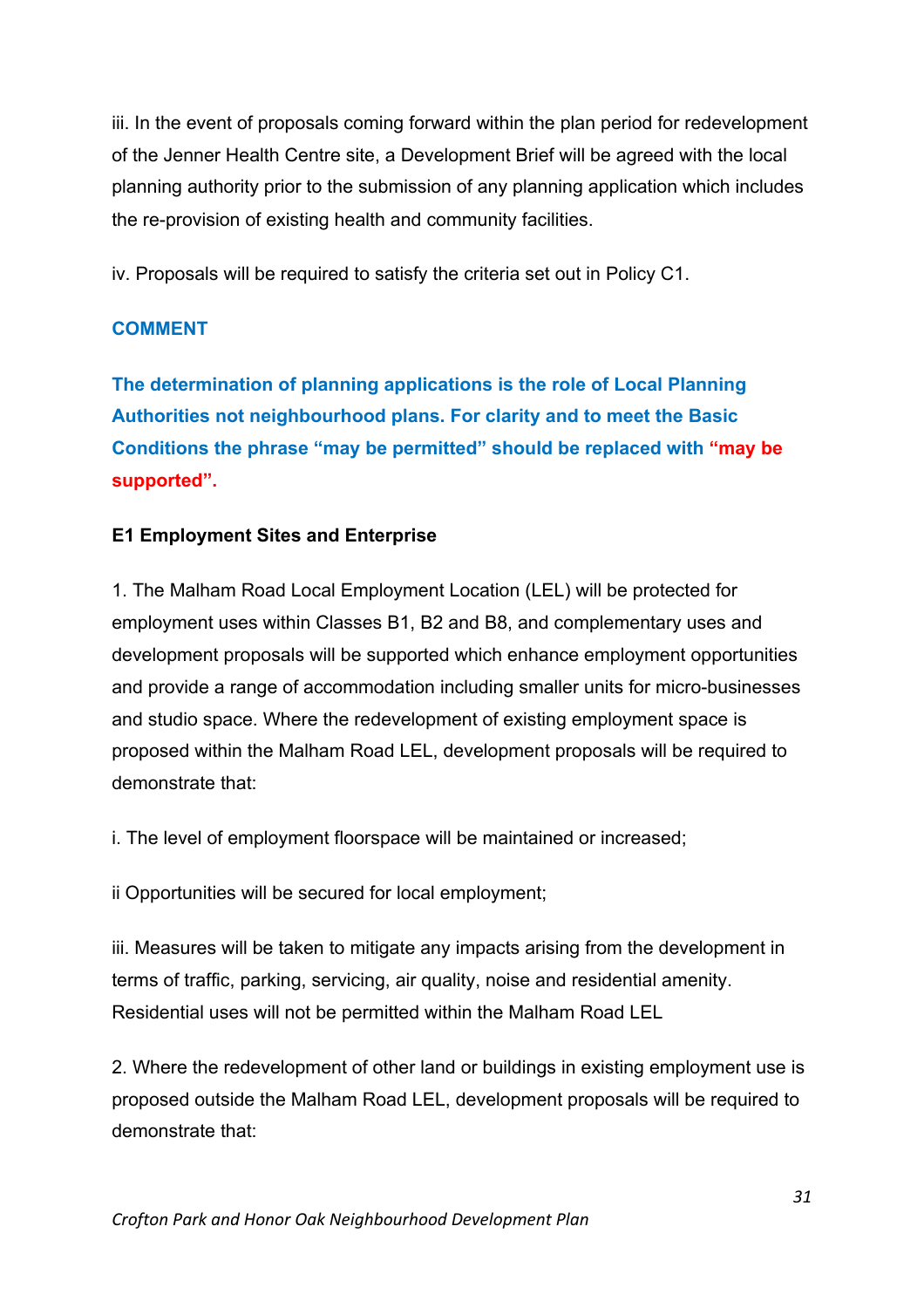i. The existing level and types of employment floorspace will be maintained;

ii. Opportunities will be secured for local employment;

iii. There would be no unacceptable impact on residential amenity and measures will be taken to address any impacts arising from the development in terms of traffic, parking, servicing, air quality and noise.

3. Residential use may be supported where this comprises live-work units with ground floor workspace as part of an employment-led development scheme. There will be a presumption against the change of use to non- employment uses unless it can be demonstrated that the site has been unsuccessfully marketed for employment use and its continued use for employment is no longer viable.

4. Proposals for the conversion of vacant lock-up garages to employment uses within Class B1 will be supported where this would not impact on residential amenity and subject to an appropriate design and layout, parking provision and access arrangements.

5. Proposals for redevelopment of employment sites will be required to be in accordance with Policies BE1 and BE2.

#### **COMMENT**

## **The NPPF 2021 (as updated) states that:**

**122. Planning policies and decisions need to reflect changes in the demand for land. They should be informed by regular reviews of both the land allocated for development in plans, and of land availability. Where the local planning authority considers there to be no reasonable prospect of an application coming forward for the use allocated in a plan:**

**a) it should, as part of plan updates, reallocate the land for a more deliverable use that can help to address identified needs (or, if appropriate, deallocate a site which is undeveloped); and**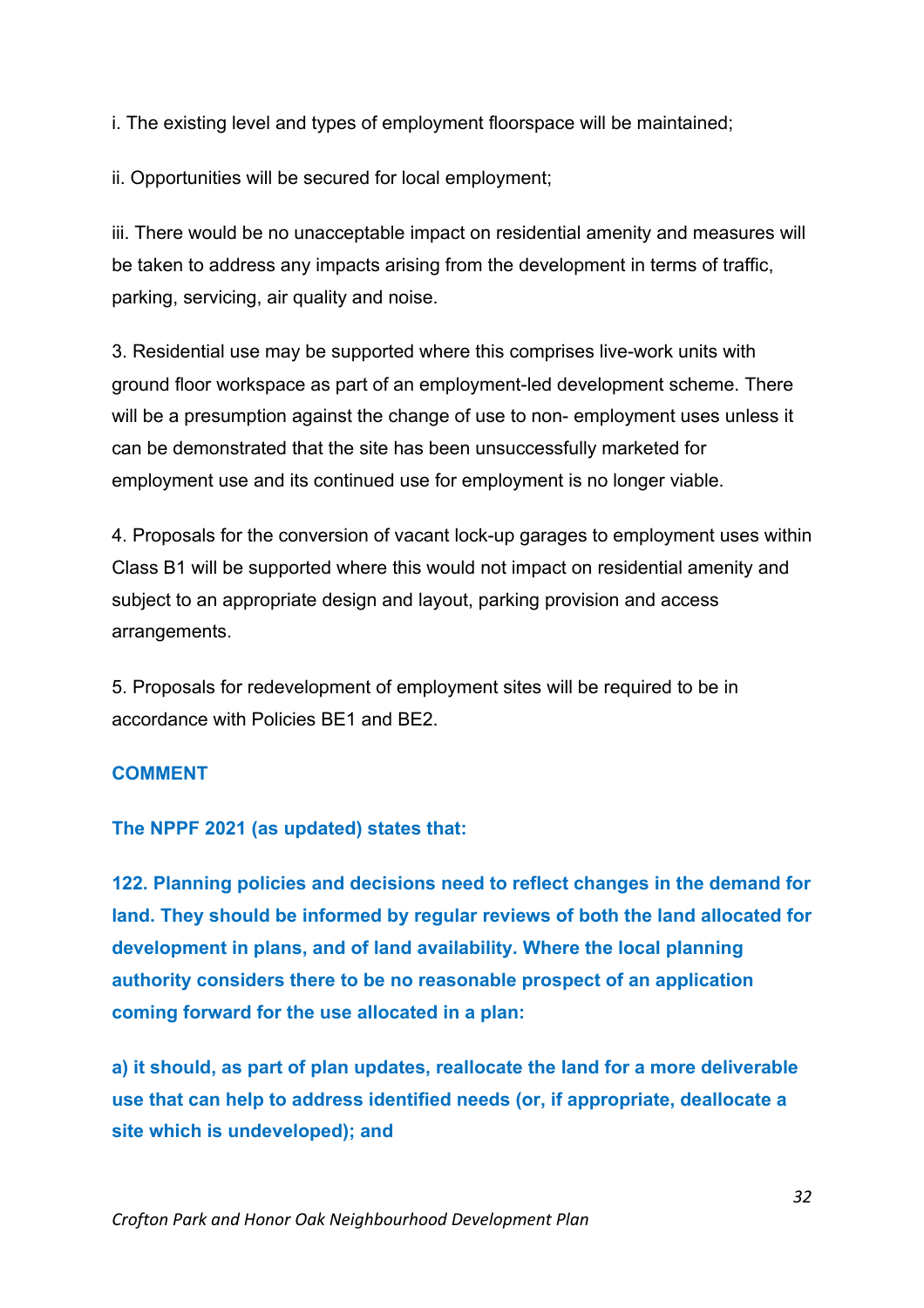**b) in the interim, prior to updating the plan, applications for alternative uses on the land should be supported, where the proposed use would contribute to meeting an unmet need for development in the area.**

**In order to have regard for National Policy as required by the Basic Conditions neighbourhood plan policies should be worded to ensure that there is an element of flexibility to allow for applications for a change of use of employment land should there be a proven lack of demand in the longer term.**

**The Town and Country Planning (Use Classes) Order 1987 (as amended) was revised as of the 1st of September 2020. There is now a new Use Class E. Class E (g) replaces B1.**

**The determination of planning applications is the role of Local Planning Authorities not neighbourhood plans. For clarity and to meet the Basic Conditions the policy should be modified as follows:**

#### **E1 Employment Sites and Enterprise**

**1. The Malham Road Local Employment Location (LEL) will be protected for employment uses within Classes E(g), B2 and B8, and complementary uses and development proposals will be supported which enhance employment opportunities and provide a range of accommodation including smaller units for micro-businesses and studio space until such time it is considered that there is no reasonable prospect of an applications coming forward for the use allocated in a plan . Where the redevelopment of existing employment space is proposed within the Malham Road LEL, development proposals will be required to demonstrate that:**

**i. The level of employment floorspace will be maintained or increased;**

**ii Opportunities for local employment will be promoted;**

**iii. Measures will be taken to mitigate any impacts arising from the development in terms of traffic, parking, servicing, air quality, noise and residential amenity. Residential uses will not be supported within the Malham**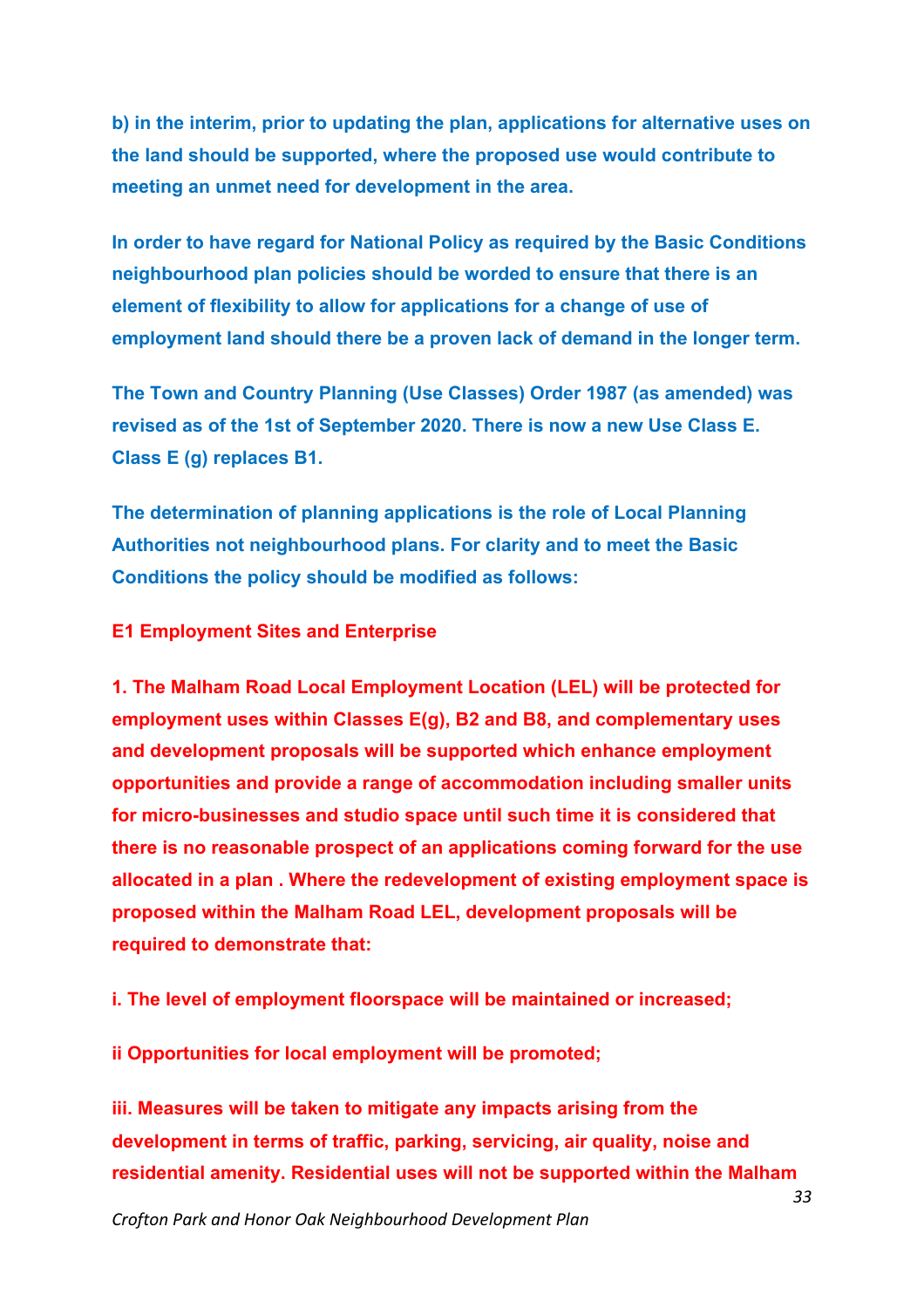#### **Road LEL**

**2. Where the redevelopment of other land or buildings in existing employment use is proposed outside the Malham Road LEL, development proposals will be required to demonstrate that:**

**i. The existing level and types of employment floorspace will be maintained;**

**ii. Opportunities for local employment will be promoted;**

**iii. There would be no unacceptable impact on residential amenity and measures will be taken to address any impacts arising from the development in terms of traffic, parking, servicing, air quality and noise.**

**3. Residential use may be supported where this comprises live-work units with ground floor workspace as part of an employment-led development scheme. There will be a presumption against the change of use to non- employment uses unless it can be demonstrated that the site has been unsuccessfully marketed for employment use and its continued use for employment is no longer viable.**

**4. Proposals for the conversion of vacant lock-up garages to employment uses within Class B1 will be supported where this would not impact on residential amenity and subject to an appropriate design and layout, parking provision and access arrangements.**

**5. Proposals for redevelopment of employment sites will be required to be in accordance with Policies BE1 and BE2.**

#### **E2 Malham Road Employment Regeneration Area**

The Malham Road LEL is identified as an Employment Regeneration Area and the location for an enterprise hub.

Proposals for the regeneration of the Malham Road Local Employment Location (LEL) for employment uses in Classes B1b/c and B2 to provide a range of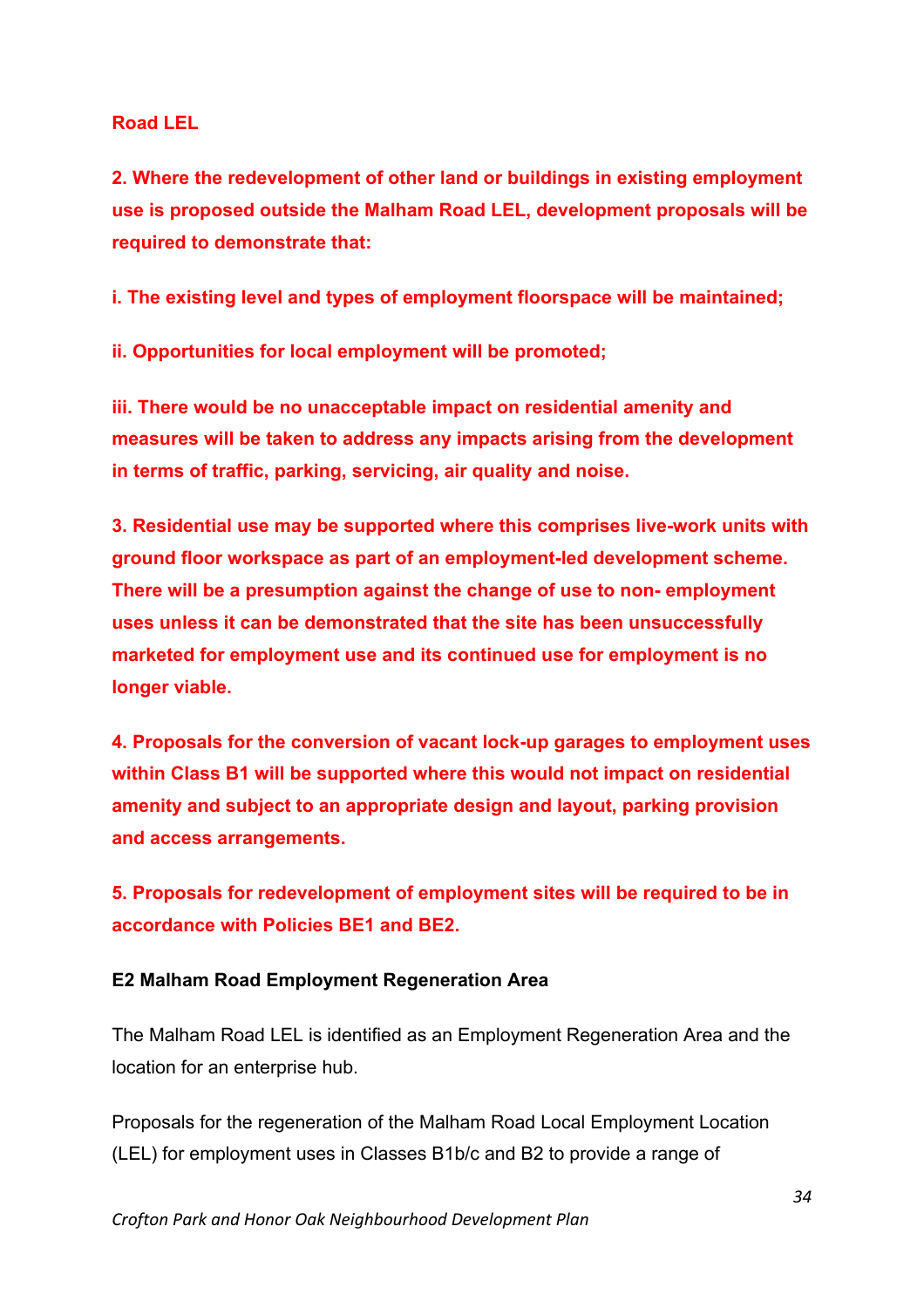employment space (Office/ Research and Development/Light Industry) will be supported subject to: appropriate design and layout, impact on amenity of adjacent residential properties, parking provision, access arrangements and streetscape improvements and management. Any proposals involving the intensification of employment uses will be required to include measures to mitigate impacts on residential amenity and to improve the environmental quality of the area.

Proposals for redevelopment of the Malham Road LEL will be required to form part of an overall masterplan for the area and to be in accordance with policies BE1 and BE2.

### **COMMENT**

**The Town and Country Planning (Use Classes) Order 1987 (as amended) was revised as of the 1st of September 2020. There is now a new Use Class E. Class E (g) replaces B1. Whilst a masterplan approach to redevelopment is best practice it cannot be a requirement in this policy. For clarity and to meet the Basic Conditions, the policy should be modified as follows:**

#### **E2 Malham Road Employment Regeneration Area**

**The Malham Road LEL is identified as an Employment Regeneration Area and the location for an enterprise hub.**

**Proposals for the regeneration of the Malham Road Local Employment Location (LEL) for employment uses in Classes E (g) and B2 to provide a range of employment space (Office/ Research and Development/Light Industry) will be supported subject to compliance with policies BE1 and BE2 and:** 

**i. Appropriate design and layout, including access arrangements and streetscape improvements and** 

**ii. Measures to mitigate any impacts arising from the development in terms of traffic, parking, servicing, air quality, noise and residential amenity, access arrangements and streetscape improvements and management.**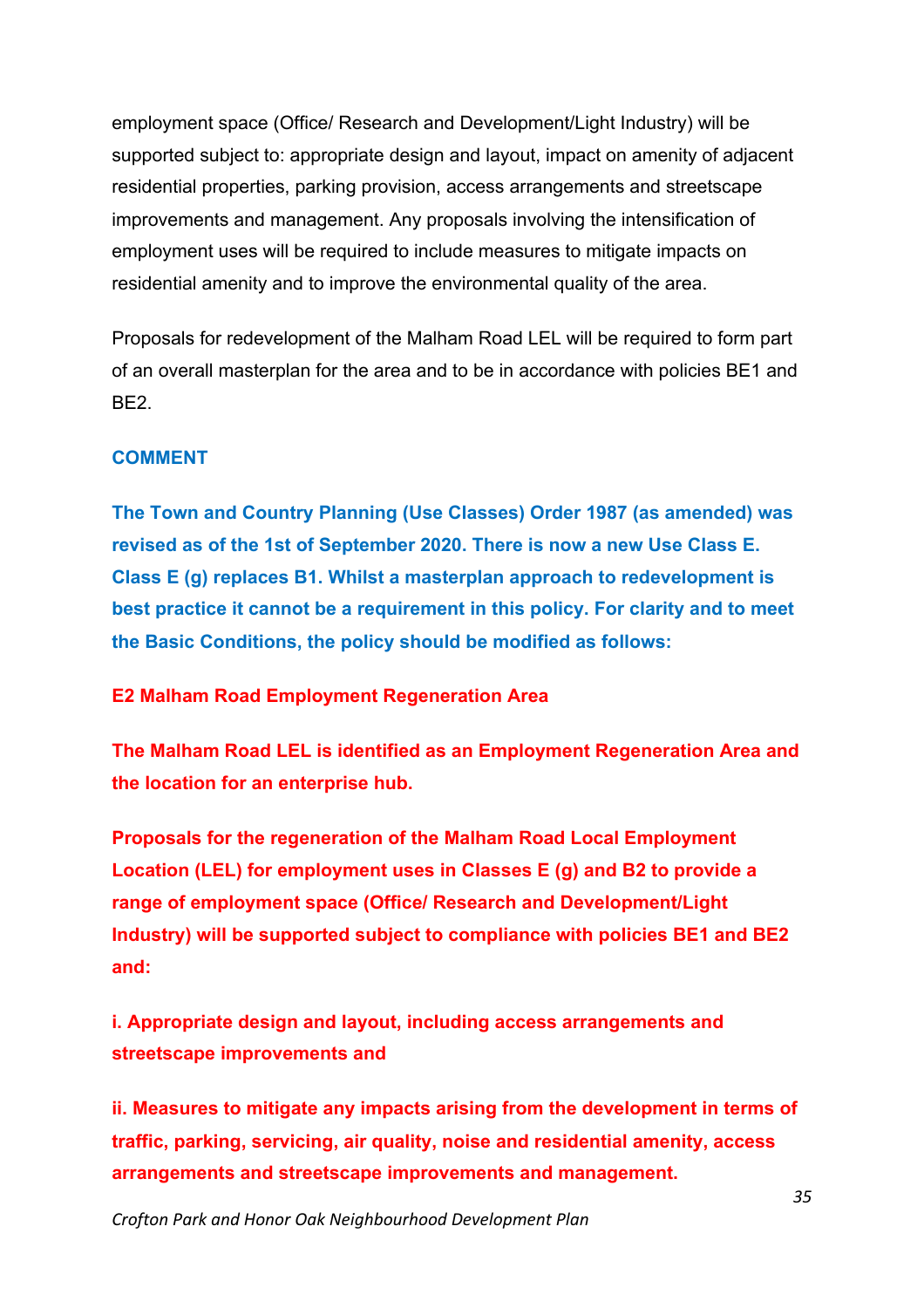**iii. Any proposals involving the intensification of employment uses will be required to include measures to mitigate impacts on residential amenity and to improve the environmental quality of the area.**

**The development of a masterplan is strongly encouraged for any proposals for the redevelopment of the Malham Road LEL.** 

### **SA2 Beecroft Mews Neighbourhood Employment Site**

Beecroft Mews is allocated as a Neighbourhood Employment Site. Development proposals affecting Beecroft Mews will be subject to Policies E1, BE1 and BE2.

### **COMMENT**

#### **I have no comment on this policy.**

# **NC1 Protection and Enhancement of Crofton Park and Honor Oak Park Neighbourhood Centres**

1. The change of use of retail units within Crofton Park and Honor Oak Park Neighbourhood Centres (as defined in Figure 6) will not be permitted unless it can be demonstrated that the unit has been vacant for a significant period and has been unsuccessfully marketed for retail use, and retail use within Class A1, A2 and A3 is unviable.

2. Where it can be demonstrated that continued retail use within Class A1, A2 and A3 is unviable, proposals for the change of use of vacant retail units to provide coworking space for small start-up businesses will be supported subject to an appropriate shop front design and the retention of an active building frontage. Change of use of ground floor retail premises to residential will not normally be permitted.

3. The redevelopment of inappropriate uses in the neighbourhood centres which are not identified as main town centre uses in the NPPF (annex 2) and have a negative impact on amenity will be supported. Development should include an active town centre use at ground floor with residential or office use on upper floors.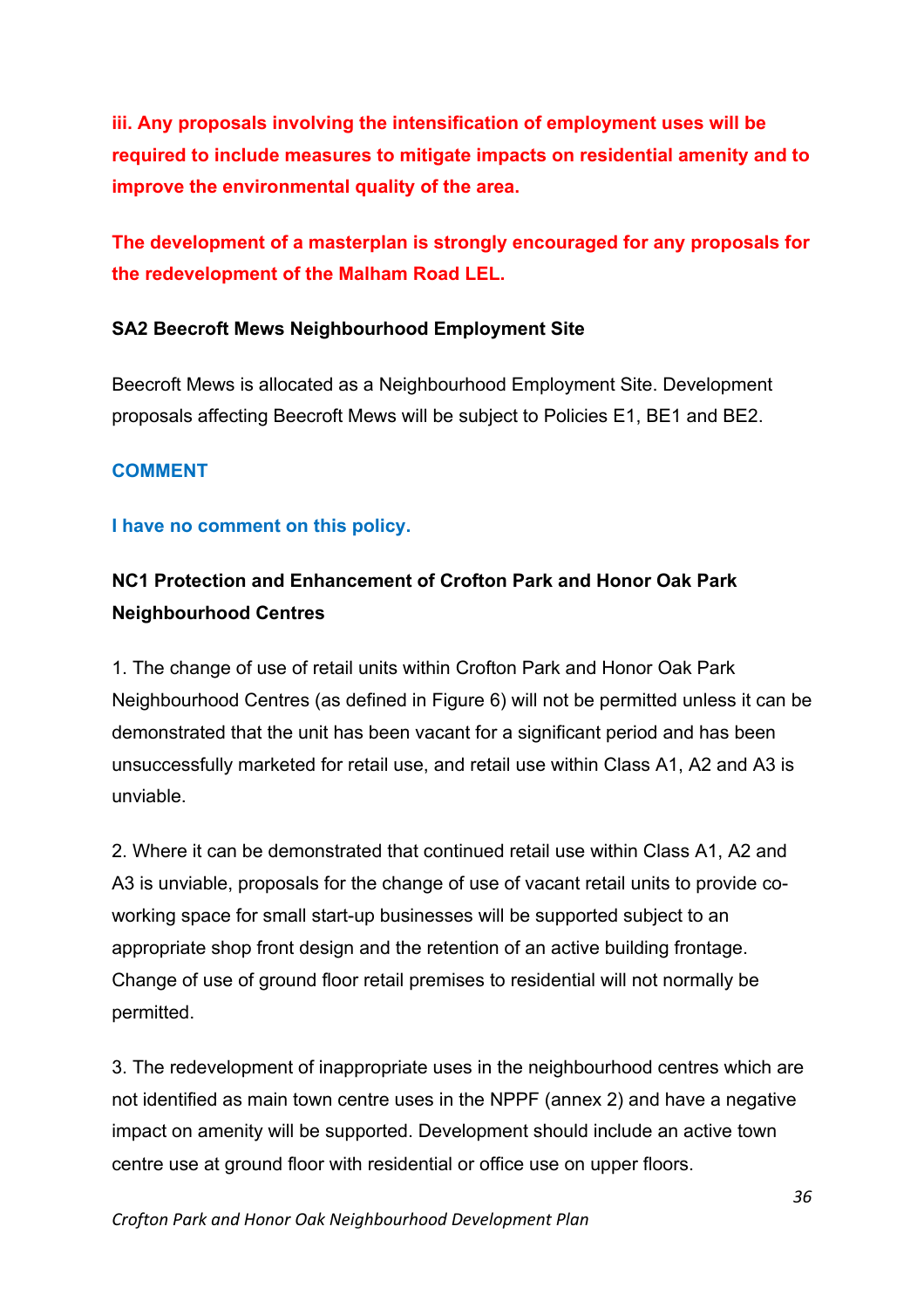4. Development will be required to preserve or enhance the character of the Local Neighbourhood Centres as mixed retail areas with a diverse range of shops and businesses. This will be achieved by:

i. The control of signage, adverts and forecourt developments to respect and be sympathetic to the character of the area;

ii. Increasing the range of retail outlets, food/drink outlets and commercial premises;

iii. Contributions to public realm improvements which enhance the character of the Centre.

Development proposals should be of high-quality design in accordance with Policies BE1, BE2 and BE3 and improve the appearance of the neighbourhood centres. Shop fronts, shutters and signs for shop fronts should be well designed and at a suitable scale, taking into account the Lewisham Shopfront Design Guide.

### **COMMENT**

**The Town and Country Planning (Use Classes) Order 1987 (as amended) was revised as of the 1st of September 2020. There is now a new Use Class E which covers**

**"Class E - Commercial, Business and Service**

**In 11 parts, Class E more broadly covers uses previously defined in the revoked Classes A1/2/3, B1, D1(a-b) and 'indoor sport' from D2(e):**

**E(a) Display or retail sale of goods, other than hot food**

**E(b) Sale of food and drink for consumption (mostly) on the premises**

**E(c) Provision of:**

**E(c)(i) Financial services,**

**E(c)(ii) Professional services (other than health or medical services), or**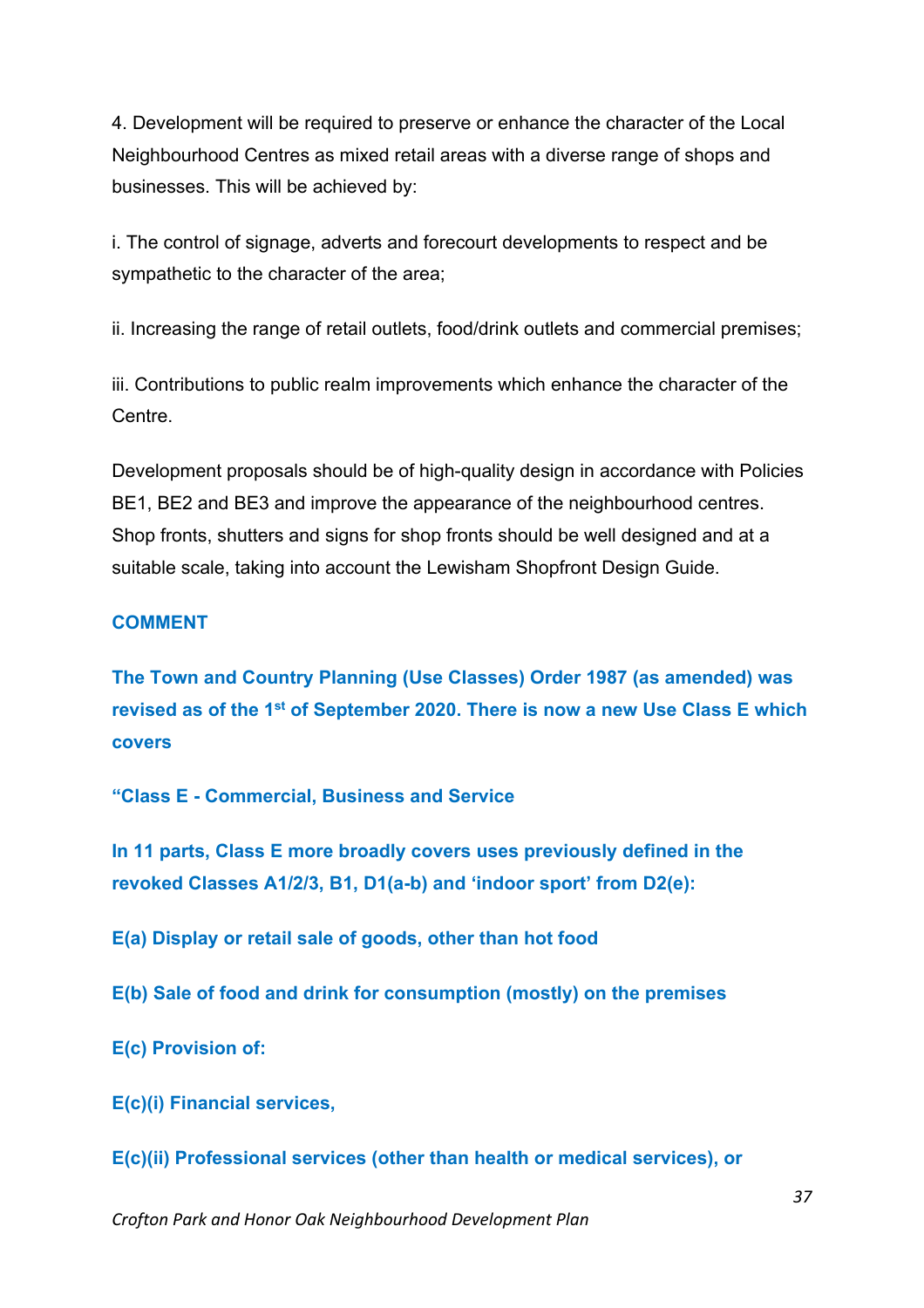**E(c)(iii) Other appropriate services in a commercial, business or service locality**

**E(d) Indoor sport, recreation or fitness (not involving motorised vehicles or firearms or use as a swimming pool or skating rink,)**

**E(e) Provision of medical or health services (except the use of premises attached to the residence of the consultant or practitioner)**

**E(f) Creche, day nursery or day centre (not including a residential use)**

**E(g) Uses which can be carried out in a residential area without detriment to its amenity:**

**E(g)(i) Offices to carry out any operational or administrative functions,**

**E(g)(ii) Research and development of products or processes**

**E(g)(iii) Industrial processes"**

**The determination of planning applications is the role of Local Planning Authorities not neighbourhood plans. For clarity and to meet the Basic Conditions the policy should be modified as follows:**

**NC1 Protection and Enhancement of Crofton Park and Honor Oak Park Neighbourhood Centres**

**1. The change of use of retail units within Crofton Park and Honor Oak Park Neighbourhood Centres (as defined in Figure 6) will not be supported unless it can be demonstrated that the unit has been unsuccessfully marketed for a period of 12 months, and a use within Class E (a), E(b) or E(c) is unviable.**

**2. Where it can be demonstrated that continued use within Class E (a), (b), (c) is unviable, proposals for the change of use of vacant retail units to provide co-working space for small start-up businesses will be supported subject to an appropriate shop front design and the retention of an active building frontage.**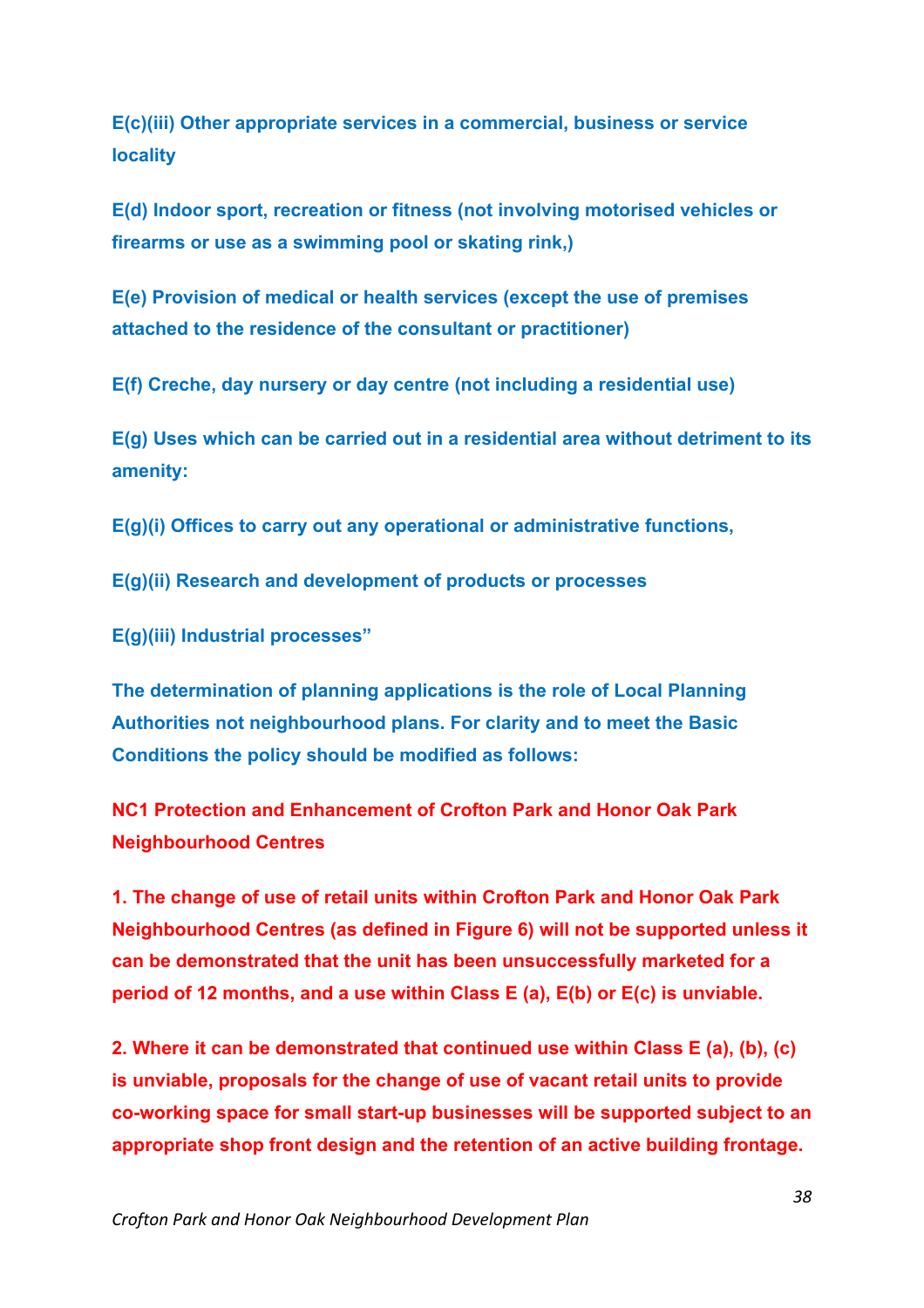**Where planning permission is required the change of use of ground floor retail premises to residential use will not normally be supported.**

**3. The redevelopment of inappropriate uses in the neighbourhood centres which are not identified as main town centre uses in the NPPF (annex 2) and have a negative impact on amenity will be supported. Development should include an active town centre use at ground floor with residential or office use on upper floors.**

**4. Development proposals should preserve or enhance the character of the Local Neighbourhood Centres as mixed retail areas with a diverse range of shops and businesses and will be supported where:**

**i. signage, adverts and forecourt developments respect and are sympathetic to the character of the area;**

**ii. they Increase the range of retail outlets, food/drink outlets and commercial premises;**

**iii. they include public realm improvements which enhance the character of the Centre.**

**Development proposals should be of high-quality design in accordance with Policies BE1, BE2 and BE3 and improve the appearance of the neighbourhood centres. Shop fronts, shutters and signs for shop fronts should be well designed and at a suitable scale, taking into account the Lewisham Shopfront Design Guide.**

#### **NC2 Protection and Enhancement of Local Neighbourhood Parades**

Planning permission for change use of retail units within Local Neighbourhood Parades (as defined in Figure 6) will not be permitted if the change of use would result in a reduction in the percentage of units falling within Class A1, A2 and A3 across the whole parade, unless the unit is vacant and has been unsuccessfully marketed for retail use. Proposals for a change of use of a vacant retail unit to provide co-working space for small start-up businesses within Class B1a or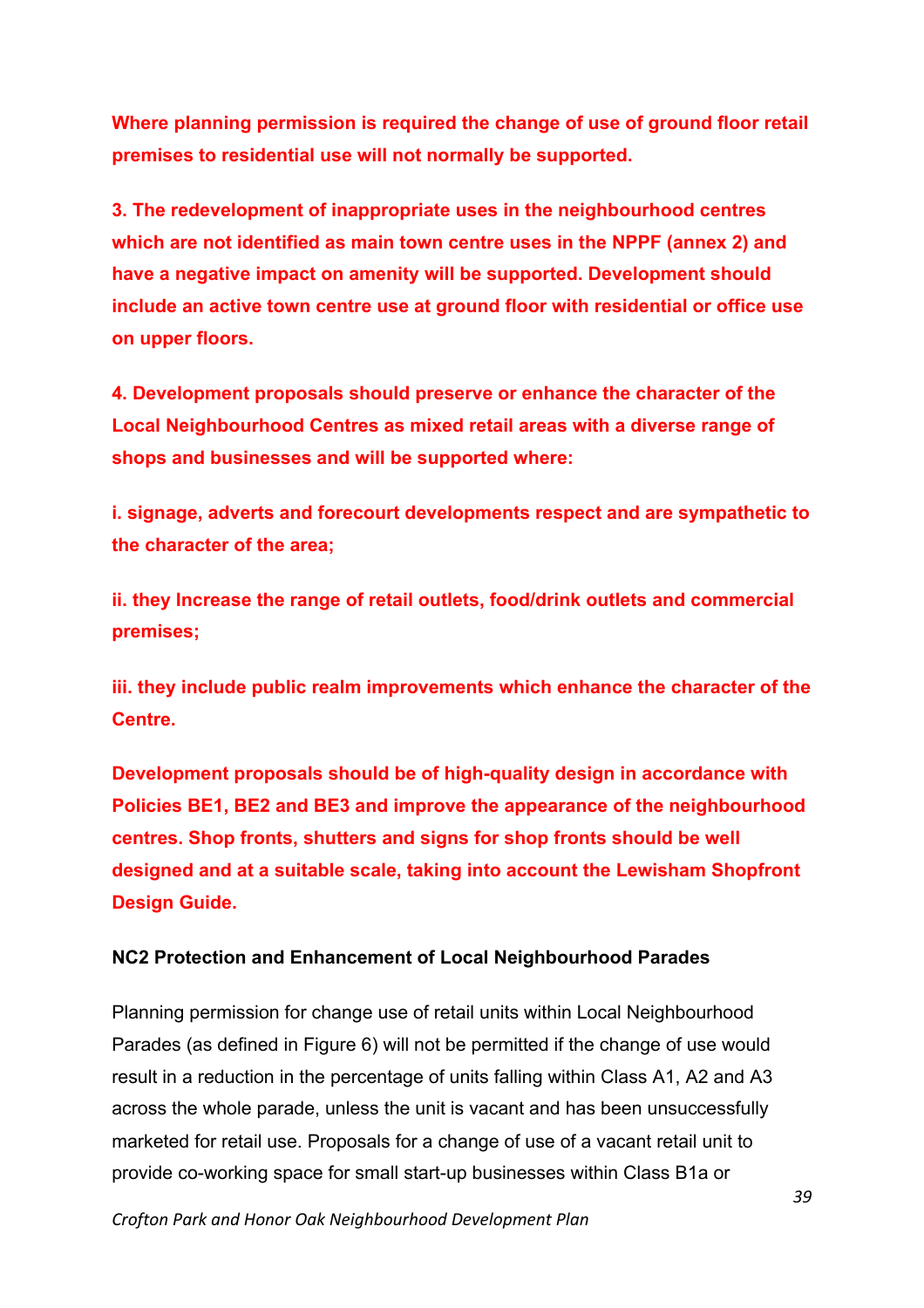community uses within Class D1 may be permitted. Changes of use of ground floor premises to residential use will only be permitted in exceptional circumstances where it is not possible to find a suitable commercial or business use for the retail unit and it has been demonstrated that the preferred uses are unviable, and where the development will be of a high design quality which will not adversely impact on the character of the frontage.

The amalgamation of adjacent units to form larger retail units will generally be discouraged unless it can be demonstrated that the proposed use will meet local priorities and add to the vitality of the local parade.

The redevelopment of sites in inappropriate uses along shopping parades which are not identified as main town centre uses in the NPPF (annex 2) and have a negative impact on amenity will be supported. Mixed use development will be permitted comprising retail, business, and community uses at the ground floor and residential uses on the upper floors. Development will be required to incorporate active frontages and improvements to the public realm on Stondon Park and Brockley Rise.

Development proposals should be of a high quality design in accordance with Policies BE1 and BE2 and improve the appearance of the Local Neighbourhood Parades. Shop fronts, shutters and signs for shop fronts should be well designed and at a suitable scale taking into account the Lewisham Shopfront Design Guide.

#### **COMMENT**

**The determination of planning applications is the role of Local Planning Authorities not neighbourhood plans. Please see my comments on Policy NC1 regarding the changes to the Use Class order.**

**For clarity and to meet the Basic Conditions the policy should be modified as follows:**

**NC2 Protection and Enhancement of Local Neighbourhood Parades**

**Planning permission for change use of retail units within Local Neighbourhood Parades (as defined in Figure 6) will not be supported if the change of use**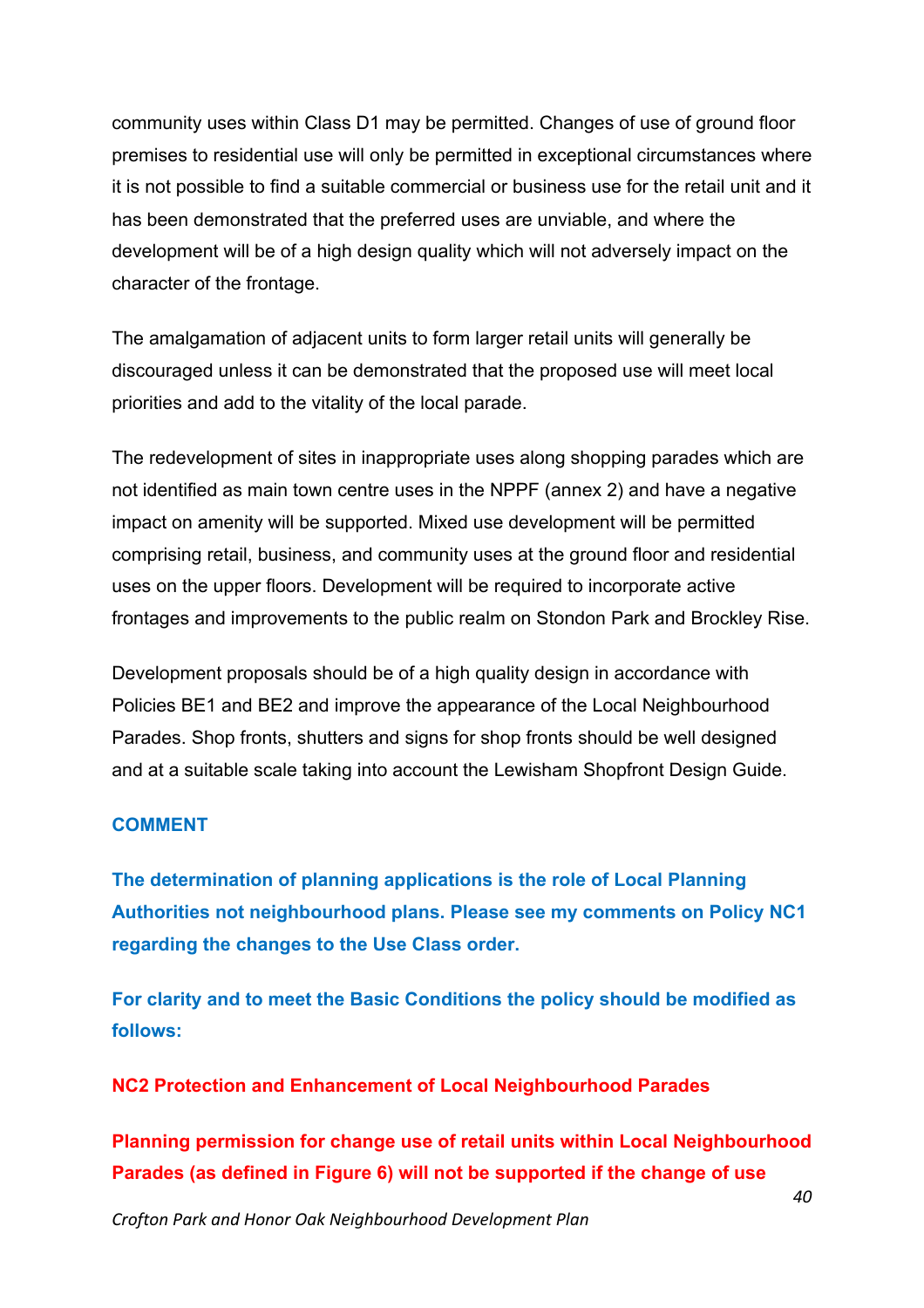**would result in a reduction in the percentage of units falling within Class E(a), E(b) and E(c) across the whole parade, unless the unit is vacant and has been unsuccessfully marketed for retail use.** 

**Proposals for a change of use of a vacant retail unit to provide co-working space for small start-up businesses within Class E (g) (i) or community uses within Class F2 (b) may be supported.** 

**Where planning permission is required, the change of use of ground floor premises to residential use will only be supported in exceptional circumstances where it is not possible to find a suitable commercial or business use for the retail unit and it has been demonstrated that the preferred uses are unviable, and where the development will be of a high design quality which will not adversely impact on the character of the frontage.**

**The amalgamation of adjacent units to form larger retail units will generally be discouraged unless it can be demonstrated that the proposed use will meet local priorities and add to the vitality of the local parade.**

**The redevelopment of sites in inappropriate uses along shopping parades which are not identified as main town centre uses in the NPPF (annex 2) and have a negative impact on amenity will be supported. Mixed use development comprising retail, business, and community uses at the ground floor and residential uses on the upper floors will be supported. Development will be required to incorporate active frontages and improvements to the public realm on Stondon Park and Brockley Rise.**

**Development proposals should be of a high quality design in accordance with Policies BE1 and BE2 and improve the appearance of the Local Neighbourhood Parades. Shop fronts, shutters and signs for shop fronts should be well designed and at a suitable scale taking into account the Lewisham Shopfront Design Guide.**

**NC3 Brockley Rise/Stanstead Road Local Improvement Area**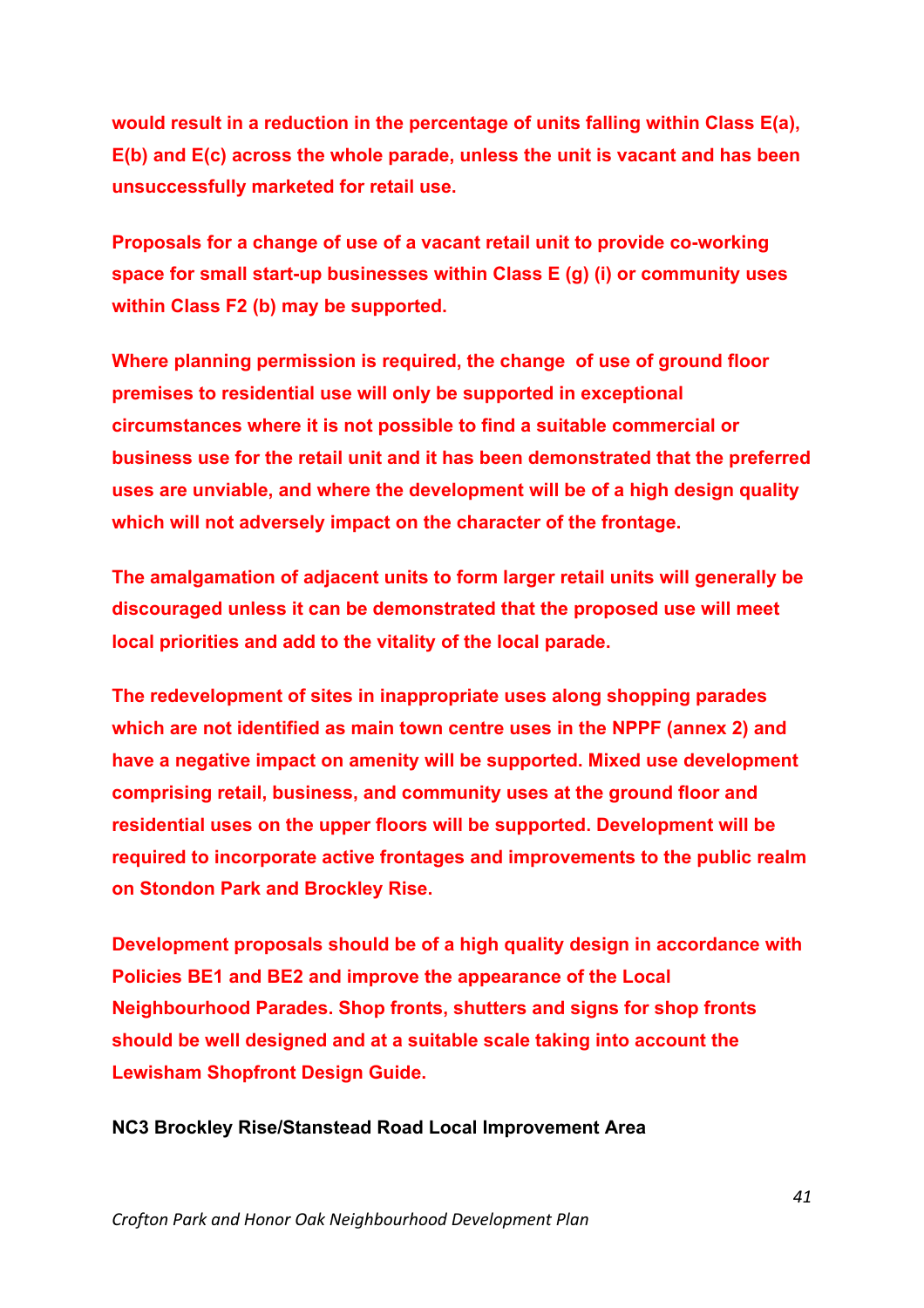Brockley Rise/ Stanstead Road is identified as a Local Improvement Area. Development proposals will be supported which promote the regeneration and improvement of the Brockley Rise/Stanstead Road Local Neighbourhood Parade including the use of vacant premises for appropriate 'meanwhile' or temporary uses and improvements to shopfronts, shutters, signage and fascias.

Development proposals will be subject to Policy NC2. Development proposals should be of a high quality design in accordance with Policies BE1 and BE2 and improve the appearance of the Local Improvement Area. Shop fronts, shutters and signs for shop fronts should be well designed and at a suitable scale taking into account the Lewisham Shopfront Design Guide.

## **COMMENT**

### **I have no comment on this policy.**

### **Policy BE1 Design of New Development**

All new development will be required to be of a high quality of design which complements and enhances the local character and identity of the Neighbourhood Area.

This shall be achieved by:

a. Development which positively interfaces with the street and streetscape in which it is located;

b. Development which reinforces local distinctiveness and enhances local social, cultural and heritage assets;

c. Development which may include high quality contemporary architectural design should have regard to the form, function, structure and heritage of its context – including the scale, mass, orientation, pattern and grain of surrounding buildings, streets and spaces;

d. Development which promotes principles of healthy and sustainable design with a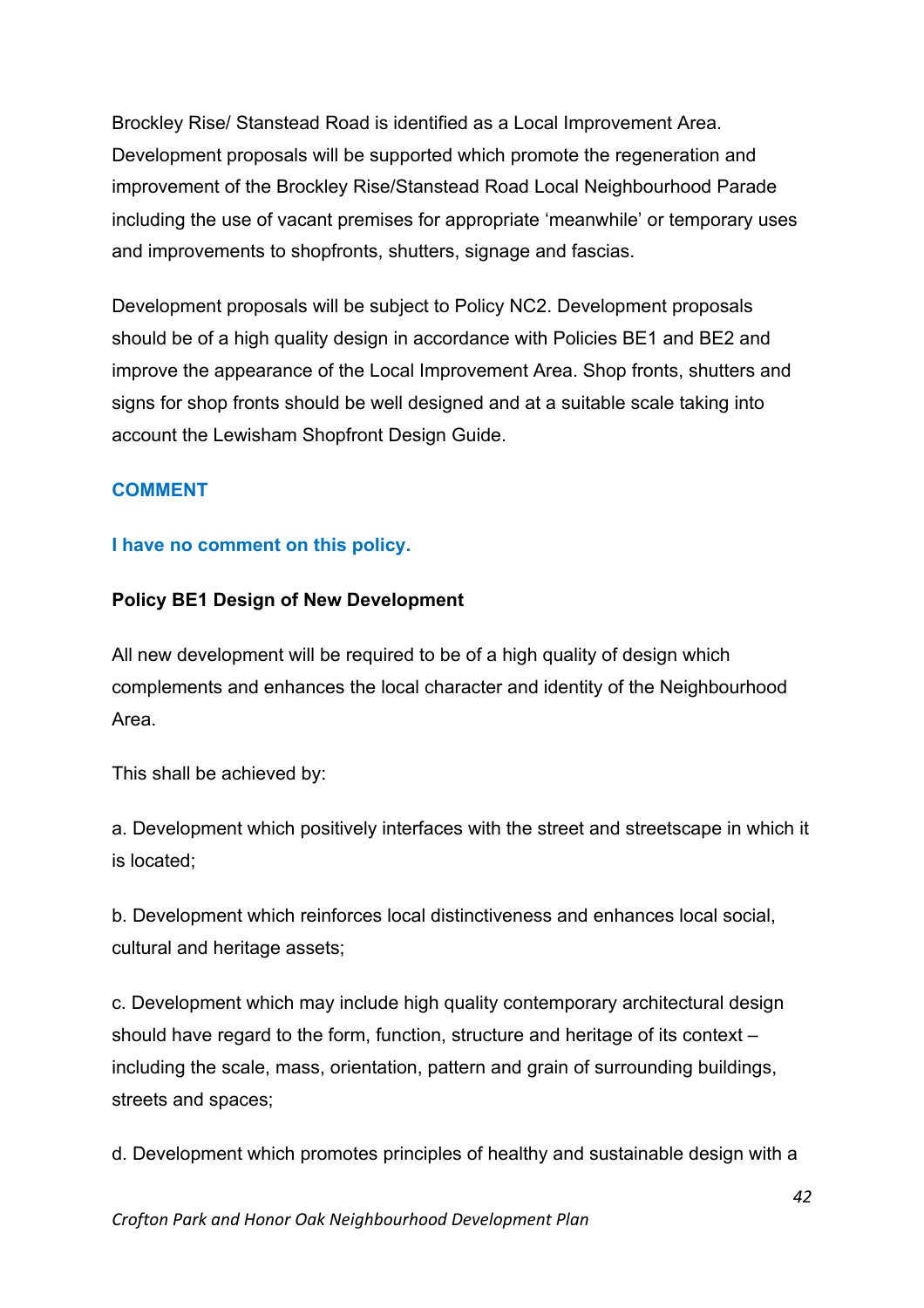high level of resource efficiency and resilience to climate change. Consideration should be given to the incorporation of features such as Electric Vehicle charging points, living roofs, green walls, rainwater harvesting, passive solar design and zero carbon buildings;

e. A presumption in favour of a colour and material palate which is in harmony with the materials characteristic of its context;

f. Incorporation of internal and external spaces that are adaptable and flexible and which function well;

g. The use of attractive, durable, high quality materials and high standards of craftsmanship;

h. New buildings that respect and are sensitive to the height and proportions of existing buildings in their vicinity and setting;

i. Protection and enhancement of significant views as defined in the Neighbourhood Plan as well as the provision of associated high quality public realm, landscaping and tree planting and where appropriate, public art;

j. Design of lighting in new development that limits the impact of light pollution from artificial light on nature conservation and local amenity and avoids sky wash.

Where a development proposal is accompanied by a Design and Access Statement, this should demonstrate how it will contribute to sustainable development, including preserving and enhancing high quality local character.

Where development is proposed adjacent to designated and non-designated heritage assets or within Areas of Special Local Character, any new building should be sensitively designed in accordance with the principles set out in Policy BE3 to ensure that it restores and reinforces the regularity of the street form and the unity and coherence of townscape with historic or architectural features of merit.

#### **COMMENT**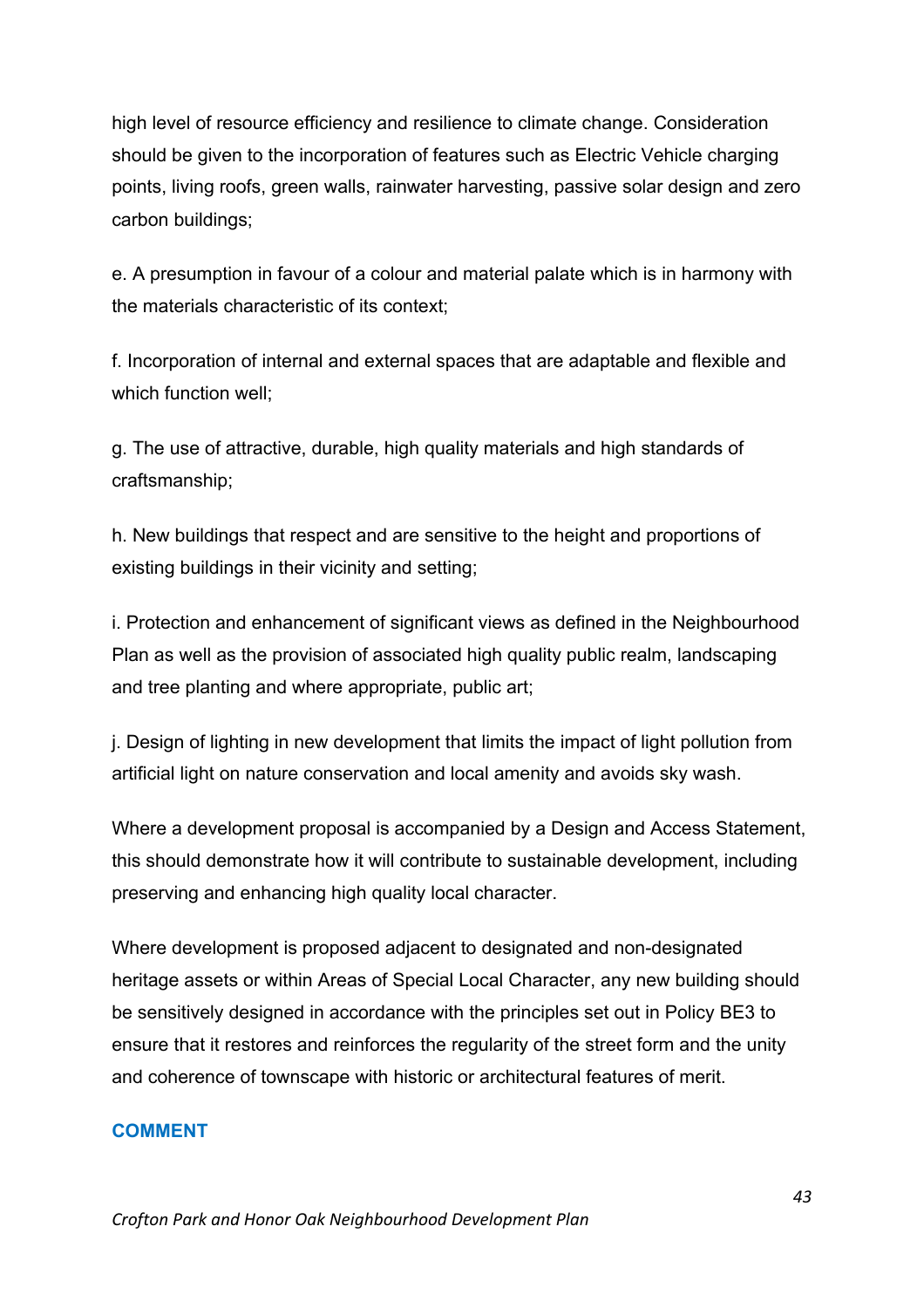#### **I have no comment on this policy.**

### **Policy BE2 Extensions and Alterations to Existing Buildings**

Development proposals for alterations and extensions to existing residential and commercial properties, including roof extensions, should be of a high, site-specific and sensitive design quality, complementing the form, setting, period, architectural characteristics, and detailing of the original buildings and context, including external features such as chimneys and porches.

This shall be achieved by:

i. A presumption in favour of a colour and material palate which is in harmony with the materials of its context;

ii. The use of good quality materials;

iii. The original built fabric, particularly Victorian, Edwardian and Arts & Crafts buildings and their boundary features being repaired or restored rather than replaced, wherever feasible, where this would protect and enhance local character;

iv. Extensions, infill development and alterations that respect and are sensitive to the height, form and proportions of adjoining properties and existing buildings in their vicinity and setting;

v. Sensitive design and location of bin enclosures within front gardens. Stores in front gardens should be avoided and if required they should be less than 1.2 metres tall and screened from the street;

vi. Extensions, alterations and infill development being encouraged to remedy previous alterations to existing buildings which have weakened the coherence of the urban form through inappropriate boundary treatments, loss of front gardens, the introduction of inappropriate doors and window patterns, and poorly designed additions and alterations.

#### **COMMENT**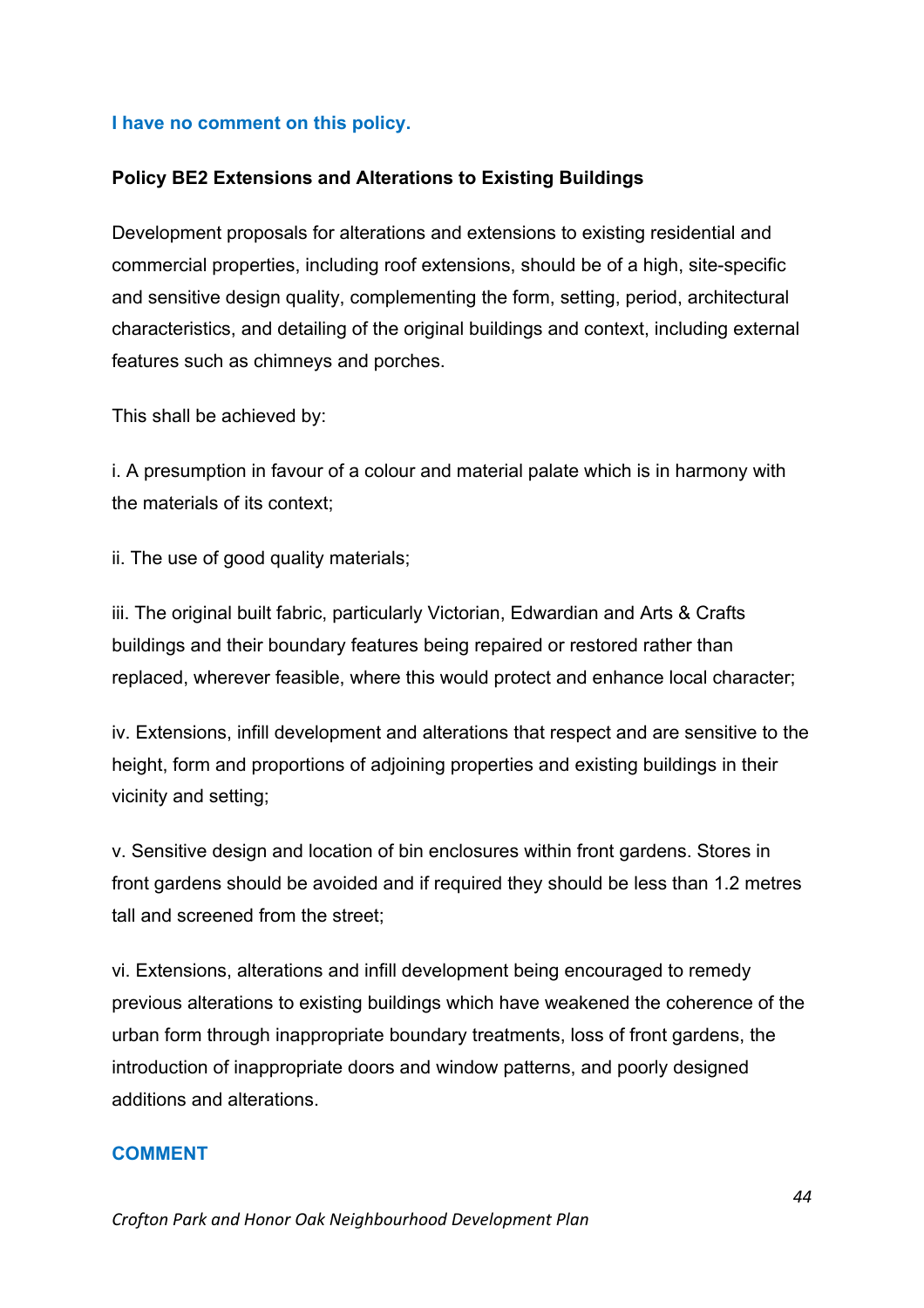### **I have no comment on this policy.**

### **Policy BE3 Areas of Special Local Character**

Nine areas are identified as Areas of Special Character (ASLC): Honor Oak Park, Crofton Park, Brockley Hill, Blythe Hill Fields, Brockley Hall Estate, Ewart Road Estate, Brockley Park Estate, Montem Road Estate, Segal Close (as shown in Figure 7 on page 57 and described in detail in Appendix B).

Development within an ASLC will be required to protect and enhance the characteristics that contribute to its special local landscape, architectural and townscape distinctiveness.

This shall be achieved by the following requirements:

i. Development should respect and creatively respond to the features and context of the ASLC, based on an understanding of each site including its context and the surrounding townscape and landform;

ii. The design of all new development should respond creatively to, and enhance, its context. Development will be required to incorporate exemplary standards of high quality design befitting each ASLC's diverse and locally distinctive built and landscape setting and its public realm context;

iii. New development should protect and enhance important local social, cultural and heritage assets, including the distinctive landscape character of Buckthorne Cutting, and significant local views as defined in Figure 7:

iv. Demolition of a principal building frontage facing the public realm will be resisted where the frontage is of architectural and townscape merit and contributes to the distinctiveness of the area;

v. The existing built fabric and building features should be carefully repaired/restored with matching materials, details and workmanship. Where this is not feasible, these should be carefully replaced with matching features. Materials should be reused on site wherever possible;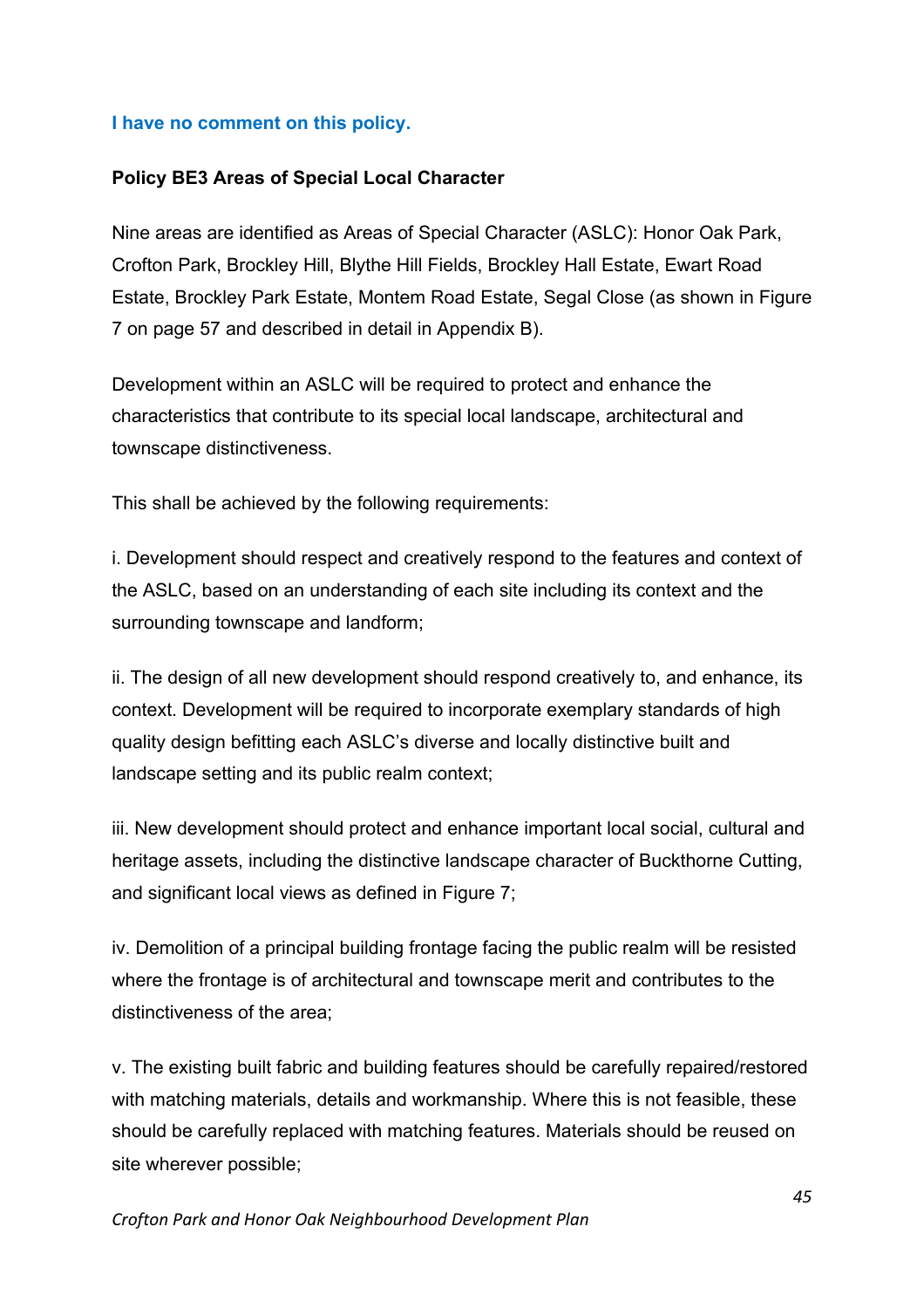vi. Development will be required to demonstrate that opportunities have been taken to improve the character and quality of the ASLC and the way it functions.

vii. Development proposals should be accompanied by a statement in proportion to the significance of the proposed development which justifies any proposed changes to the ASLC and demonstrates how it will preserve and enhance the area's character and distinctiveness.

#### **COMMENT**

**Whilst the identification of Areas of Special Local Character within the plan provides a very important tool in shaping future development within the neighbourhood plan area, they do not carry the statutory weight that designated and non-designated heritage assets or conservation areas do and as such the requirements in paragraph iiv. are not appropriate.** 

**In January 2021 a conservation charity 'The Fourth Reserve' submitted a report to Natural England for the designation of a section of the Buckthorne Cutting as grid referenced above to be designated as Ancient Woodland. The definition of ancient woodland is an area which has been continuously wooded since at least 1600AD. Natural England are currently in the process of adding the site to their Ancient Woodland Inventory.** 

**For clarity and to meet the Basic Conditions, paragraph iiv. of the policy should be modified as follows:**

**vii. Development proposals within the Areas of Special Local Character should demonstrate how the proposed development will protect the area's character and distinctiveness.**

#### **Policy GS1 Protecting Green Space and Local Green Space**

Development which results in the loss of a local green space or in any harm to its character, setting, accessibility, appearance or amenity value will not be permitted. Small structures which are ancillary to and will enhance the use of these sites as local green space may be permitted.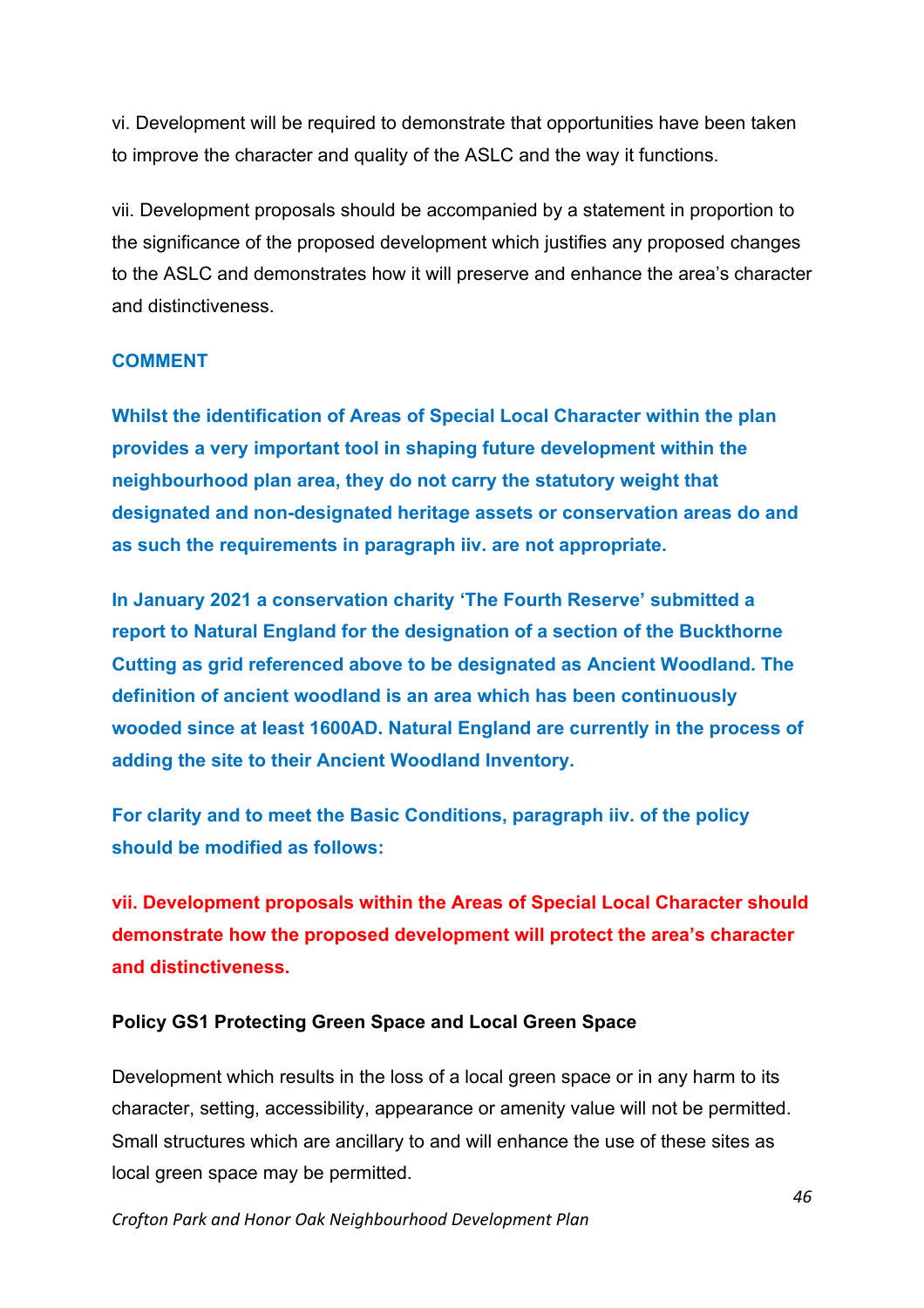The following existing sites are designated as Local Green Spaces (see Figure 10):

a. Crofton Park Station Community Garden

- b. Ewart Road Estate Green
- c. Dalmain Wildlife Garden, Grove Close
- d. Duncombe Hill Green

The importance of green spaces in the Neighbourhood Plan area is demonstrated clearly by the content of the ten Projects listed and described on pages 72-73 and in Appendix A (pages 81-89).

### **COMMENT**

**Local Green Space designation is a "restrictive and significant policy designation" equivalent to Green Belt designation. It is essential that, when allocating Local Green Space, plan-makers can clearly demonstrate that the requirements for its allocation are met in full.**

**The NPPF 2021 states:**

**"101. The designation of land as Local Green Space through local and neighbourhood plans allows communities to identify and protect green areas of particular importance to them. Designating land as Local Green Space should be consistent with the local planning of sustainable development and complement investment in sufficient homes, jobs and other essential services. Local Green Spaces should only be designated when a plan is prepared or updated and be capable of enduring beyond the end of the plan period.**

**102. The Local Green Space designation should only be used where the green space is:**

**a) in reasonably close proximity to the community it serves;**

**b) demonstrably special to a local community and holds a particular local** 

*Crofton Park and Honor Oak Neighbourhood Development Plan*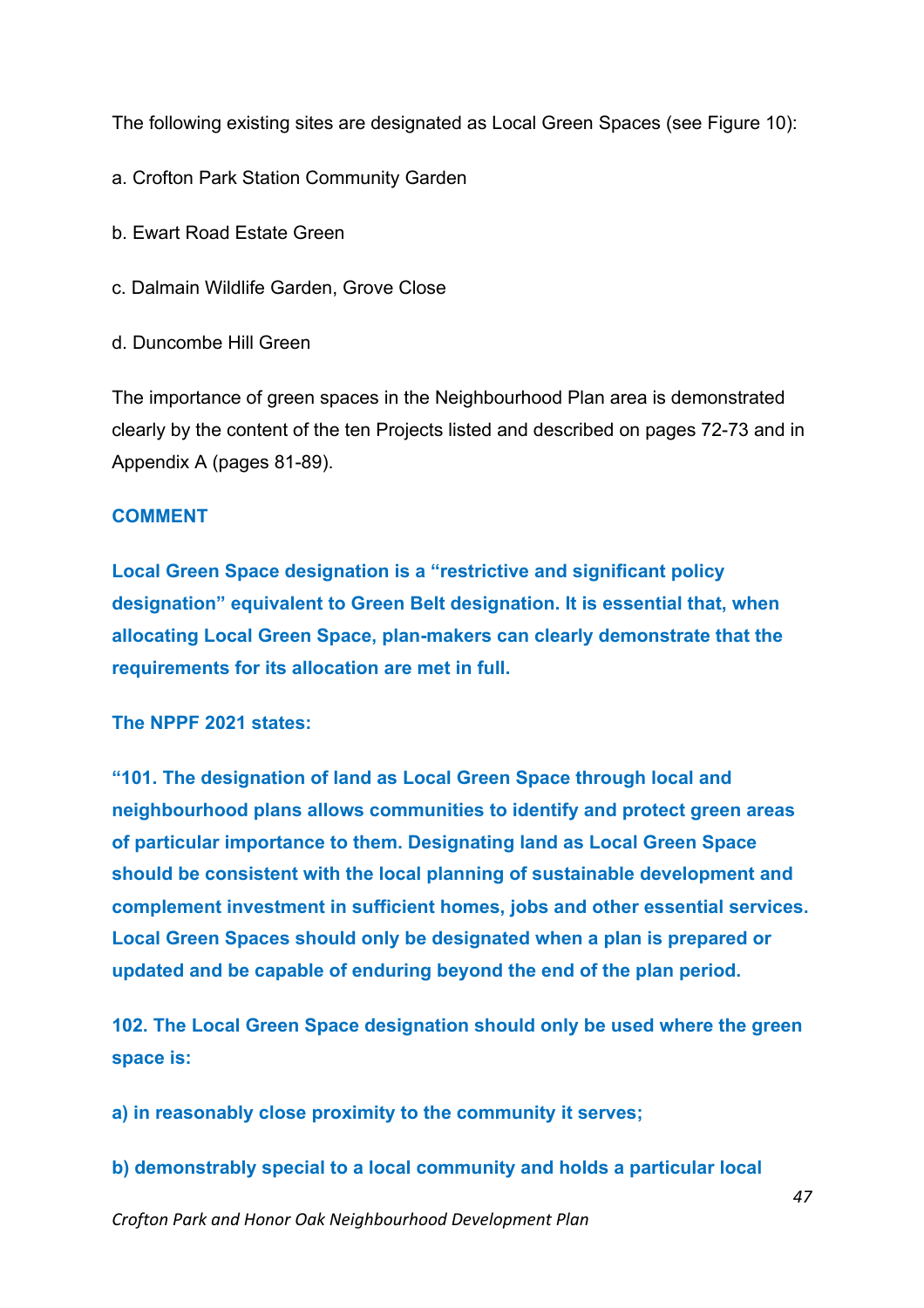**significance, for example because of its beauty, historic significance, recreational value (including as a playing field), tranquillity or richness of its wildlife; and**

**c) local in character and is not an extensive tract of land.**

**103. Policies for managing development within a Local Green Space should be consistent with those for Green Belts."**

**Given that the Framework is not ambiguous in stating that a Local Green Space designation is not (my emphasis) appropriate for most green areas or open space, it is entirely reasonable to expect compelling evidence to demonstrate that any such allocation meets national policy requirements.**

**I have carefully considered the evidence put before me for the designation proposed and I am satisfied that the proposed Local Green Spaces do meet the NPPF requirements. For clarity and to meet the Basic Conditions, the policy should be modified to reflect the requirements of the NPPF 2021 (as updated) and recent caselaw (see Court of Appeal Judgement in the care of The Queen (on the application of Lochailort Investments Limited) and Mendip District Council Norton St Phillip Parish Council 2nd October 2020) which clearly states that Local Green Space policies in neighbourhood plans should not deviate from the policy requirements of the NPPF:**

**Policy GS1 Protecting Green Space and Local Green Space**

**The following sites are designated as Local Green Spaces (see Figure 10):**

- **a. Crofton Park Station Community Garden**
- **b. Ewart Road Estate Green**
- **c. Dalmain Wildlife Garden, Grove Close**
- **d. Duncombe Hill Green**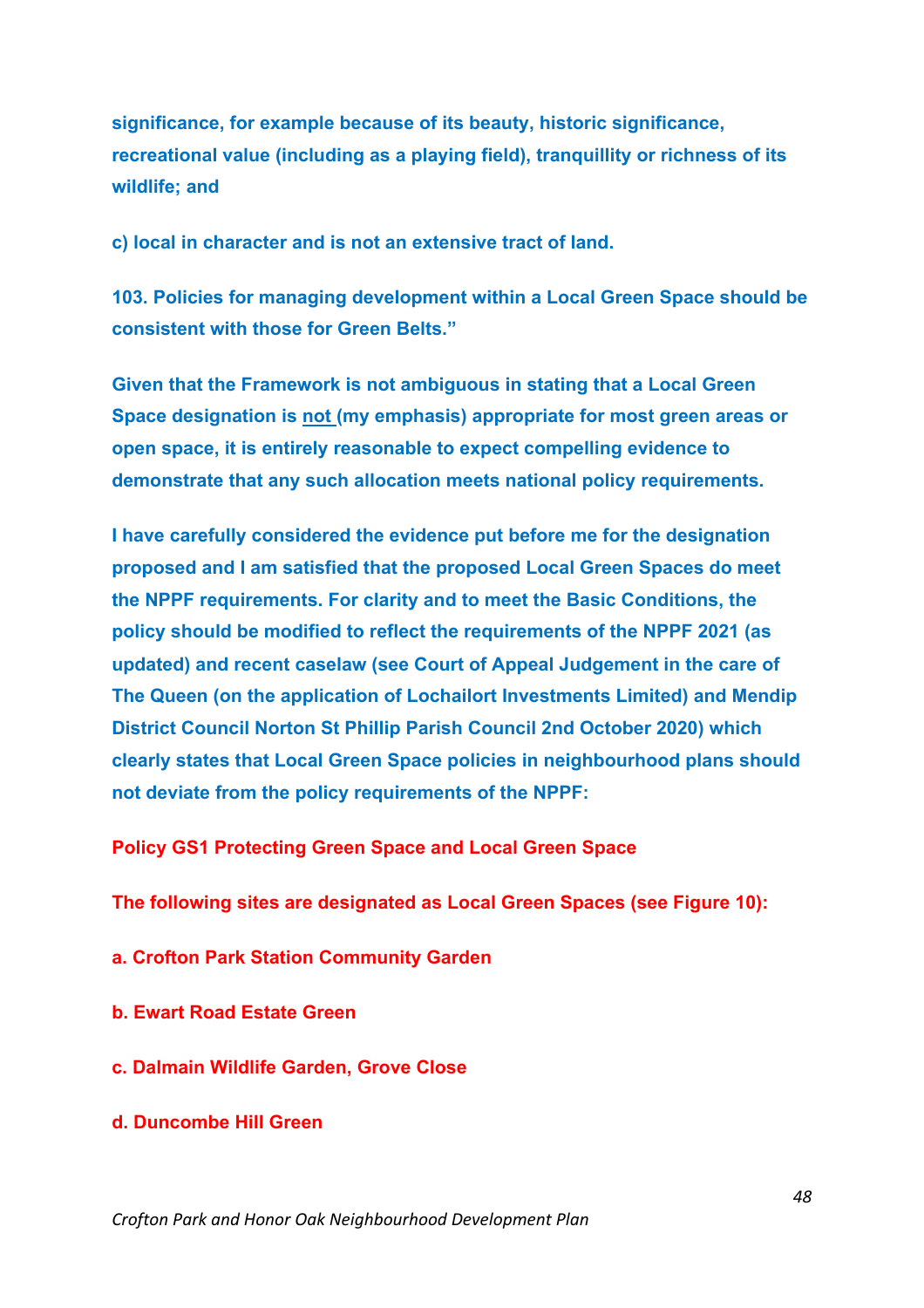# **Inappropriate development on any of the Local Green Spaces designated in this policy will only be supported in very special circumstances.**

## **Policy GS2 Greening the Neighbourhood**

New development should seek to ensure the quantity of open space is sufficient to meet local needs and contribute, where possible, to the network of green infrastructure, with particular emphasis on improving the linkages between identified sites and the overall greening of the environment. Open space should be designed to anticipate future climate change. Development will be required to provide a measure of biodiversity and an overall 'net gain' in biodiversity for the site.

Development shall make provision for new tree planting and landscaping and protect trees in good health that contribute to the character of the Area, individual streetscapes and green spaces. This shall be achieved by development that:

i. Makes provision for the appropriate planting of additional trees and landscaping, relative to the size of the development;

ii. Protects existing trees, including their roots, groundwater and canopies, and provides for their maintenance, especially during construction;

iii. Makes provision for the planting, establishment and maintenance of equivalent numbers and species of new trees where trees are removed from any location within the HopCroft Area, within the period of this plan;

iv. Makes appropriate provision for the planting and maintenance of new street trees particularly along the main road connections of the Brockley Corridor and Honor Oak Park and along the local Three Peaks Green Chain Walk (as shown on Figure 8 page 61);

v. Gives consideration to the incorporation of features such as living roofs and green walls in new developments in accordance with policy BE1. The paving over of front gardens with impermeable materials will be discouraged and will not be permitted where planning permission is required under policy HW1.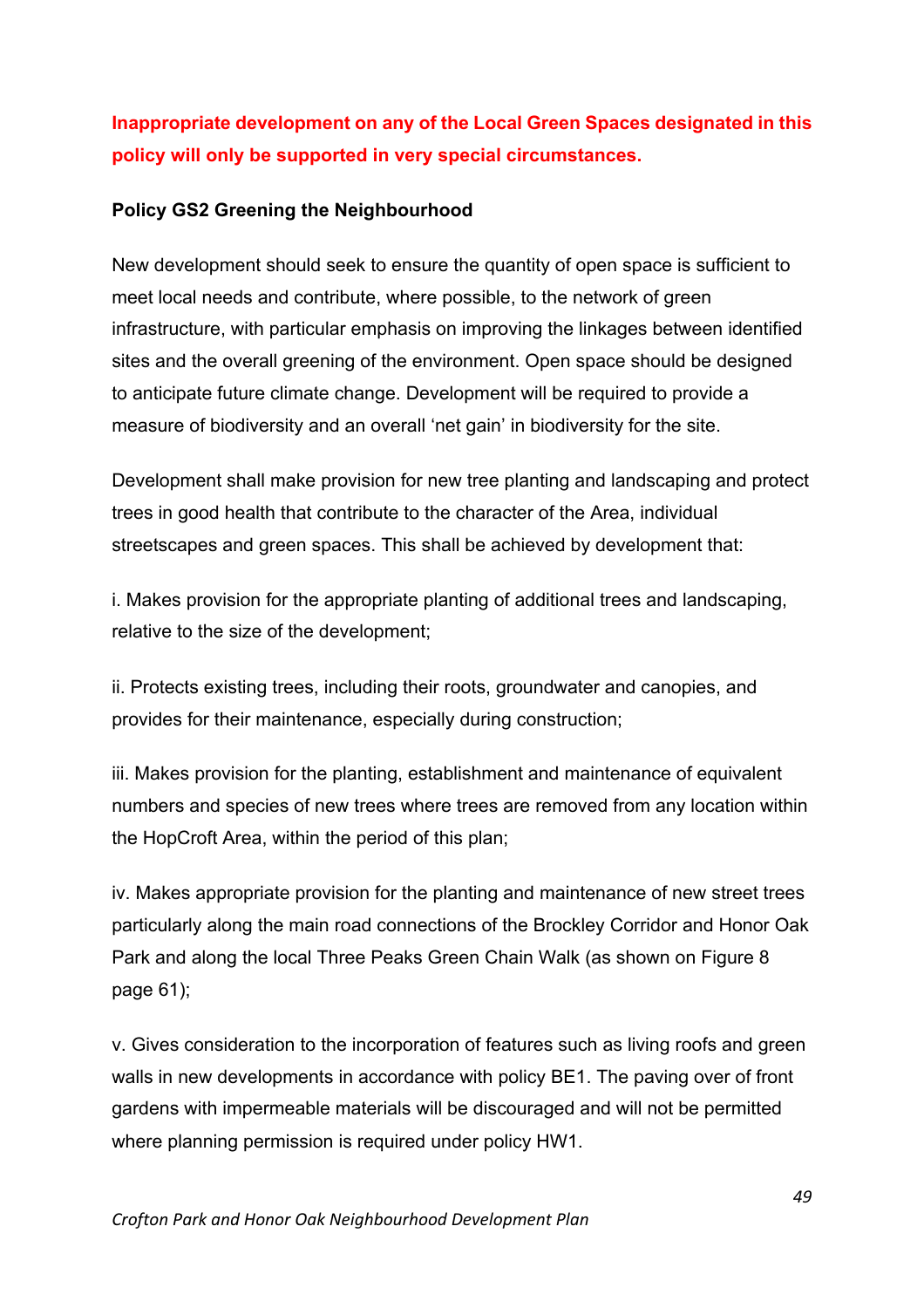#### **COMMENT**

#### **I have no comment on this policy.**

#### **Policy GS3 Designation of the Three Peaks Green Walk**

The designation of a local green walk (the Three Peaks Green Walk) (as shown on Figure 8 on page 61) will create a green link between the hilly parks of One Tree Hill, Blythe Hill Fields and Hilly Fields, which all sit within or just outside the boundary of the HopCroft area, and improve links with the South East London Green Chain Walk.

Streetscape and public realm improvements will be promoted along connecting streets with improved pedestrian crossings, wayfinding, tree planting and the promotion of the features of interest and views. Opportunities should be taken to improve access to green spaces and key places on the route, such as Eddystone Road footbridge.

The Three Peaks Green Walk will improve accessibility to green spaces and connect features of interest.

#### **COMMENT**

**Neighbourhood Plans have the power to designate Local Green Spaces under the provisions of the NPF 2021 (as updated), but they do not have the power to make designations of this type. For clarity and to meet the Basic Conditions, the policy should be modified as follows:** 

#### **Policy GS3 The Three Peaks Green Walk**

**A local green walk (the Three Peaks Green Walk) (as shown on Figure 8 on page 61) has been identified to create a green link between the hilly parks of One Tree Hill, Blythe Hill Fields and Hilly Fields, which all sit within or just outside the boundary of the HopCroft area, and improve links with the South East London Green Chain Walk.**

**Streetscape and public realm improvements will be promoted along**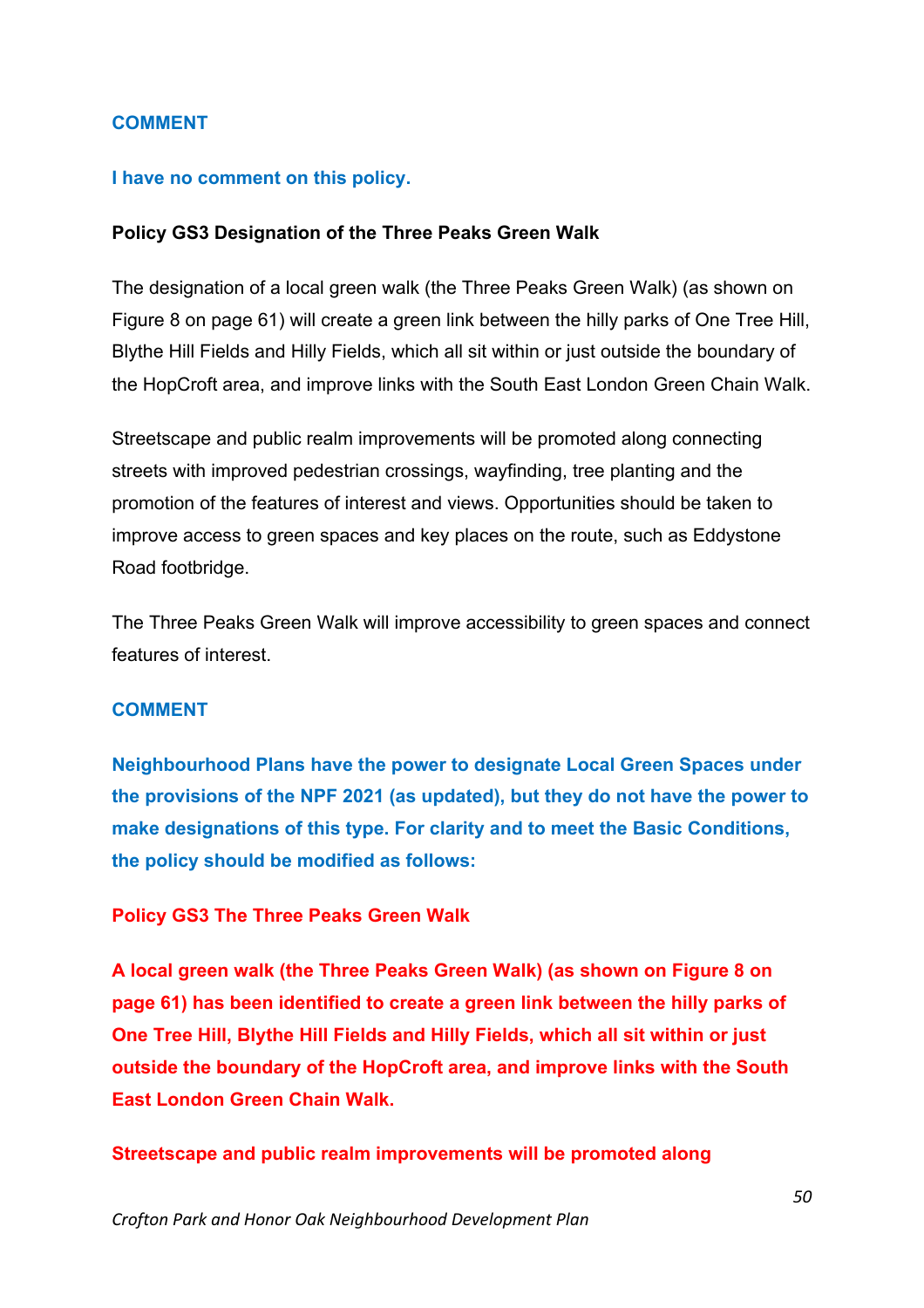**connecting streets with improved pedestrian crossings, wayfinding, tree planting and the promotion of the features of interest and views. Opportunities should be taken to improve access to green spaces and key places on the route, such as Eddystone Road footbridge.**

**The Three Peaks Green Walk will improve accessibility to green spaces and connect features of interest.**

#### **Policy GS4 Protection of Sites of Importance for Nature Conservation**

Development that would adversely impact (either directly or indirectly) on a designated or proposed Site of Importance for Nature Conservation (SINC), Nature Reserve or Wildlife Garden (as shown on Figure 9 page 63) will not be permitted.

The 'New Cross to Forest Hill' Metropolitan SINC is identified as a Nature Improvement Area and development will not be permitted which would damage the integrity of the corridor or impact on its nature conservation designation. Measures will be supported which would protect and enhance the distinct landscape character it affords and deliver a biodiversity 'net gain', improved public access to nature and better ecological management.

#### **COMMENT**

#### **The NPPF 2021 sets out in paragraph 180.**

**"When determining planning applications, local planning authorities should apply the following principles:**

**a) if significant harm to biodiversity resulting from a development cannot be avoided (through locating on an alternative site with less harmful impacts), adequately mitigated, or, as a last resort, compensated for, then planning permission should be refused;" but it also recognises in paragraph 175:**

**"Plans should: distinguish between the hierarchy of international, national and locally designated sites; allocate land with the least environmental or amenity value, where consistent with other policies in this Framework; take a strategic**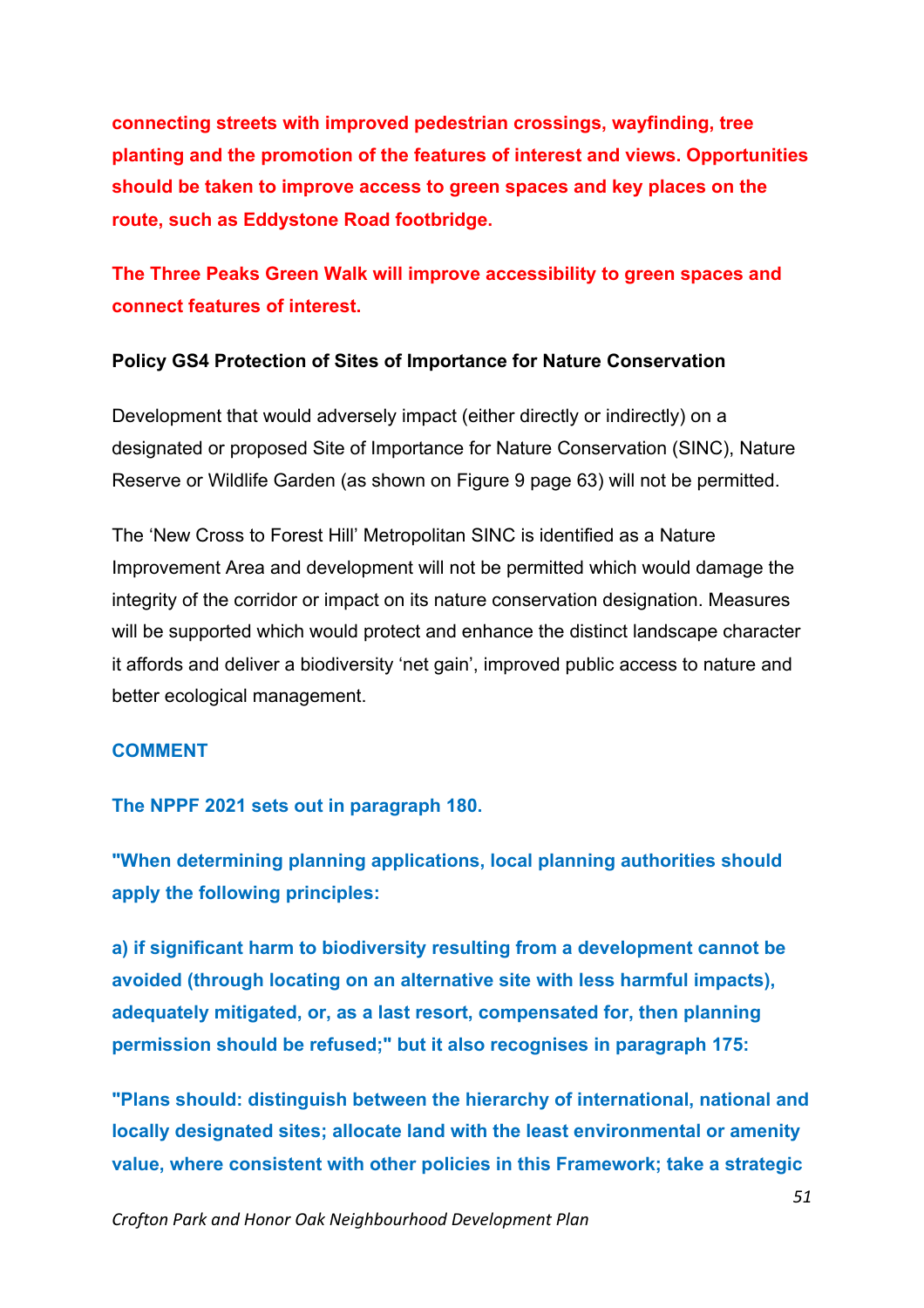**approach to maintaining and enhancing networks of habitats and green infrastructure; and plan for the enhancement of natural capital at a catchment or landscape scale across local authority boundaries."**

**The NPPF is clear that not all areas of wildlife and biodiversity importance are afforded the same level of policy protection. For clarity and to meet the Basic Conditions the policy should be modified as follows:**

**Policy GS4 Protection of Sites of Importance for Nature Conservation**

**Development proposals that would result in significant harm to biodiversity on a designated or proposed Site of Importance for Nature Conservation (SINC), Nature Reserve or Wildlife Garden (as shown on Figure 9 page 63) which cannot be avoided (through locating on an alternative site with less harmful impacts), adequately mitigated, or, as a last resort, compensated for, will be refused.**

**The 'New Cross to Forest Hill' Metropolitan SINC is identified as a Nature Improvement Area and development will not be supported which would damage the integrity of the corridor or impact on its nature conservation designation. Measures will be supported which would protect and enhance the distinct landscape character it affords and deliver a biodiversity 'net gain', improved public access to nature and better ecological management.**

#### **Policy T1 Enhancement of Brockley Corridor**

A coordinated scheme will be developed and implemented for the Brockley Road Corridor which will:

- i. Create a sense of place throughout the corridor;
- ii. Improve pedestrian/cycling safety and movement;
- iii. Improve connections with nearby cycle routes;
- iv. Enhance public realm through green infrastructure-led improvements;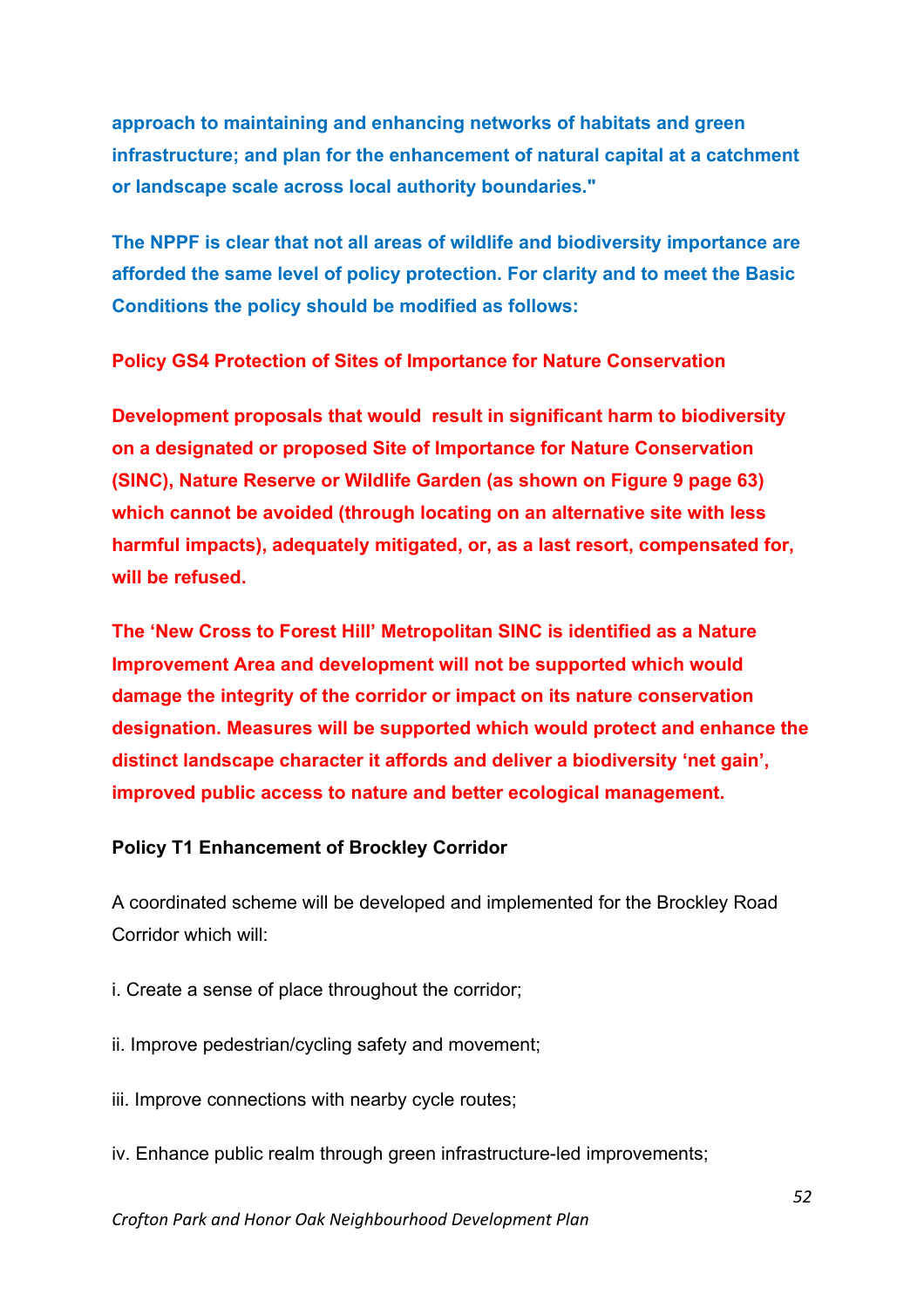v. Improve air quality along the Corridor;

vi. Reduce the dominance of motor vehicles;

vii. Encourage use of sustainable public transport;

viii. Reduce traffic speeds through the creative planting and placement of green infrastructure, speed cameras and raised plateaux to create a sense of arrival in the higher footfall areas. Ease bus movements and simplify road layouts;

ix. Ease traffic congestion;

x. Provide new and safer pedestrian crossings;

xi. Achieve improvements to the pedestrian environment, including increasing the amount of space for pedestrians around public transport facilities and in local neighbourhood centres and parades;

xii. Substantial greening of the corridor, including boulevard planting at 7-10m intervals of medium to large street trees which are in keeping with the scale of the roadway and pavement between buildings;

xiii. Create attractive 'gateways' into the Neighbourhood Plan area at Crofton Park and Brockley Rise/Stanstead Road;

xiv. Provide parking bays in appropriate locations, with provision for car clubs and electric charging points;

xv. Involve Transport for London and the London Borough of Lewisham with the local community in developing proposals;

xvi. Require new development in the Brockley Corridor to incorporate improvements to the streetscape and make an appropriate financial contribution to the implementation of improvements in accordance with Policy T1.

#### **COMMENT**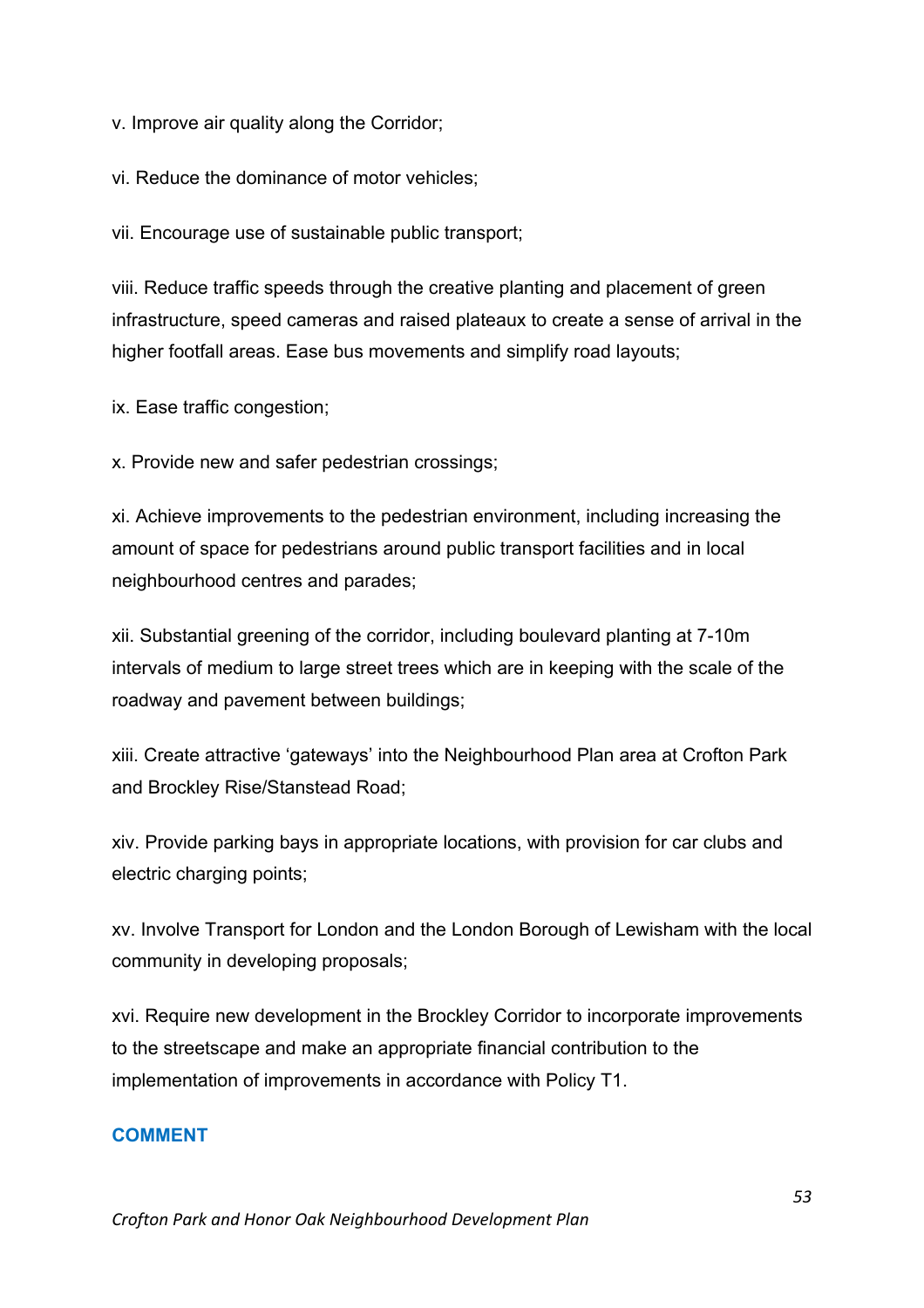**As currently worded Policy T1 Enhancement of Brockley Corridor is a statement and not a neighbourhood plan policy. For clarity the policy should be modified as follows:**

**Policy T1 Enhancement of Brockley Corridor**

**Proposals to improve the Brockley Corridor will be supported where they:**

**i. Create a sense of place throughout the corridor;**

**ii. Improve pedestrian/cycling safety and movement;**

**iii. Improve connections with nearby cycle routes;**

**iv. Enhance public realm through green infrastructure-led improvements;**

**v. Improve air quality along the Corridor;**

**vi. Reduce the dominance of motor vehicles;**

**vii. Encourage use of sustainable public transport;**

**viii. Reduce traffic speeds through the creative planting and placement of green infrastructure, speed cameras and raised plateaux to create a sense of arrival in the higher footfall areas. Ease bus movements and simplify road layouts;**

**ix. Ease traffic congestion;**

**x. Provide new and safer pedestrian crossings;**

**xi. Achieve improvements to the pedestrian environment, including increasing the amount of space for pedestrians around public transport facilities and in local neighbourhood centres and parades;**

**xii. would result in a substantial greening of the corridor, including where possible boulevard planting at 7-10m intervals of medium to large street trees**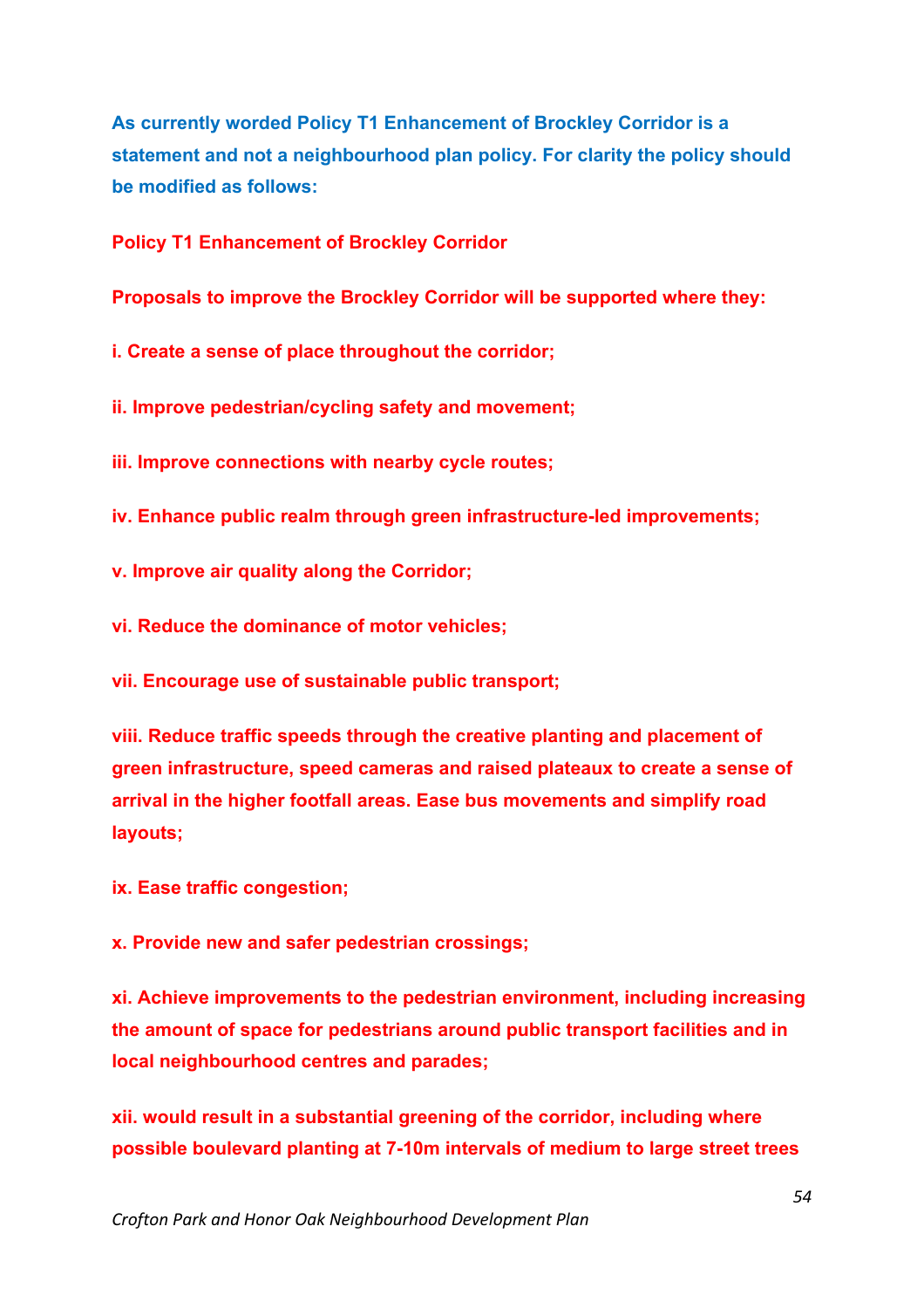**which are in keeping with the scale of the roadway and pavement between buildings;**

**xiii. Create attractive 'gateways' into the Neighbourhood Plan area at Crofton Park and Brockley Rise/Stanstead Road;**

**xiv. Provide parking bays in appropriate locations, with provision for car clubs and electric charging points;**

**The Involvement of Transport for London and the London Borough of Lewisham together with the local community in developing proposals is encouraged.**

**Policy T2 Pedestrians**

**Development will be required to improve pedestrian access in the Neighbourhood Plan area. Schemes will be required to:**

**i. Provide safe pavements, giving the maximum possible space to pedestrians. This may require buildings to be set back from the back edge of pavement to allow for pavement widening in appropriate locations;**

**ii. Contribute to new and improved pedestrian crossings on the Brockley Corridor and other principal roads, with safer sightlines at junctions;**

**iii. Improve accessibility for disabled people and those with push chairs;**

**iv. Increase the amount of space for pedestrians around public transport facilities;**

**v. Improve the existing network of footpaths in the area and wayfinding signs;**

**vi. Contribute to the provision of new walking routes such as the Three Peaks Green Walk.**

#### **COMMENT**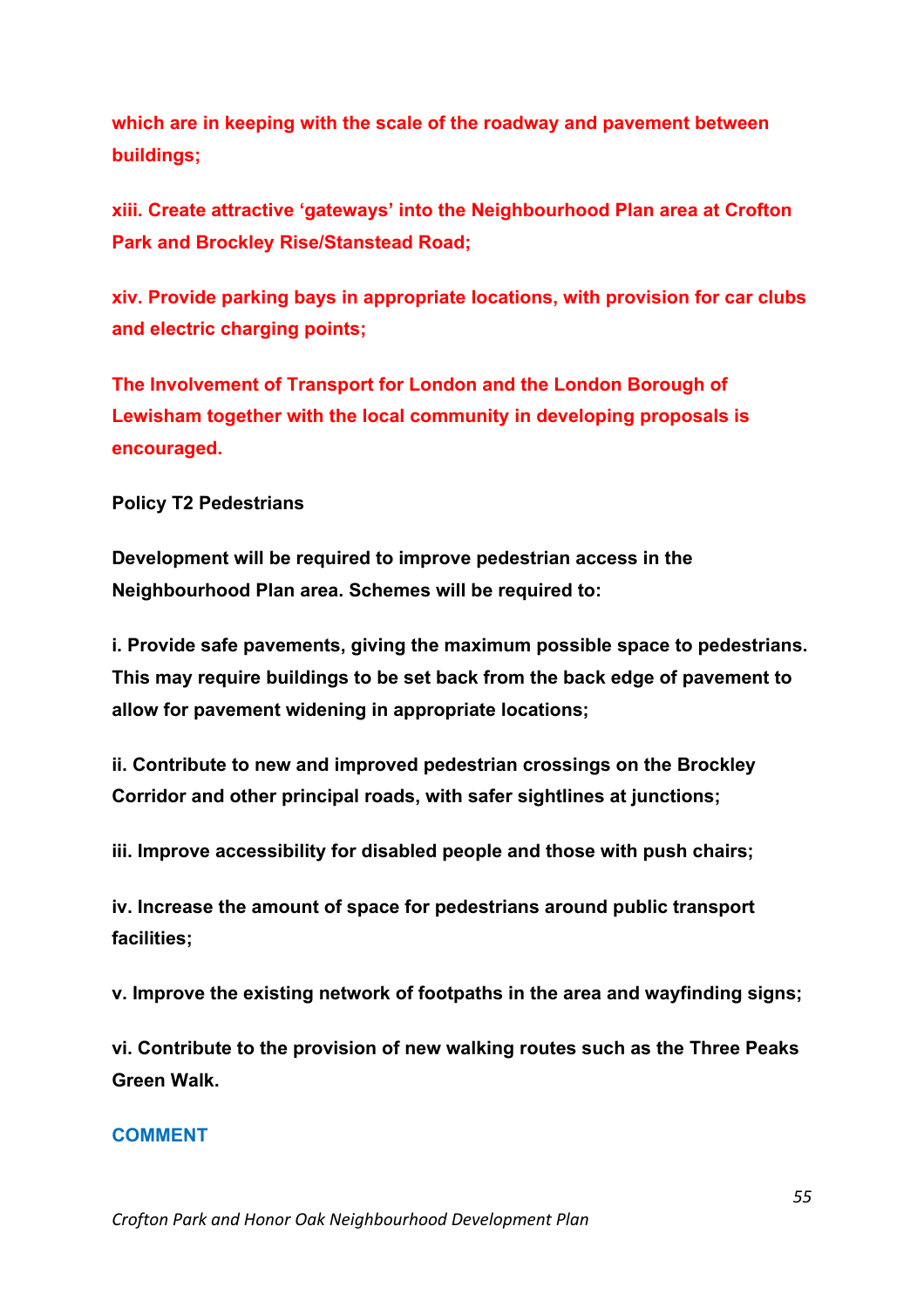**The requirements of this policy will not be appropriate for all developments and the wording is unclear and could be misinterpreted. For clarity and to meet the Basic Conditions, the first paragraph of the policy should be modified as follows:**

**Where appropriate, development will be required to improve pedestrian access in the Neighbourhood Plan area. Proposals will be supported where they:**

#### **Policy T3 Cyclists**

**Development will be required to promote improved provision for cycling throughout the Neighbourhood Area and to encourage cycling. In order to achieve this, new development will be required to:**

**i. Contribute to the improvement of existing cycle lanes and paths, including the Brockley Corridor, with safer surfaces and sightlines;**

**ii. Contribute to the provision of safe and well-designated cycle routes and signage;**

**iii. Contribute to the provision of new bicycle stands in the local neighbourhood centres and parades and at stations;**

**iv. Provide appropriate bicycle storage and facilities for cyclists in residential and commercial development.**

#### **COMMENT**

**The requirements of this policy will not be appropriate for all developments and planning obligations must be directly relevant to the proposed development. The wording of this policy is unclear and could be misinterpreted. For clarity and to meet the Basic Conditions, the first paragraph of the policy should be modified as follows:**

**Where appropriate**, **development will be required to promote improved provision for cycling throughout the Neighbourhood Area and to encourage**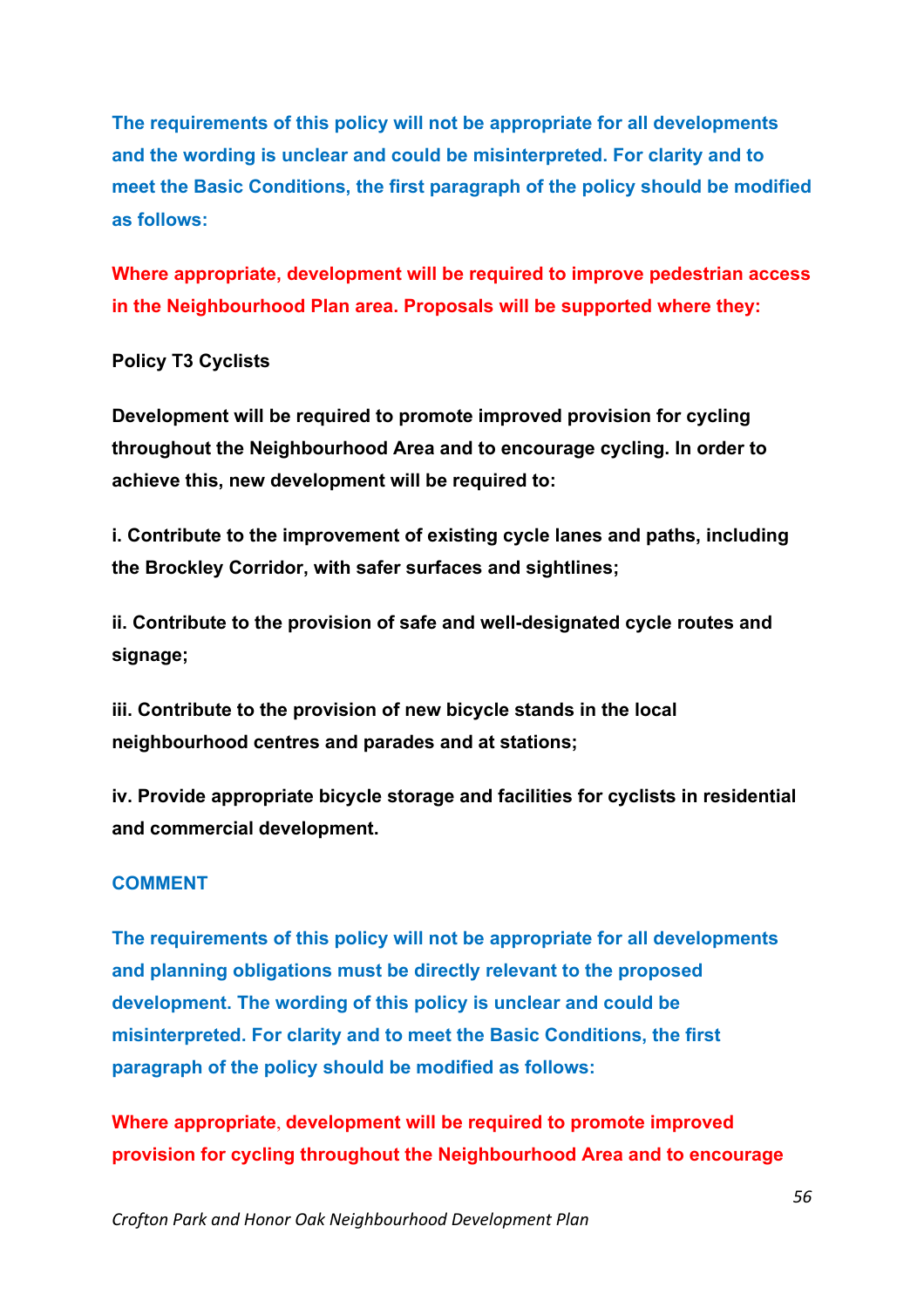# **cycling. In order to achieve this, development proposals will be supported where they:**

## **Policy T4 Public Transport**

Proposals to improve the capacity, quality and accessibility of public transport facilities in the Plan area will be supported at the following locations:

i. Crofton Park Station, including improvements to entrances, information boards, accessibility and signage;

ii. Honor Oak Park Station, including improvements to access and signage;

iii. Brockley Rise/ Honor Oak Park bus stands;

iv. Brockley Corridor bus stops.

## **COMMENT**

## **I have no comment on this policy.**

## **Policy HW1 Managing Flood Risk**

Developments in or adjacent to areas at risk of surface water flooding must demonstrate that they will not increase flood risk and will be required to contribute to surface water flood risk mitigation in the area. This will need to be reflected through the inclusion of a positive statement within the Flood Risk Assessment (FRA) for the site that sets out how this will be delivered.

Where required, new developments should incorporate sustainable urban drainage systems (SuDs) unless there are practical or viability reasons for not doing so. SuDs will be required to provide habitat, amenity and water quality benefits in addition to attenuation of flow, and information will be required to be submitted in outline and full planning applications to demonstrate that SuDs can be accommodated within the proposed development. Parking spaces and driveways associated with new development will be required to have permeable surfaces. The paving over of front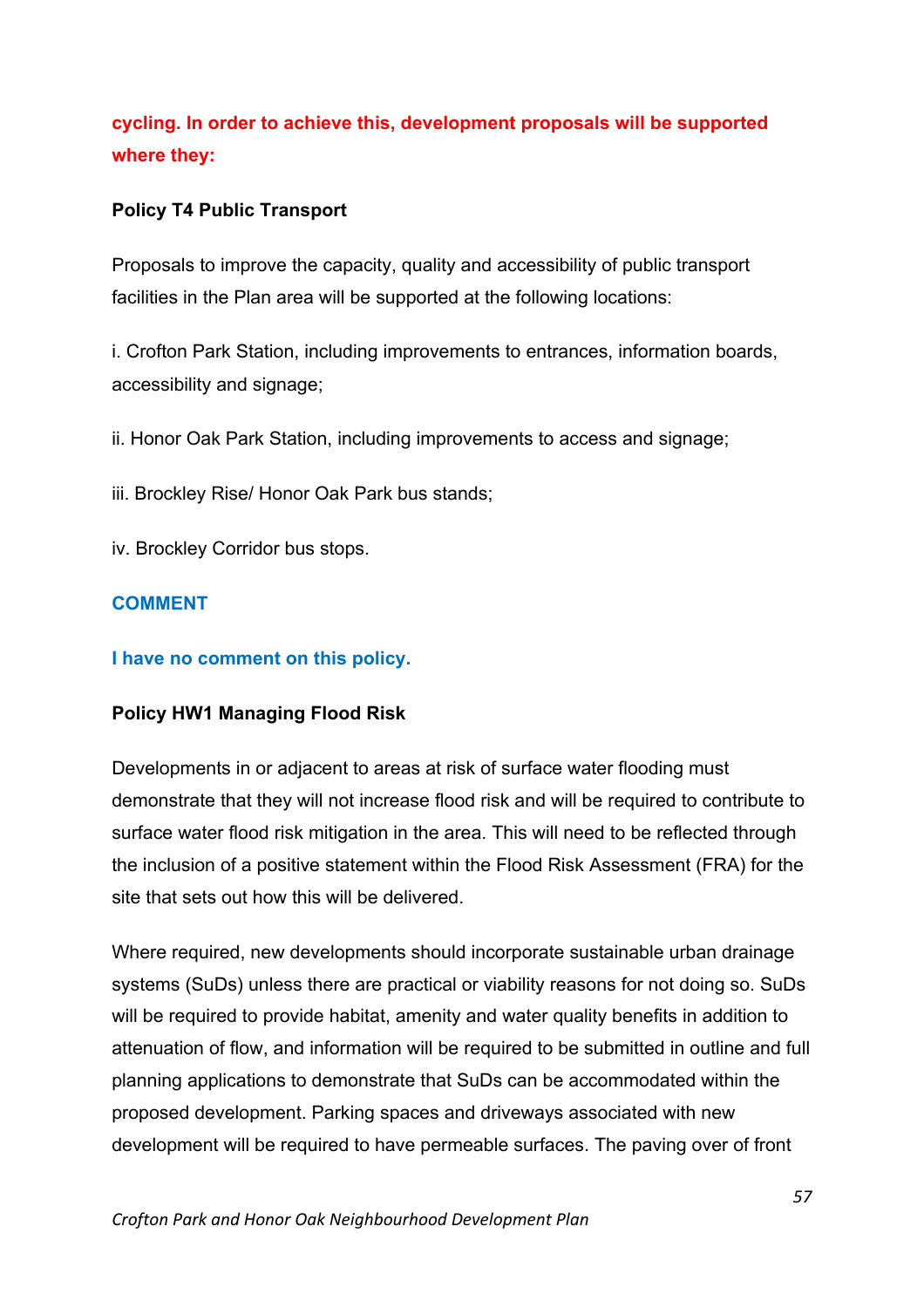gardens with impermeable materials will be discouraged and will not be permitted where planning permission is required.

#### **COMMENT**

**Paragraphs 159- 169 of the NPPF 2021 (as updated) set out the policy framework for how the planning system should manage flood risk. The current wording of the policy implies that an FRA will be required for sites adjacent to flood risk areas, which is not always the case. For clarity and to meet he Basic Conditions the first paragraph of the policy should be modified as follows:**

**Proposals should demonstrate that they will not worsen flood risk on or off site. Where required a site-specific Flood Risk Assessment (FRA) should be provided in accordance with national policy which demonstrates that the proposal is protected from flooding and that there is no increase in risk for any third parties over the lifetime of the development (include an allowance for climate change).** 

#### **Policy HW2 Improving Air Quality**

Any proposals for works or development on the Brockley Corridor or Stanstead Road will be required to incorporate measures to improve air quality, such as green walls and tree planting. Larger developments will be required to make provision for air quality monitoring.

Measures will be supported to promote walking, cycling and use of public transport, in order to reduce car journeys in the area in accordance with Policies T1-T4.

Provision for car clubs and electric vehicle charging points will be encouraged in new developments.

#### **COMMENT**

#### **I have no comment on this policy.**

#### **Policy D1 Community Infrastructure Levy Priorities**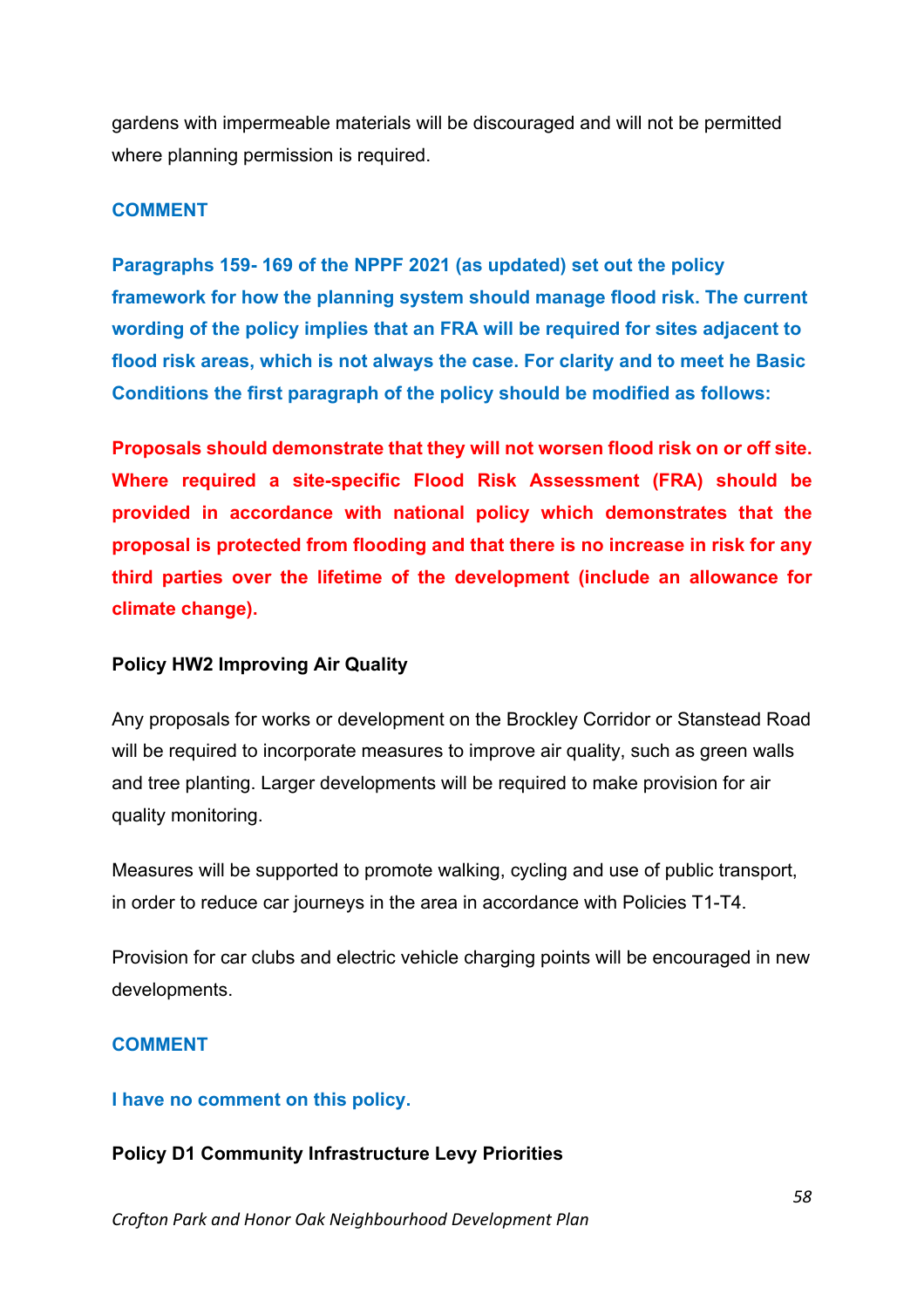The Neighbourhood Plan identifies the following main priority areas for the use of Community Infrastructure Levy and if applicable Section 106 funding in the Neighbourhood Area:

i. Enhancement of community facilities

ii. Improved educational facilities in the area, including nurseries

iii. Support for local businesses and enterprise

iv. Improvements to the Neighbourhood Local Centres and Parades including street furniture, signs and

pavements

v. Schemes providing improved facilities for pedestrians and cyclists

vi. Improvements to existing pedestrian and cycle routes including improvement to bridges over railway lines

vii. Improvements to existing parks and green spaces and provision of new public green spaces and nature reserves

viii. Additional tree planting and measures to green the area

#### **COMMENT**

**Whilst identifying CIL priorities is an important issue to address in a neighbourhood plan it cannot form part of the policy section. It should either be included in the main text of the plan or in the community aspirations/projects part of the plan.**